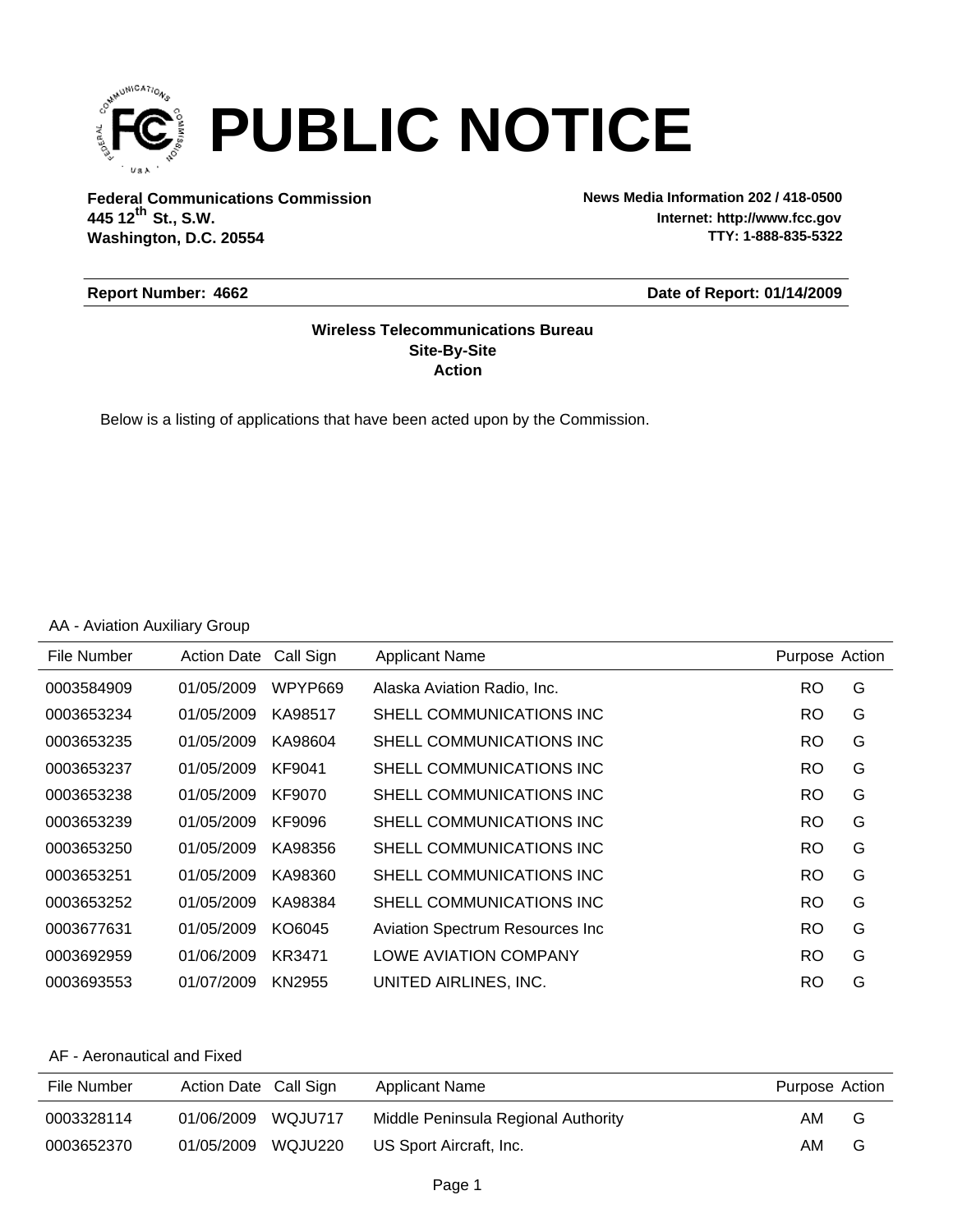| File Number | <b>Action Date</b> | Call Sign        | <b>Applicant Name</b>                                            | Purpose Action |   |
|-------------|--------------------|------------------|------------------------------------------------------------------|----------------|---|
| 0003694750  | 01/08/2009         | KRT3             | Aviation Spectrum Resources Inc                                  | CA             | G |
| 0003696868  | 01/10/2009         | <b>WQDI785</b>   | Aviation Spectrum Resources Inc                                  | CA             | G |
| 0003696869  | 01/10/2009         | WQGW260          | Aviation Spectrum Resources, Inc.                                | CA             | G |
| 0003696870  | 01/10/2009         | WPWL309          | Aviation Spectrum Resources Inc                                  | CA             | G |
| 0003635931  | 01/05/2009         | WNP9             | <b>Russell County Airport Board</b>                              | <b>MD</b>      | G |
| 0003658094  | 01/06/2009         | WQIZ981          | Aviation Spectrum Resources, Inc.                                | <b>MD</b>      | G |
| 0003658109  | 01/06/2009         | WQAI377          | Aviation Spectrum Resources Inc                                  | <b>MD</b>      | G |
| 0003419174  | 01/10/2009         |                  | FAITH RANCH AIRPORT                                              | <b>NE</b>      | D |
| 0003427098  | 01/10/2009         |                  | City of Galveston, Airport                                       | <b>NE</b>      | D |
| 0003543377  | 01/05/2009         | WQJU288          | City of Madison                                                  | <b>NE</b>      | G |
| 0003596319  | 01/07/2009         | WQJU791          | Wyoming, State of                                                | <b>NE</b>      | G |
| 0003611673  | 01/10/2009         |                  | LifeMed Alaska                                                   | <b>NE</b>      | D |
| 0003638838  | 01/05/2009         | WQJU287          | Bowie, City of                                                   | <b>NE</b>      | G |
| 0003651430  | 01/05/2009         | WQJU273          | Fliteline Services Inc dba Castle & Cooke Aviation Everett       | <b>NE</b>      | G |
| 0003656968  | 01/05/2009         | WQJU274          | HILLSBOROUGH COUNTY HOSPITAL AUTHORITY                           | <b>NE</b>      | G |
| 0003657217  | 01/05/2009         | WQJU275          | <b>Titusville-Cocoa Airport Authority</b>                        | <b>NE</b>      | G |
| 0003658167  | 01/06/2009         | WQJU382          | Aviation Spectrum Resources Inc                                  | <b>NE</b>      | G |
| 0003658177  | 01/06/2009         | WQJU383          | <b>Aviation Spectrum Resources Inc</b>                           | <b>NE</b>      | G |
| 0003658182  | 01/06/2009         | WQJU386          | <b>Aviation Spectrum Resources Inc</b>                           | <b>NE</b>      | G |
| 0003658185  | 01/06/2009         | WQJU387          | Aviation Spectrum Resources Inc                                  | <b>NE</b>      | G |
| 0003658189  | 01/06/2009         | WQJU388          | Aviation Spectrum Resources Inc                                  | <b>NE</b>      | G |
| 0003658193  | 01/06/2009         | WQJU389          | <b>Aviation Spectrum Resources Inc</b>                           | <b>NE</b>      | G |
| 0003658197  | 01/06/2009         | WQJU390          | Aviation Spectrum Resources Inc                                  | <b>NE</b>      | G |
| 0003658201  | 01/06/2009         | WQJU391          | <b>Aviation Spectrum Resources Inc.</b>                          | <b>NE</b>      | G |
| 0003658205  | 01/06/2009 WQJU392 |                  | Aviation Spectrum Resources Inc                                  | <b>NE</b>      | G |
| 0003658208  | 01/06/2009         | WQJU393          | <b>Aviation Spectrum Resources Inc</b>                           | <b>NE</b>      | G |
| 0003658215  | 01/06/2009         | WQJU394          | <b>Aviation Spectrum Resources Inc</b>                           | <b>NE</b>      | G |
| 0003658218  | 01/06/2009         | WQJU395          | Aviation Spectrum Resources Inc                                  | <b>NE</b>      | G |
| 0003659233  | 01/06/2009         | WQJU396          | Raleigh County Memorial Airport Authority                        | <b>NE</b>      | G |
| 0003661398  | 01/06/2009         | WQJU384          | County Of Dorchester                                             | <b>NE</b>      | G |
| 0003665600  | 01/08/2009         | WQJU939          | Rio Vista Airport                                                | <b>NE</b>      | G |
| 0003650505  | 01/05/2009         | KAU4             | NEW CASTLE, CITY OF                                              | <b>RM</b>      | G |
| 0003657871  | 01/06/2009         | KVS5             | Aviation Spectrum Resources Inc                                  | <b>RM</b>      | G |
| 0003657878  | 01/06/2009         | WLJ2             | Aviation Spectrum Resources Inc                                  | <b>RM</b>      | G |
| 0003679364  | 01/06/2009         | KXE8             | CENTRAL MISSOURI AVIATION INC                                    | <b>RM</b>      | D |
| 0003588795  | 01/06/2009         | KHV9             | WILBARGER, COUNTY OF                                             | <b>RO</b>      | G |
| 0003592266  | 01/05/2009         | KDN7             | Columbus Regional Airport Authority-- Rickenbacker Int'l Airt RO |                | G |
| 0003592401  | 01/05/2009         | WPYX225          | Llano Municipal Airport City of Llano                            | <b>RO</b>      | G |
| 0003605799  | 01/06/2009         | WPYR892          | <b>Wood County Airport</b>                                       | <b>RO</b>      | G |
| 0003607708  | 01/05/2009         | KNO <sub>2</sub> | MINNESOTA, STATE OF                                              | <b>RO</b>      | G |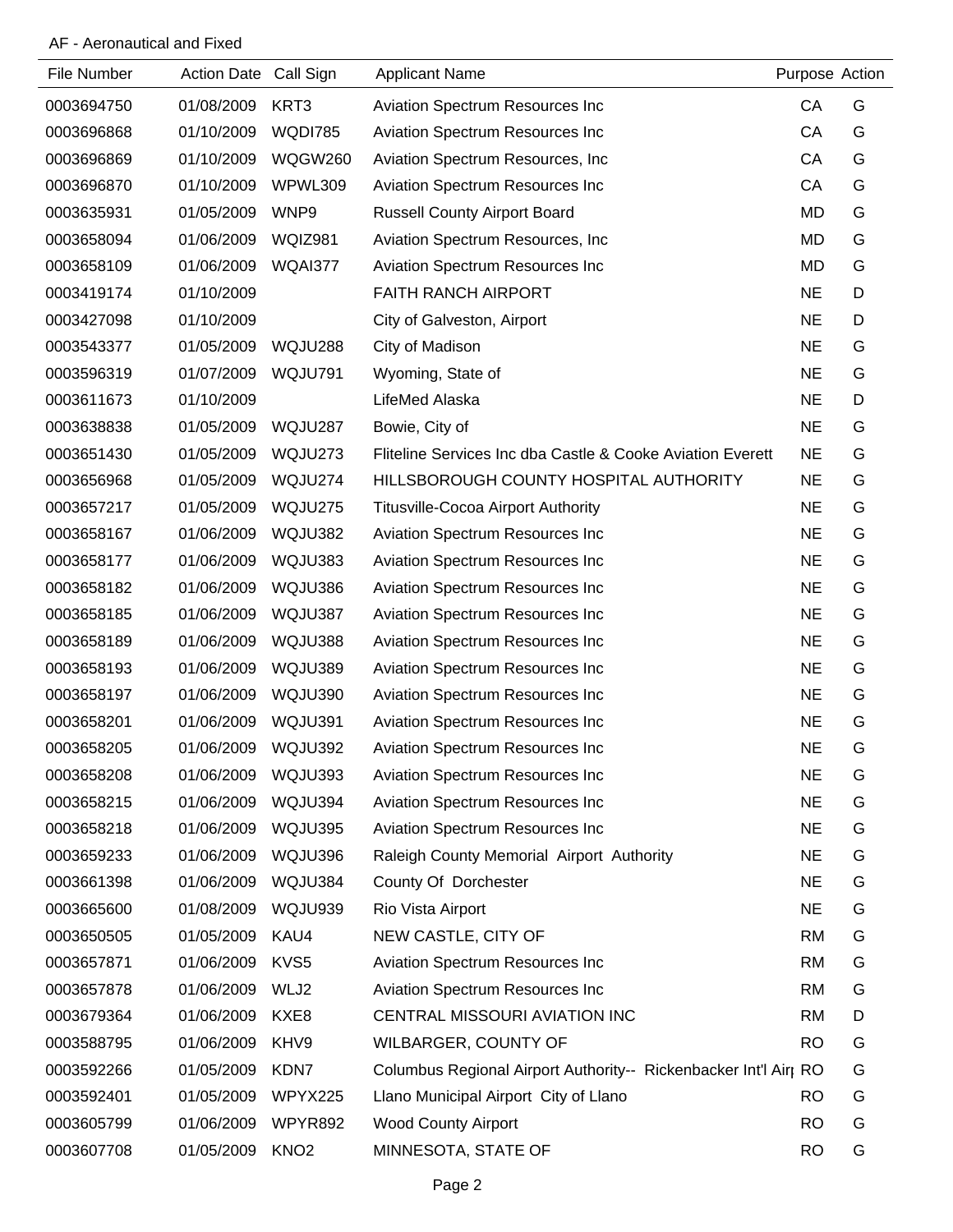| File Number | Action Date Call Sign |                  | <b>Applicant Name</b>                       | Purpose Action |   |
|-------------|-----------------------|------------------|---------------------------------------------|----------------|---|
| 0003610928  | 01/06/2009            | WPZF534          | Salt Lake City Corporation                  | <b>RO</b>      | G |
| 0003616114  | 01/06/2009            | KYV <sub>2</sub> | SWEETWATER, CITY OF                         | <b>RO</b>      | G |
| 0003622908  | 01/05/2009            | KEA2             | CLARK, COUNTY OF                            | <b>RO</b>      | G |
| 0003652745  | 01/05/2009            | KOF9             | GOGEBIC, COUNTY OF                          | <b>RO</b>      | G |
| 0003653093  | 01/05/2009            | KTJ5             | NEWTON, CITY OF                             | <b>RO</b>      | G |
| 0003653240  | 01/05/2009            | KPY6             | SHELL COMMUNICATIONS INC                    | <b>RO</b>      | G |
| 0003653241  | 01/05/2009            | KXX4             | SHELL COMMUNICATIONS INC                    | <b>RO</b>      | G |
| 0003653242  | 01/05/2009            | WBU7             | SHELL COMMUNICATIONS INC                    | <b>RO</b>      | G |
| 0003653243  | 01/05/2009            | WEQ9             | SHELL COMMUNICATIONS INC                    | <b>RO</b>      | G |
| 0003653244  | 01/05/2009            | WHR8             | SHELL COMMUNICATIONS INC                    | <b>RO</b>      | G |
| 0003653245  | 01/05/2009            | WHU <sub>3</sub> | SHELL COMMUNICATIONS INC                    | <b>RO</b>      | G |
| 0003653246  | 01/05/2009            | WJV5             | SHELL COMMUNICATIONS INC                    | <b>RO</b>      | G |
| 0003653247  | 01/05/2009            | WYB <sub>5</sub> | SHELL COMMUNICATIONS INC                    | <b>RO</b>      | G |
| 0003654454  | 01/05/2009            | KRR9             | VIRGINIA, COMMONWEALTH OF                   | <b>RO</b>      | G |
| 0003654455  | 01/05/2009            | WPL4             | VIRGINIA, COMMONWEALTH OF                   | <b>RO</b>      | G |
| 0003655474  | 01/05/2009            | KKJ8             | State of Montana, Aeronautics Division      | <b>RO</b>      | G |
| 0003656595  | 01/05/2009            | KPE7             | <b>GRATIOT COMMUNITY AIRPORT COMMISSION</b> | <b>RO</b>      | G |
| 0003656978  | 01/05/2009            | KNF9             | <b>VERMILION COUNTY AIRPORT AUTHORITY</b>   | <b>RO</b>      | G |
| 0003657231  | 01/05/2009            | WPZV491          | City Of Williston                           | <b>RO</b>      | G |
| 0003657756  | 01/06/2009            | KAC <sub>5</sub> | Aviation Spectrum Resources Inc             | <b>RO</b>      | G |
| 0003657757  | 01/06/2009            | KCA7             | Aviation Spectrum Resources Inc             | <b>RO</b>      | G |
| 0003657758  | 01/06/2009            | KCP7             | Aviation Spectrum Resources Inc             | <b>RO</b>      | G |
| 0003657759  | 01/06/2009            | KEB <sub>5</sub> | Aviation Spectrum Resources Inc             | <b>RO</b>      | G |
| 0003657760  | 01/06/2009            | KEB7             | <b>Aviation Spectrum Resources Inc.</b>     | <b>RO</b>      | G |
| 0003657761  | 01/06/2009            | KEL8             | <b>Aviation Spectrum Resources Inc.</b>     | <b>RO</b>      | G |
| 0003657762  | 01/06/2009            | KFE4             | Aviation Spectrum Resources Inc             | <b>RO</b>      | G |
| 0003657763  | 01/06/2009            | KFH <sub>8</sub> | Aviation Spectrum Resources Inc             | <b>RO</b>      | G |
| 0003657764  | 01/06/2009            | KFR3             | Aviation Spectrum Resources Inc             | <b>RO</b>      | G |
| 0003657765  | 01/06/2009            | KIS4             | Aviation Spectrum Resources Inc             | <b>RO</b>      | G |
| 0003657766  | 01/06/2009            | KJQ4             | Aviation Spectrum Resources Inc             | <b>RO</b>      | G |
| 0003657767  | 01/06/2009            | KJR <sub>2</sub> | Aviation Spectrum Resources Inc             | <b>RO</b>      | G |
| 0003657768  | 01/06/2009            | KLJ8             | Aviation Spectrum Resources Inc             | <b>RO</b>      | G |
| 0003657769  | 01/06/2009            | KLY8             | Aviation Spectrum Resources Inc             | <b>RO</b>      | G |
| 0003657770  | 01/06/2009            | KNN4             | Aviation Spectrum Resources Inc             | <b>RO</b>      | G |
| 0003657771  | 01/06/2009            | KPF4             | Aviation Spectrum Resources Inc             | <b>RO</b>      | G |
| 0003657772  | 01/06/2009            | KPS3             | Aviation Spectrum Resources Inc             | <b>RO</b>      | G |
| 0003657773  | 01/06/2009            | KRC7             | Aviation Spectrum Resources Inc             | <b>RO</b>      | G |
| 0003657774  | 01/06/2009            | KSP4             | Aviation Spectrum Resources Inc             | <b>RO</b>      | G |
| 0003657775  | 01/06/2009            | KSQ8             | Aviation Spectrum Resources Inc             | <b>RO</b>      | G |
| 0003657776  | 01/06/2009            | KVQ8             | Aviation Spectrum Resources Inc             | <b>RO</b>      | G |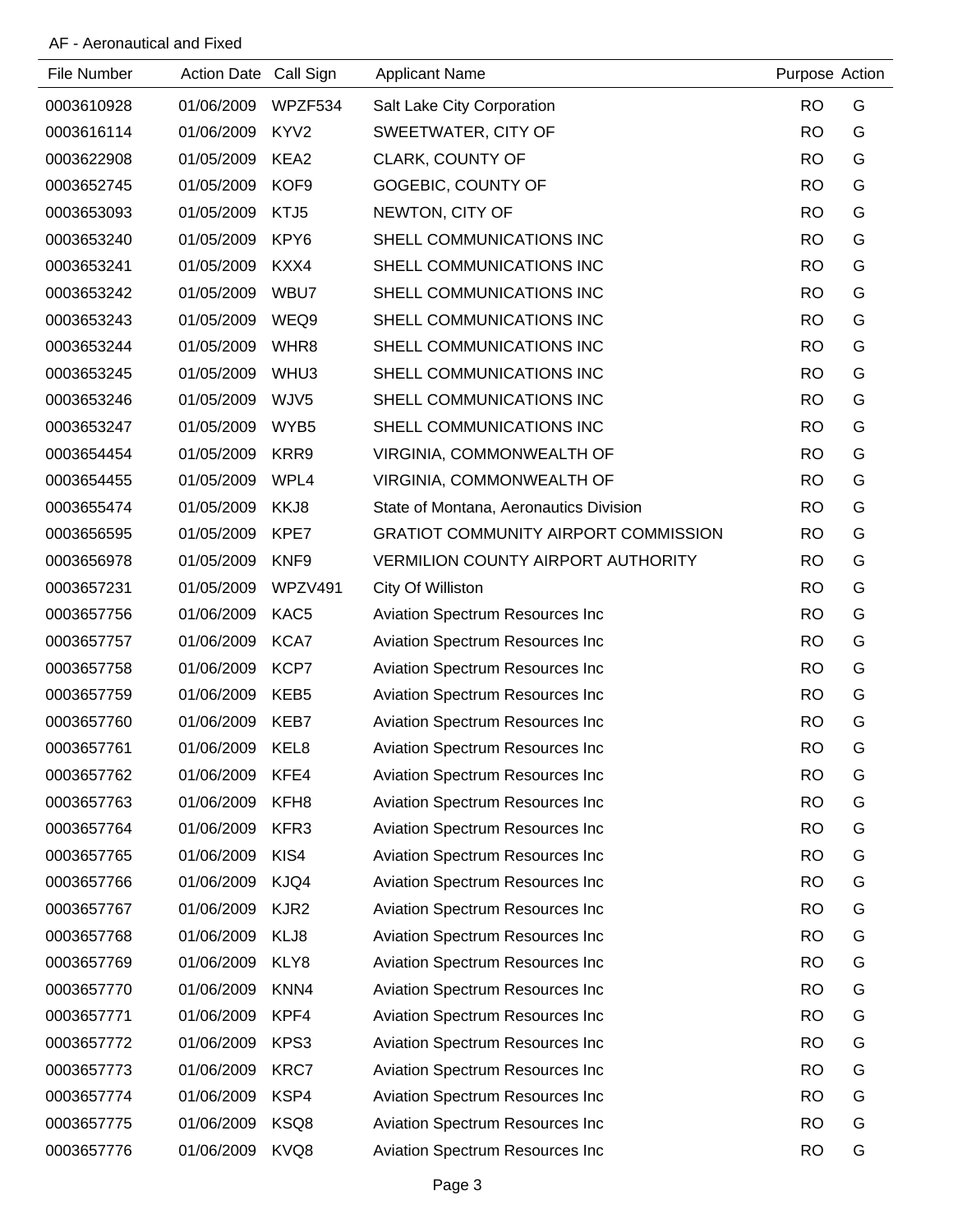| File Number | Action Date Call Sign |                  | <b>Applicant Name</b>                  | Purpose Action |   |
|-------------|-----------------------|------------------|----------------------------------------|----------------|---|
| 0003657777  | 01/06/2009            | KYH7             | <b>Aviation Spectrum Resources Inc</b> | <b>RO</b>      | G |
| 0003657778  | 01/06/2009            | KZJ4             | Aviation Spectrum Resources Inc        | <b>RO</b>      | G |
| 0003657779  | 01/06/2009            | KZO <sub>5</sub> | Aviation Spectrum Resources Inc        | <b>RO</b>      | G |
| 0003657780  | 01/06/2009            | WCI4             | Aviation Spectrum Resources Inc        | <b>RO</b>      | G |
| 0003657781  | 01/06/2009            | WFI6             | Aviation Spectrum Resources Inc        | <b>RO</b>      | G |
| 0003657782  | 01/06/2009            | WIE7             | Aviation Spectrum Resources Inc        | <b>RO</b>      | G |
| 0003657783  | 01/06/2009            | WIF <sub>5</sub> | Aviation Spectrum Resources Inc        | <b>RO</b>      | G |
| 0003657784  | 01/06/2009            | WIR4             | Aviation Spectrum Resources Inc        | <b>RO</b>      | G |
| 0003657785  | 01/06/2009            | WIZ8             | Aviation Spectrum Resources Inc        | <b>RO</b>      | G |
| 0003657786  | 01/06/2009            | WNH <sub>3</sub> | Aviation Spectrum Resources Inc        | <b>RO</b>      | G |
| 0003657787  | 01/06/2009            | WQE6             | Aviation Spectrum Resources Inc        | <b>RO</b>      | G |
| 0003657788  | 01/06/2009            | WQK6             | Aviation Spectrum Resources Inc        | <b>RO</b>      | G |
| 0003657789  | 01/06/2009            | WSD8             | Aviation Spectrum Resources Inc        | <b>RO</b>      | G |
| 0003657790  | 01/06/2009            | WSJ4             | Aviation Spectrum Resources Inc        | <b>RO</b>      | G |
| 0003657791  | 01/06/2009            | WZO <sub>2</sub> | Aviation Spectrum Resources Inc        | <b>RO</b>      | G |
| 0003657792  | 01/06/2009            | WPZH376          | <b>Aviation Spectrum Resources Inc</b> | <b>RO</b>      | G |
| 0003657793  | 01/06/2009            | WPZH379          | Aviation Spectrum Resources Inc        | <b>RO</b>      | G |
| 0003657794  | 01/06/2009            | WPZH380          | Aviation Spectrum Resources Inc        | <b>RO</b>      | G |
| 0003657795  | 01/06/2009            | WPZH381          | Aviation Spectrum Resources Inc        | <b>RO</b>      | G |
| 0003657797  | 01/06/2009            | WPZH392          | Aviation Spectrum Resources Inc        | <b>RO</b>      | G |
| 0003657798  | 01/06/2009            | WPZH393          | Aviation Spectrum Resources Inc        | <b>RO</b>      | G |
| 0003657799  | 01/06/2009            | WPZK209          | Aviation Spectrum Resources Inc        | <b>RO</b>      | G |
| 0003657800  | 01/06/2009            | WPZK213          | Aviation Spectrum Resources Inc        | <b>RO</b>      | G |
| 0003657801  | 01/06/2009            | WPZK216          | Aviation Spectrum Resources Inc        | <b>RO</b>      | G |
| 0003657802  | 01/06/2009            | WPZK415          | <b>Aviation Spectrum Resources Inc</b> | <b>RO</b>      | G |
| 0003657803  | 01/06/2009            | WPZK419          | <b>Aviation Spectrum Resources Inc</b> | <b>RO</b>      | G |
| 0003657804  | 01/06/2009            | KDR8             | Aviation Spectrum Resources Inc        | <b>RO</b>      | G |
| 0003657805  | 01/06/2009            | KOC <sub>2</sub> | Aviation Spectrum Resources Inc        | <b>RO</b>      | G |
| 0003657806  | 01/06/2009            | KVA5             | Aviation Spectrum Resources Inc        | <b>RO</b>      | G |
| 0003657807  | 01/06/2009            | KCA <sub>2</sub> | Aviation Spectrum Resources Inc        | <b>RO</b>      | G |
| 0003657808  | 01/06/2009            | KGI <sub>6</sub> | Aviation Spectrum Resources Inc        | <b>RO</b>      | G |
| 0003657809  | 01/06/2009            | KPY4             | Aviation Spectrum Resources Inc        | <b>RO</b>      | G |
| 0003657810  | 01/06/2009            | WGI9             | Aviation Spectrum Resources Inc        | <b>RO</b>      | G |
| 0003657811  | 01/06/2009            | WZI6             | Aviation Spectrum Resources Inc        | <b>RO</b>      | G |
| 0003657812  | 01/06/2009            | WPZJ444          | Aviation Spectrum Resources Inc        | <b>RO</b>      | G |
| 0003657813  | 01/06/2009            | KBX8             | Aviation Spectrum Resources Inc        | <b>RO</b>      | G |
| 0003657814  | 01/06/2009            | KGN9             | Aviation Spectrum Resources Inc        | <b>RO</b>      | G |
| 0003657815  | 01/06/2009            | KTK8             | Aviation Spectrum Resources Inc        | <b>RO</b>      | G |
| 0003657816  | 01/06/2009            | WGJ6             | Aviation Spectrum Resources Inc        | <b>RO</b>      | G |
| 0003657817  | 01/06/2009            | WPZH220          | Aviation Spectrum Resources Inc        | <b>RO</b>      | G |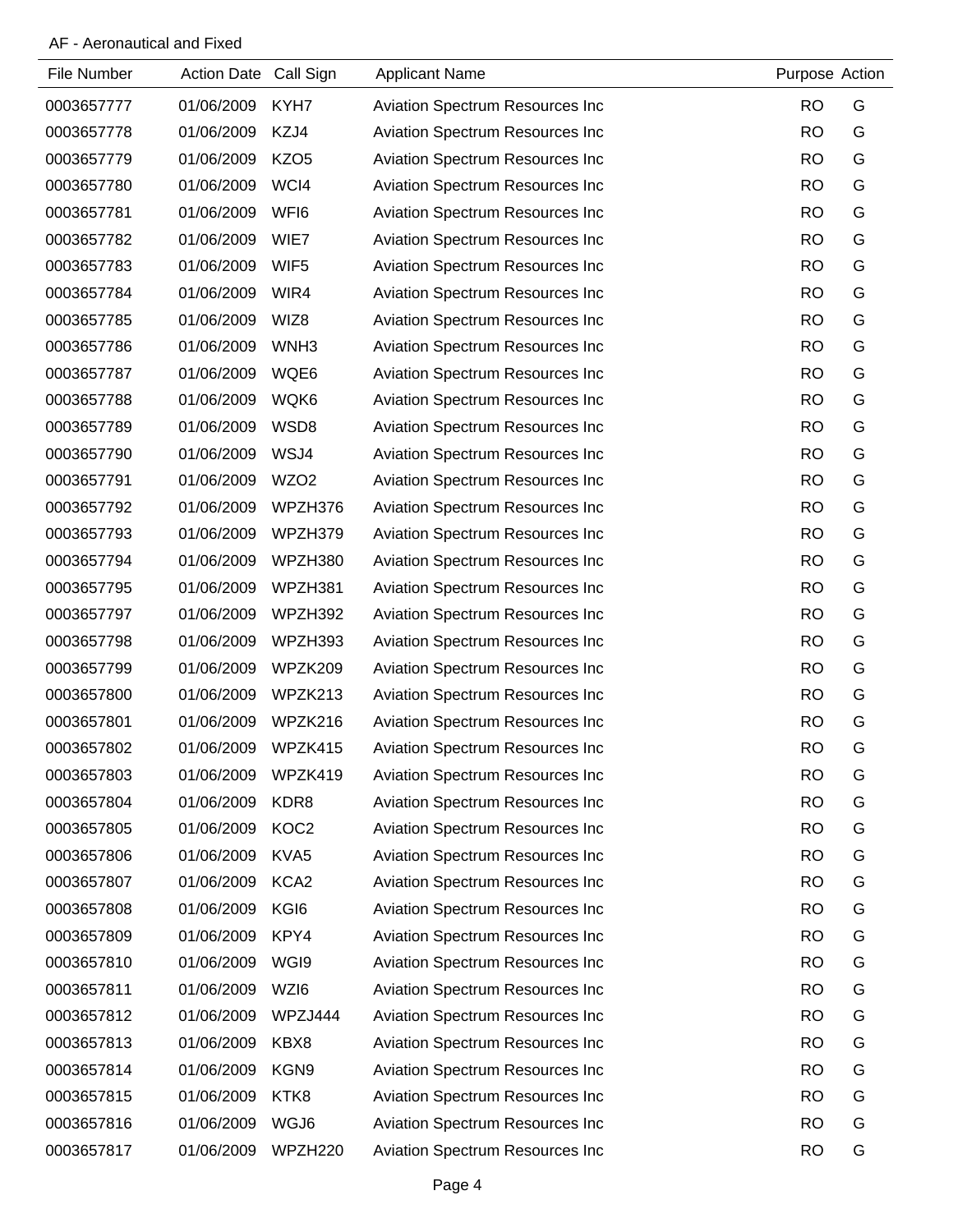AF - Aeronautical and Fixed

| File Number | <b>Action Date</b> | Call Sign        | <b>Applicant Name</b>                  | Purpose Action |   |
|-------------|--------------------|------------------|----------------------------------------|----------------|---|
| 0003657818  | 01/06/2009         | WPZK418          | Aviation Spectrum Resources Inc        | <b>RO</b>      | G |
| 0003657819  | 01/06/2009         | KEQ3             | Aviation Spectrum Resources Inc        | <b>RO</b>      | G |
| 0003657820  | 01/06/2009         | KVH <sub>6</sub> | <b>Aviation Spectrum Resources Inc</b> | <b>RO</b>      | G |
| 0003657821  | 01/06/2009         | WZV7             | <b>Aviation Spectrum Resources Inc</b> | <b>RO</b>      | G |
| 0003657822  | 01/06/2009         | KDL <sub>5</sub> | <b>Aviation Spectrum Resources Inc</b> | <b>RO</b>      | G |
| 0003657823  | 01/06/2009         | KPE8             | Aviation Spectrum Resources Inc        | <b>RO</b>      | G |
| 0003657824  | 01/06/2009         | KXW9             | <b>Aviation Spectrum Resources Inc</b> | <b>RO</b>      | G |
| 0003657825  | 01/06/2009         | WAU4             | <b>Aviation Spectrum Resources Inc</b> | <b>RO</b>      | G |
| 0003657826  | 01/06/2009         | WKJ2             | <b>Aviation Spectrum Resources Inc</b> | <b>RO</b>      | G |
| 0003657827  | 01/06/2009         | WPZH224          | <b>Aviation Spectrum Resources Inc</b> | <b>RO</b>      | G |
| 0003657828  | 01/06/2009         | WPZJ443          | Aviation Spectrum Resources Inc        | <b>RO</b>      | G |
| 0003657829  | 01/06/2009         | KCB7             | <b>Aviation Spectrum Resources Inc</b> | <b>RO</b>      | G |
| 0003657830  | 01/06/2009         | KGB8             | <b>Aviation Spectrum Resources Inc</b> | <b>RO</b>      | G |
| 0003657831  | 01/06/2009         | KPR <sub>2</sub> | <b>Aviation Spectrum Resources Inc</b> | <b>RO</b>      | G |
| 0003657832  | 01/06/2009         | KYJ2             | <b>Aviation Spectrum Resources Inc</b> | <b>RO</b>      | G |
| 0003657833  | 01/06/2009         | WJG2             | <b>Aviation Spectrum Resources Inc</b> | <b>RO</b>      | G |
| 0003657834  | 01/06/2009         | WPZH378          | Aviation Spectrum Resources Inc        | <b>RO</b>      | G |
| 0003657835  | 01/06/2009         | WPZK215          | Aviation Spectrum Resources Inc        | <b>RO</b>      | G |
| 0003657836  | 01/06/2009         | KGJ5             | <b>Aviation Spectrum Resources Inc</b> | <b>RO</b>      | G |
| 0003657837  | 01/06/2009         | KGC <sub>3</sub> | Aviation Spectrum Resources Inc        | <b>RO</b>      | G |
| 0003680437  | 01/06/2009         | KJL3             | SIGNATURE FLIGHT SUPPORT               | <b>RO</b>      | D |
| 0003679364  | 01/06/2009         | KXE8             | CENTRAL MISSOURI AVIATION INC          | <b>WD</b>      | D |

## AI - Aural Intercity Relay

| File Number | Action Date Call Sign |                | Applicant Name                  | Purpose Action |   |
|-------------|-----------------------|----------------|---------------------------------|----------------|---|
| 0003652484  | 01/07/2009            | <b>WPJF285</b> | LOST COAST COMMUNICATIONS. INC. | MD.            | G |
| 0003653257  | 01/08/2009            | WQJU914        | CUMULUS LICENSING LLC           | ΝE             | G |

## AR - Aviation Radionavigation

| File Number | Action Date Call Sign |                     | <b>Applicant Name</b>   | Purpose Action |   |
|-------------|-----------------------|---------------------|-------------------------|----------------|---|
| 0003697574  | 01/10/2009            |                     | CITY OF TULARE          | NE.            | D |
| 0003488554  | 01/05/2009            | WRLB2555            | <b>BRENHAM, CITY OF</b> | RO.            | G |
| 0003664465  |                       | 01/07/2009 WRLB2519 | WAUKESHA, COUNTY OF     | RO.            | G |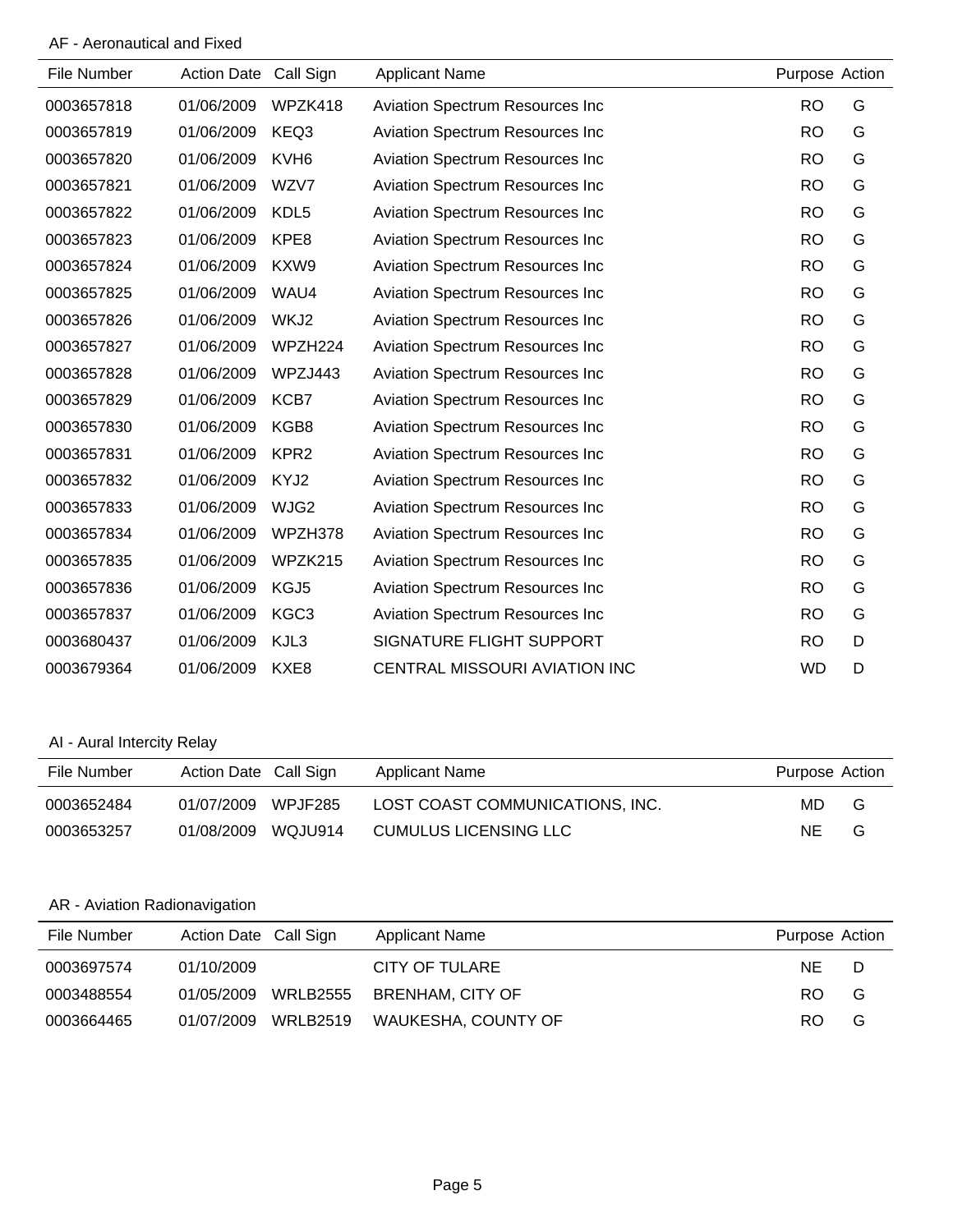### AS - Aural Studio Transmitter Link

| File Number | <b>Action Date</b> | Call Sign     | <b>Applicant Name</b>               | Purpose Action |   |
|-------------|--------------------|---------------|-------------------------------------|----------------|---|
| 0003646704  | 01/05/2009         | WQJU265       | CATHOLIC RADIO NETWORK, INC.        | AM             | G |
| 0003693460  | 01/07/2009         | <b>WMU523</b> | KKIQ, INC.                          | СA             | G |
| 0003696488  | 01/10/2009         | <b>WBE789</b> | JAMISON-WOLF ENTERPRISES, INC.      | CA             | G |
| 0003698229  | 01/10/2009         | WGX200        | AGPAL BROADCASTING INC.             | CA             | G |
| 0003648136  | 01/05/2009         | WQCA756       | UNIVISION RADIO LICENSE CORPORATION | MD.            | G |
| 0003650758  | 01/07/2009         | <b>WLJ558</b> | CC LICENSES, LLC                    | MD.            | G |
| 0003650878  | 01/07/2009         | <b>WDD630</b> | CC LICENSES, LLC                    | MD.            | G |
| 0003651235  | 01/07/2009         | <b>WMG512</b> | ALOHA STATION TRUST, LLC            | MD.            | G |
| 0003654030  | 01/08/2009         | WPQN942       | K95.5, INC.                         | MD             | G |
| 0003650740  | 01/07/2009         | WQJU864       | <b>VIPER COMMUNICATIONS, INC.</b>   | <b>NE</b>      | G |
| 0003652892  | 01/07/2009         | WQJU863       | LENDSI RADIO, LLC                   | <b>NE</b>      | G |

# CD - Paging and Radiotelephone

| File Number | <b>Action Date</b> | Call Sign      | <b>Applicant Name</b>        | Purpose Action |   |
|-------------|--------------------|----------------|------------------------------|----------------|---|
| 0003694417  | 01/07/2009         | <b>KNLT856</b> | ANSERPHONE OF NATCHEZ, INC.  | CA             | G |
| 0003694434  | 01/07/2009         | <b>KNLT859</b> | ANSERPHONE OF NATCHEZ, INC.  | CA             | G |
| 0003695586  | 01/08/2009         | KNKB365        | MORRIS COMMUNICATIONS, INC.  | CA             | G |
| 0003695587  | 01/08/2009         | KNKB527        | MORRIS COMMUNICATIONS, INC.  | CA             | G |
| 0003695588  | 01/08/2009         | <b>KFL904</b>  | MORRIS COMMUNICATIONS, INC.  | CA             | G |
| 0003695589  | 01/08/2009         | <b>KIK581</b>  | MORRIS COMMUNICATIONS, INC.  | CA             | G |
| 0003695590  | 01/08/2009         | <b>KIY731</b>  | MORRIS COMMUNICATIONS, INC.  | CA             | G |
| 0003695591  | 01/08/2009         | <b>KWU349</b>  | MORRIS COMMUNICATIONS, INC.  | CA             | G |
| 0003695592  | 01/08/2009         | <b>WQZ987</b>  | MORRIS COMMUNICATIONS, INC.  | CA             | G |
| 0003696511  | 01/10/2009         | WPOL362        | Schuylkill Mobile Fone, Inc. | CA             | G |
| 0003696512  | 01/10/2009         | WPOM488        | Schuylkill Mobile Fone, Inc. | CA             | G |
| 0003696513  | 01/10/2009         | WQAZ557        | Schuylkill Mobile Fone, Inc. | CA             | G |
| 0003696514  | 01/10/2009         | WQAZ558        | Schuylkill Mobile Fone, Inc. | CA             | G |
| 0003696515  | 01/10/2009         | WQAZ559        | Schuylkill Mobile Fone, Inc. | CA             | G |
| 0003696516  | 01/10/2009         | KNKM494        | SCHUYLKILL MOBILE FONE, INC. | CA             | G |
| 0003696517  | 01/10/2009         | <b>KSW214</b>  | SCHUYLKILL MOBILE FONE, INC. | CA             | G |
| 0003696518  | 01/10/2009         | <b>KTS240</b>  | SCHUYLKILL MOBILE FONE, INC. | CA             | G |
| 0003696519  | 01/10/2009         | <b>KWU268</b>  | SCHUYLKILL MOBILE FONE, INC. | CA             | G |
| 0003696520  | 01/10/2009         | <b>KKB440</b>  | SCHUYLKILL MOBILE FONE, INC. | CA             | G |
| 0003696571  | 01/10/2009         | <b>KGH870</b>  | Schuylkill Mobile Fone, Inc. | CA             | G |
| 0003696572  | 01/10/2009         | <b>KKB369</b>  | SCHUYLKILL MOBILE FONE INC   | CA             | G |
| 0003698173  | 01/10/2009         | <b>KRH661</b>  | USA Mobility Wireless, Inc.  | CA             | G |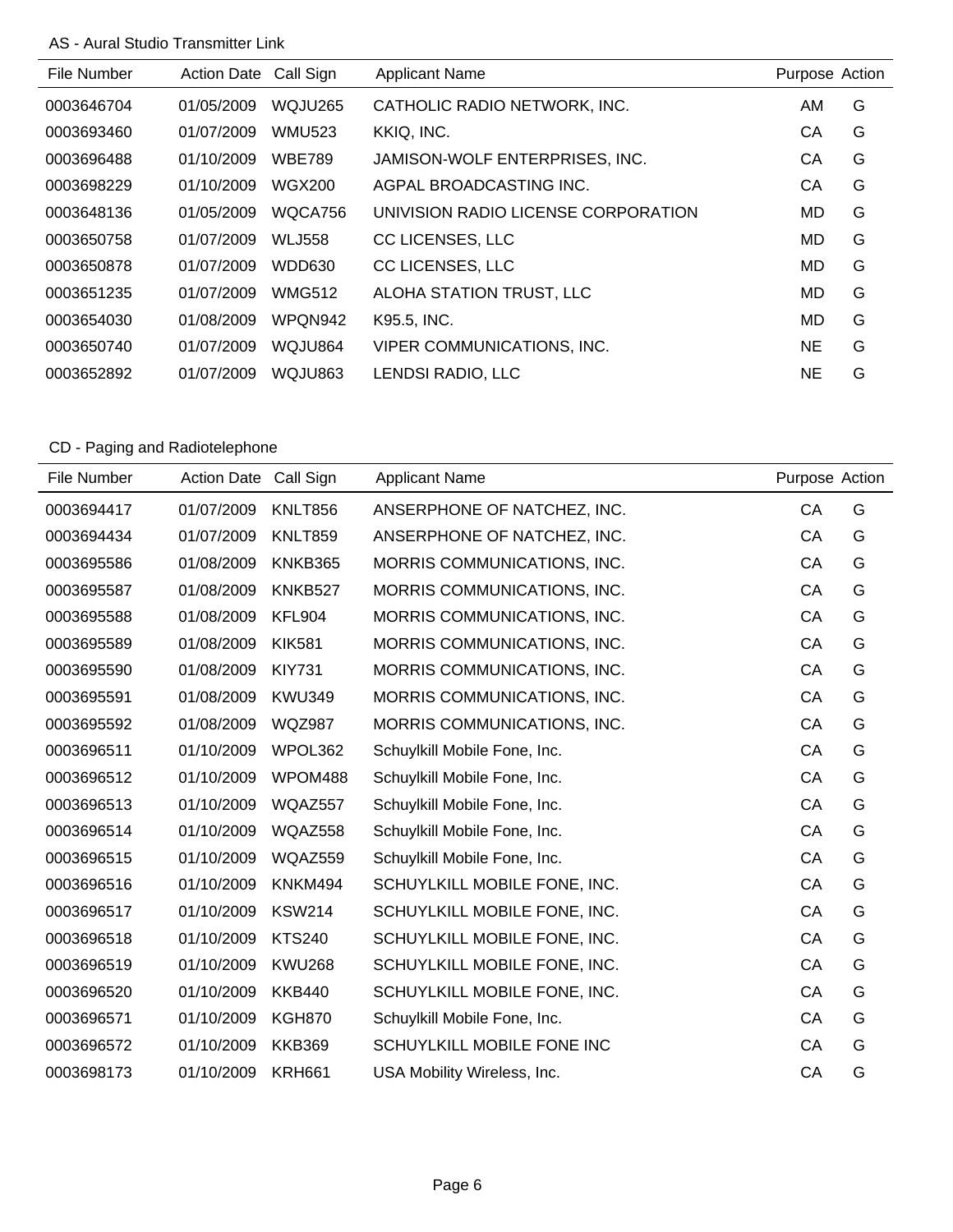| File Number | Action Date Call Sign |               | <b>Applicant Name</b>                             | Purpose Action |   |
|-------------|-----------------------|---------------|---------------------------------------------------|----------------|---|
| 0002556646  | 01/10/2009            |               | KUKATA GROUP, INC.                                | AM             | D |
| 0003570447  | 01/08/2009            | <b>WDU580</b> | PUBLIC SERVICE TELEPHONE COMPANY                  | AM             | G |
| 0003570455  | 01/08/2009            | KVU90         | PUBLIC SERVICE TELEPHONE COMPANY                  | AM             | G |
| 0003578764  | 01/05/2009            | WPJF603       | <b>Stratos Offshore Services Company</b>          | AM             | G |
| 0003613719  | 01/08/2009            | WQJU913       | GTE Mobilnet of Texas RSA #17 Limited Partnership | AM             | G |
| 0003616922  | 01/08/2009            | WPJC436       | <b>Stratos Offshore Services Company</b>          | AM             | G |
| 0003637459  | 01/05/2009            | WQJU252       | TELECOM TRANSPORT MANAGEMENT, INC.                | AM             | G |
| 0003646540  | 01/05/2009            | WQGC815       | CoxCom Inc.                                       | AM             | G |
| 0003648460  | 01/06/2009            | WPUL449       | Centennial Puerto Rico License Corp.              | AM             | G |
| 0003648820  | 01/06/2009            | <b>WMK955</b> | CCPR Services, Inc.                               | AM             | G |
| 0003651048  | 01/08/2009            | WPNA690       | <b>Stratos Offshore Services Company</b>          | AM             | G |
| 0003694509  | 01/07/2009            | KPQ24         | <b>Qwest Corporation</b>                          | CA             | G |
| 0003694519  | 01/07/2009            | KTF82         | <b>Qwest Corporation</b>                          | CA             | G |
| 0003694521  | 01/07/2009            | KTF83         | <b>Qwest Corporation</b>                          | CA             | G |
| 0003696628  | 01/10/2009            | <b>WMN425</b> | New Cingular Wireless PCS, LLC                    | CA             | G |
| 0003696629  | 01/10/2009            | <b>WMQ691</b> | NEW CINGULAR WIRELESS PCS, LLC                    | CA             | G |
| 0003696630  | 01/10/2009            | <b>WMR812</b> | New Cingular Wireless PCS, LLC                    | CA             | G |
| 0003696631  | 01/10/2009            | <b>WMR841</b> | NEW CINGULAR WIRELESS PCS, LLC                    | CA             | G |
| 0003696632  | 01/10/2009            | <b>WMR873</b> | NEW CINGULAR WIRELESS PCS, LLC                    | CA             | G |
| 0003696633  | 01/10/2009            | WPNG636       | NEW CINGULAR WIRELESS PCS, LLC                    | CA             | G |
| 0003696634  | 01/10/2009            | <b>WHB560</b> | NEW CINGULAR WIRELESS PCS, LLC                    | CA             | G |
| 0003696635  | 01/10/2009            | <b>WHB561</b> | NEW CINGULAR WIRELESS PCS, LLC                    | CA             | G |
| 0003696636  | 01/10/2009            | <b>WHB562</b> | NEW CINGULAR WIRELESS PCS, LLC                    | CA             | G |
| 0003697617  | 01/10/2009            | WQIA652       | KENOSHA CELLULAR TELEPHONE, L.P.                  | CA             | G |
| 0003697618  | 01/10/2009            | WQIA653       | KENOSHA CELLULAR TELEPHONE, L.P.                  | CA             | G |
| 0003698184  | 01/10/2009            | WLK679        | NEXTEL OF TEXAS INC                               | CA             | G |
| 0003698185  | 01/10/2009            | <b>WLK680</b> | NEXTEL OF TEXAS INC                               | CA             | G |
| 0003636362  | 01/09/2009            | <b>WLR434</b> | UNITED STATES CELLULAR OPERATING COMPANY OF I MD  |                | G |
| 0003636364  | 01/09/2009            | WPOR705       | UNITED STATES CELLULAR OPERATING COMPANY OF I MD  |                | G |
| 0003640871  | 01/05/2009            | <b>WMR396</b> | Santa Barbara Cellular Systems, Ltd.              | MD             | G |
| 0003640985  | 01/05/2009            | WPNB580       | Santa Barbara Cellular Systems, Ltd.              | MD             | G |
| 0003642730  | 01/08/2009            | <b>WML809</b> | Cellco Partnership                                | MD             | G |
| 0003642931  | 01/08/2009            | WQFJ219       | FiberTower Network Services Corp.                 | <b>MD</b>      | G |
| 0003642933  | 01/09/2009            | WQEF522       | FiberTower Network Services Corp.                 | MD             | G |
| 0003643202  | 01/06/2009            | WQJL928       | AT&T CORP.                                        | MD             | G |
| 0003643466  | 01/06/2009            | WQFX664       | Plateau Telecommunications, Inc.                  | MD             | G |
| 0003644084  | 01/08/2009            | WPZP767       | <b>Upstate Cellular Network</b>                   | <b>MD</b>      | G |
| 0003644085  | 01/08/2009            | <b>WLK933</b> | <b>Upstate Cellular Network</b>                   | MD             | G |
| 0003644088  | 01/08/2009            | <b>WMP200</b> | <b>Upstate Cellular Network</b>                   | <b>MD</b>      | G |
| 0003644656  | 01/06/2009            | WPQW654       | CNG COMMUNICATIONS, INC.                          | MD             | G |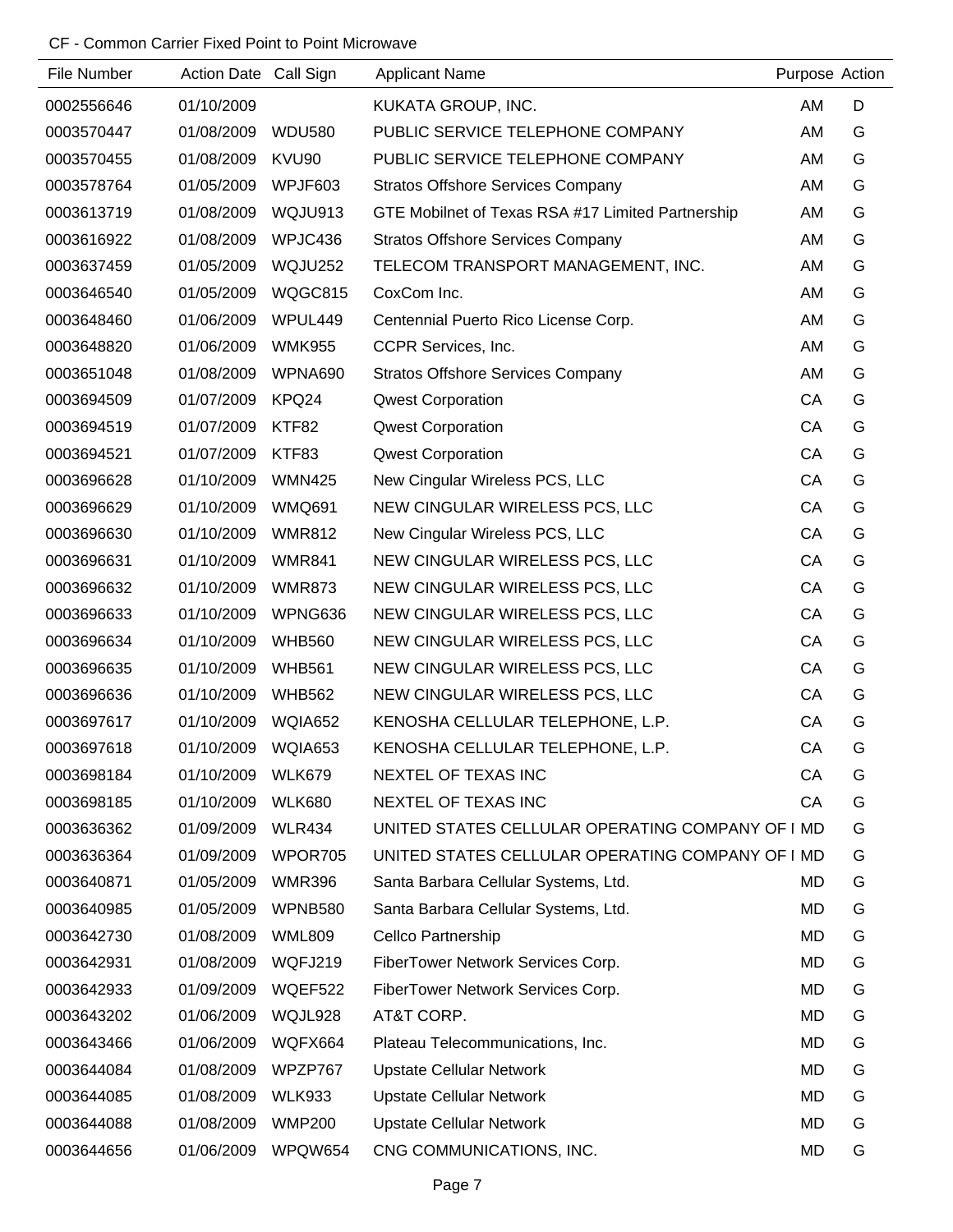| File Number | Action Date Call Sign |               | <b>Applicant Name</b>                             | Purpose Action |   |
|-------------|-----------------------|---------------|---------------------------------------------------|----------------|---|
| 0003644659  | 01/06/2009            | WQDX228       | California RSA No. 4 Limited Partnership          | MD             | G |
| 0003645574  | 01/06/2009            | <b>WMM940</b> | NEW YORK RSA NO. 3 CELLULAR PARTNERSHIP           | MD             | G |
| 0003648095  | 01/05/2009            | WQFX656       | Sacramento Valley Limited Partnership             | MD             | G |
| 0003648125  | 01/06/2009            | WQIC876       | AirBand Communications, Inc.                      | MD             | G |
| 0003648200  | 01/05/2009            | WQGC579       | CoxCom Inc.                                       | MD             | G |
| 0003648208  | 01/05/2009            | WPVY855       | Los Angeles SMSA Limited Partnership              | MD             | G |
| 0003648212  | 01/05/2009            | WPZR679       | Los Angeles SMSA Limited Partnership              | MD             | G |
| 0003648395  | 01/06/2009            | WPUV226       | Centennial Puerto Rico License Corp.              | MD             | G |
| 0003648400  | 01/06/2009            | WPOQ317       | Centennial Puerto Rico License Corp.              | MD             | G |
| 0003648408  | 01/06/2009            | WPOR591       | Centennial Puerto Rico License Corp.              | MD             | G |
| 0003648564  | 01/06/2009            | WQHF652       | Nextlink Wireless, Inc.                           | MD             | G |
| 0003648566  | 01/05/2009            | WPNG617       | Omnipoint NY MTA License, LLC                     | MD             | G |
| 0003648595  | 01/07/2009            | WQIQ362       | Telecom Transport Management, Inc.                | MD             | G |
| 0003648669  | 01/06/2009            | WPVY846       | Cellco Partnership                                | MD             | G |
| 0003649049  | 01/06/2009            | WQIN973       | Conterra Ultra Broadband, LLC                     | MD             | G |
| 0003649051  | 01/06/2009            | WQIB384       | Conterra Ultra Broadband, LLC                     | MD             | G |
| 0003649052  | 01/06/2009            | WQDZ735       | Conterra Ultra Broadband, LLC                     | MD             | G |
| 0003649100  | 01/07/2009            | WPOQ326       | LOS ANGELES SMSA LIMITED PARTNERSHIP              | MD             | G |
| 0003649199  | 01/07/2009            | <b>WMJ262</b> | LOS ANGELES SMSA LIMITED PARTNERSHIP              | MD             | G |
| 0003649253  | 01/07/2009            | WPNH414       | CCPR Services, Inc.                               | MD             | G |
| 0003649374  | 01/07/2009            | WPNH769       | UNITED STATES CELLULAR OPERATING COMPANY LLC      | MD             | G |
| 0003649544  | 01/06/2009            | WPNA719       | <b>Stratos Offshore Services Company</b>          | MD             | G |
| 0003649564  | 01/07/2009            | WPJC685       | CCPR Services, Inc.                               | MD             | G |
| 0003649599  | 01/07/2009            | WQJK860       | GTE Mobilnet of Texas RSA #17 Limited Partnership | <b>MD</b>      | G |
| 0003649602  | 01/08/2009            | <b>WMN627</b> | <b>CCPR SERVICES, INC.</b>                        | <b>MD</b>      | G |
| 0003649720  | 01/08/2009            | WQBS969       | NEW CINGULAR WIRELESS PCS, LLC                    | <b>MD</b>      | G |
| 0003649727  | 01/08/2009            | WQBS641       | NEW CINGULAR WIRELESS PCS, LLC                    | MD             | G |
| 0003650527  | 01/07/2009            | WQFX386       | airBand Communications, Inc.                      | MD             | G |
| 0003650541  | 01/06/2009            | <b>WML384</b> | CCPR Services, Inc.                               | MD             | G |
| 0003650594  | 01/08/2009            | WPJC713       | NH #1 RURAL CELLULAR, INC.                        | MD             | G |
| 0003650604  | 01/08/2009            | <b>WLR237</b> | MANCHESTER-NASHUA CELLULAR TELEPHONE, L. P.       | MD             | G |
| 0003652307  | 01/08/2009            | WPNL378       | LOS ANGELES SMSA LIMITED PARTNERSHIP              | MD             | G |
| 0003652655  | 01/08/2009            | <b>WLT563</b> | LOS ANGELES SMSA LIMITED PARTNERSHIP              | MD             | G |
| 0003652785  | 01/09/2009            | WPVX761       | NORTH CAROLINA RSA #4, INC.                       | MD             | G |
| 0003652873  | 01/09/2009            | <b>WLR614</b> | NEW CINGULAR WIRELESS PCS, LLC                    | MD             | G |
| 0003653027  | 01/08/2009            | WQFI373       | FiberTower Network Services Corp.                 | MD             | G |
| 0003653036  | 01/07/2009            | WQIM474       | FiberTower Network Services Corp.                 | MD             | G |
| 0003653323  | 01/09/2009            | WQCR753       | FiberTower Network Services Corp.                 | MD             | G |
| 0003653326  | 01/09/2009            | WQEE460       | FiberTower Network Services Corp.                 | MD             | G |
| 0003653329  | 01/09/2009            | WQDY965       | FiberTower Network Services Corp.                 | MD             | G |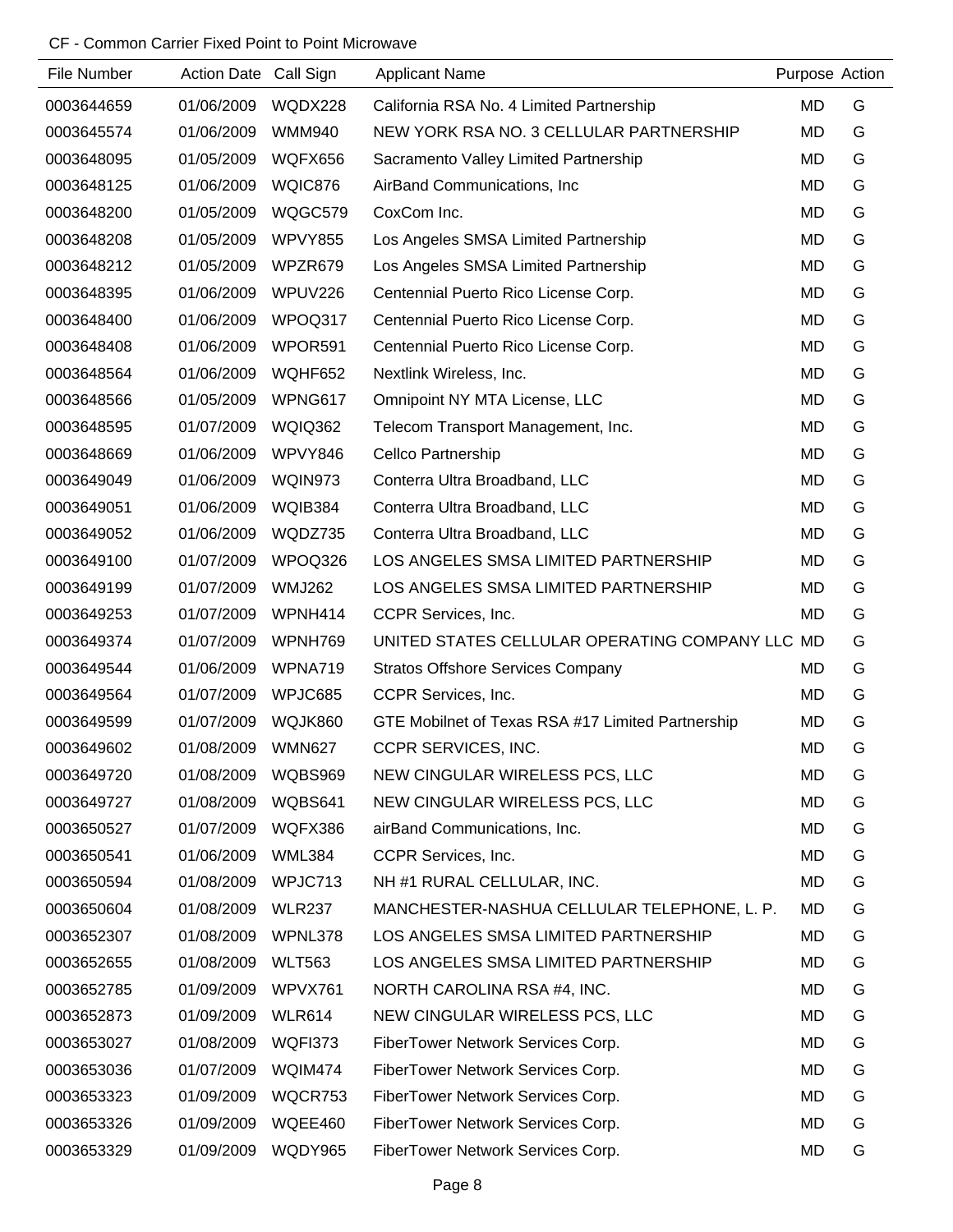| File Number | Action Date Call Sign |                | <b>Applicant Name</b>                     | Purpose Action |   |
|-------------|-----------------------|----------------|-------------------------------------------|----------------|---|
| 0003653332  | 01/09/2009            | WQCR500        | FIBERTOWER NETWORK SERVICES CORP.         | <b>MD</b>      | G |
| 0003653334  | 01/09/2009            | WQEV322        | FiberTower Network Services Corp.         | <b>MD</b>      | G |
| 0003653337  | 01/09/2009            | WQBR317        | FiberTower Network Services Corp.         | MD             | G |
| 0003653339  | 01/09/2009            | WQEG403        | FIBERTOWER NETWORK SERVICES CORP.         | MD             | G |
| 0003653341  | 01/09/2009            | WQCR902        | FiberTower Network Services Corp.         | MD             | G |
| 0003653578  | 01/09/2009            | WPJC221        | <b>CCPR SERVICES INC</b>                  | <b>MD</b>      | G |
| 0003653584  | 01/09/2009            | <b>WQEV452</b> | CCPR SERVICES, INC.                       | <b>MD</b>      | G |
| 0003653600  | 01/09/2009            | WPQY293        | CCPR Services, Inc.                       | <b>MD</b>      | G |
| 0003653606  | 01/09/2009            | <b>WMJ270</b>  | CCPR Services, Inc.                       | <b>MD</b>      | G |
| 0003653659  | 01/09/2009            | WPJE992        | ALLTEL Communications of New Mexico, Inc. | MD             | G |
| 0003653660  | 01/09/2009            | WPJE991        | ALLTEL Communications of New Mexico, Inc. | MD             | G |
| 0003653662  | 01/09/2009            | WPJE990        | ALLTEL Communications of New Mexico, Inc. | <b>MD</b>      | G |
| 0003654782  | 01/08/2009            | <b>WMG804</b>  | USCOC OF ILLINOIS RSA #4, LLC             | MD             | G |
| 0003654790  | 01/08/2009            | <b>WMS782</b>  | USCOC OF ILLINOIS RSA #4, LLC             | <b>MD</b>      | G |
| 0003654812  | 01/08/2009            | <b>WMR270</b>  | USCOC OF ILLINOIS RSA #4, LLC             | MD             | G |
| 0003655463  | 01/08/2009            | WQJC616        | airBand Communications, Inc.              | <b>MD</b>      | G |
| 0003680949  | 01/06/2009            | WPUS597        | Centennial Puerto Rico License Corp.      | MD             | D |
| 0003680955  | 01/06/2009            | WPOR538        | Centennial Puerto Rico License Corp.      | <b>MD</b>      | D |
| 0003681221  | 01/06/2009            | WPOU736        | Centennial Puerto Rico License Corp.      | MD             | D |
| 0003613821  | 01/08/2009            | WQJU925        | Sprint Wireless Broadband Company, LLC    | <b>NE</b>      | G |
| 0003613934  | 01/08/2009            | WQJU931        | Sprint Wireless Broadband Company, LLC    | <b>NE</b>      | G |
| 0003613935  | 01/08/2009            | WQJU926        | Sprint Wireless Broadband Company, LLC    | <b>NE</b>      | G |
| 0003613937  | 01/08/2009            | WQJU927        | Sprint Wireless Broadband Company, LLC    | <b>NE</b>      | G |
| 0003613939  | 01/08/2009            | WQJU928        | Sprint Wireless Broadband Company, LLC    | <b>NE</b>      | G |
| 0003613941  | 01/08/2009            | WQJU929        | Sprint Wireless Broadband Company, LLC    | <b>NE</b>      | G |
| 0003613945  | 01/08/2009            | WQJU930        | Sprint Wireless Broadband Company, LLC    | <b>NE</b>      | G |
| 0003614068  | 01/08/2009            | WQJU935        | Sprint Wireless Broadband Company, LLC    | <b>NE</b>      | G |
| 0003614130  | 01/08/2009            | WQJU987        | Sprint Wireless Broadband Company, LLC    | <b>NE</b>      | G |
| 0003614469  | 01/09/2009            | WQJV225        | Sprint Wireless Broadband Company, LLC    | <b>NE</b>      | G |
| 0003614471  | 01/09/2009            | WQJV237        | Sprint Wireless Broadband Company, LLC    | <b>NE</b>      | G |
| 0003614498  | 01/09/2009            | WQJV226        | Sprint Wireless Broadband Company, LLC    | <b>NE</b>      | G |
| 0003614501  | 01/09/2009            | WQJV227        | Sprint Wireless Broadband Company, LLC    | <b>NE</b>      | G |
| 0003614509  | 01/09/2009            | WQJV229        | Sprint Wireless Broadband Company, LLC    | <b>NE</b>      | G |
| 0003614510  | 01/09/2009            | WQJV228        | Sprint Wireless Broadband Company, LLC    | <b>NE</b>      | G |
| 0003614512  | 01/09/2009            | <b>WQJV230</b> | Sprint Wireless Broadband Company, LLC    | <b>NE</b>      | G |
| 0003614539  | 01/09/2009            | WQJV232        | Sprint Wireless Broadband Company, LLC    | <b>NE</b>      | G |
| 0003614815  | 01/09/2009            | WQJV239        | Sprint Wireless Broadband Company, LLC    | <b>NE</b>      | G |
| 0003614819  | 01/09/2009            | WQJV231        | Sprint Wireless Broadband Company, LLC    | <b>NE</b>      | G |
| 0003614837  | 01/09/2009            | <b>WQJV240</b> | Sprint Wireless Broadband Company, LLC    | <b>NE</b>      | G |
| 0003614878  | 01/09/2009            | WQJV243        | Sprint Wireless Broadband Company, LLC    | <b>NE</b>      | G |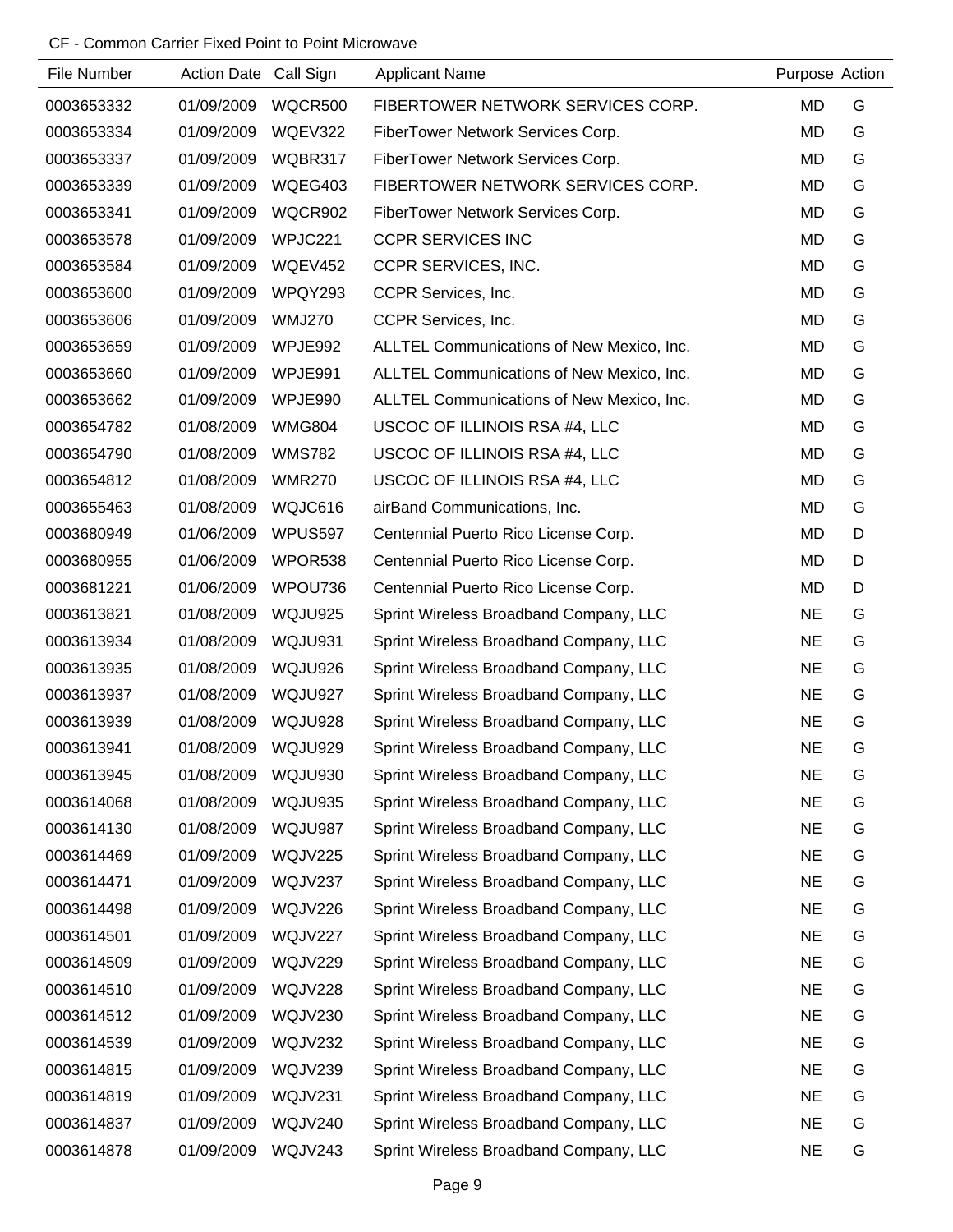| File Number | Action Date Call Sign |                | <b>Applicant Name</b>                  | Purpose Action |   |
|-------------|-----------------------|----------------|----------------------------------------|----------------|---|
| 0003614879  | 01/09/2009            | WQJV244        | Sprint Wireless Broadband Company, LLC | <b>NE</b>      | G |
| 0003615048  | 01/08/2009            | WQJU934        | Sprint Wireless Broadband Company, LLC | <b>NE</b>      | G |
| 0003615735  | 01/09/2009            | WQJV246        | Sprint Wireless Broadband Company, LLC | <b>NE</b>      | G |
| 0003615736  | 01/09/2009            | WQJV248        | Sprint Wireless Broadband Company, LLC | <b>NE</b>      | G |
| 0003615738  | 01/09/2009            | WQJV249        | Sprint Wireless Broadband Company, LLC | <b>NE</b>      | G |
| 0003615741  | 01/09/2009            | WQJV263        | Sprint Wireless Broadband Company, LLC | <b>NE</b>      | G |
| 0003615743  | 01/09/2009            | WQJV251        | Sprint Wireless Broadband Company, LLC | <b>NE</b>      | G |
| 0003615820  | 01/09/2009            | <b>WQJV252</b> | Sprint Wireless Broadband Company, LLC | <b>NE</b>      | G |
| 0003615931  | 01/09/2009            | <b>WQJV221</b> | Sprint Wireless Broadband Company, LLC | <b>NE</b>      | G |
| 0003615973  | 01/09/2009            | <b>WQJV222</b> | Sprint Wireless Broadband Company, LLC | <b>NE</b>      | G |
| 0003615974  | 01/08/2009            | WQJU946        | Sprint Wireless Broadband Company, LLC | <b>NE</b>      | G |
| 0003615975  | 01/08/2009            | WQJU948        | Sprint Wireless Broadband Company, LLC | <b>NE</b>      | G |
| 0003615977  | 01/08/2009            | WQJU949        | Sprint Wireless Broadband Company, LLC | <b>NE</b>      | G |
| 0003615979  | 01/08/2009            | WQJU951        | Sprint Wireless Broadband Company, LLC | <b>NE</b>      | G |
| 0003615980  | 01/08/2009            | WQJU953        | Sprint Wireless Broadband Company, LLC | <b>NE</b>      | G |
| 0003615981  | 01/08/2009            | WQJU955        | Sprint Wireless Broadband Company, LLC | <b>NE</b>      | G |
| 0003615982  | 01/08/2009            | WQJU959        | Sprint Wireless Broadband Company, LLC | <b>NE</b>      | G |
| 0003615984  | 01/08/2009            | WQJU984        | Sprint Wireless Broadband Company, LLC | <b>NE</b>      | G |
| 0003615986  | 01/08/2009            | WQJU985        | Sprint Wireless Broadband Company, LLC | <b>NE</b>      | G |
| 0003615987  | 01/08/2009            | WQJU986        | Sprint Wireless Broadband Company, LLC | <b>NE</b>      | G |
| 0003615988  | 01/08/2009            | WQJU994        | Sprint Wireless Broadband Company, LLC | <b>NE</b>      | G |
| 0003615989  | 01/08/2009            | WQJU997        | Sprint Wireless Broadband Company, LLC | <b>NE</b>      | G |
| 0003616464  | 01/09/2009            | WQJV215        | Sprint Wireless Broadband Company, LLC | <b>NE</b>      | G |
| 0003616467  | 01/09/2009            | WQJV233        | Sprint Wireless Broadband Company, LLC | <b>NE</b>      | G |
| 0003617006  | 01/09/2009            | WQJV253        | Sprint Wireless Broadband Company, LLC | <b>NE</b>      | G |
| 0003617179  | 01/09/2009            | WQJV254        | Sprint Wireless Broadband Company, LLC | <b>NE</b>      | G |
| 0003617182  | 01/09/2009            | WQJV255        | Sprint Wireless Broadband Company, LLC | <b>NE</b>      | G |
| 0003617600  | 01/08/2009            | <b>WQJV200</b> | Sprint Wireless Broadband Company, LLC | <b>NE</b>      | G |
| 0003617657  | 01/08/2009            | <b>WQJV201</b> | Sprint Wireless Broadband Company, LLC | <b>NE</b>      | G |
| 0003617660  | 01/09/2009            | WQJV223        | Sprint Wireless Broadband Company, LLC | <b>NE</b>      | G |
| 0003617664  | 01/08/2009            | WQJV205        | Sprint Wireless Broadband Company, LLC | <b>NE</b>      | G |
| 0003617676  | 01/08/2009            | <b>WQJV206</b> | Sprint Wireless Broadband Company, LLC | <b>NE</b>      | G |
| 0003617677  | 01/09/2009            | WQJV209        | Sprint Wireless Broadband Company, LLC | <b>NE</b>      | G |
| 0003617679  | 01/09/2009            | <b>WQJV210</b> | Sprint Wireless Broadband Company, LLC | <b>NE</b>      | G |
| 0003617680  | 01/09/2009            | WQJV211        | Sprint Wireless Broadband Company, LLC | <b>NE</b>      | G |
| 0003617720  | 01/09/2009            | WQJV212        | Sprint Wireless Broadband Company, LLC | <b>NE</b>      | G |
| 0003617721  | 01/09/2009            | WQJV213        | Sprint Wireless Broadband Company, LLC | <b>NE</b>      | G |
| 0003617722  | 01/09/2009            | WQJV214        | Sprint Wireless Broadband Company, LLC | <b>NE</b>      | G |
| 0003617850  | 01/09/2009            | <b>WQJV216</b> | Sprint Wireless Broadband Company, LLC | <b>NE</b>      | G |
| 0003617851  | 01/09/2009            | WQJV217        | Sprint Wireless Broadband Company, LLC | <b>NE</b>      | G |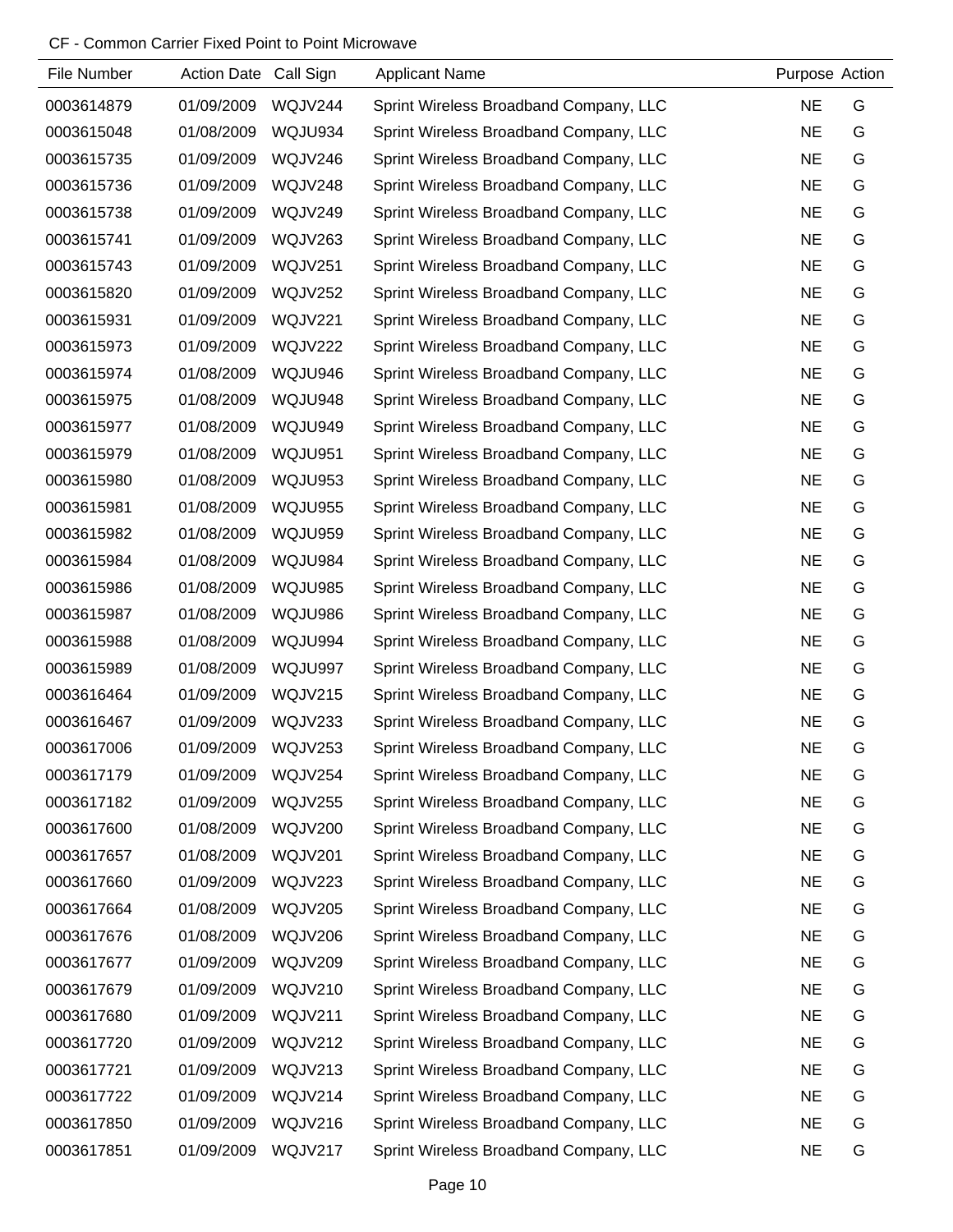| File Number | Action Date Call Sign |                | <b>Applicant Name</b>                    | Purpose Action |   |
|-------------|-----------------------|----------------|------------------------------------------|----------------|---|
| 0003617852  | 01/09/2009            | WQJV224        | Sprint Wireless Broadband Company, LLC   | <b>NE</b>      | G |
| 0003618019  | 01/09/2009            | WQJV234        | Sprint Wireless Broadband Company, LLC   | <b>NE</b>      | G |
| 0003618067  | 01/09/2009            | WQJV238        | Sprint Wireless Broadband Company, LLC   | <b>NE</b>      | G |
| 0003618139  | 01/09/2009            | WQJV245        | Sprint Wireless Broadband Company, LLC   | <b>NE</b>      | G |
| 0003618142  | 01/09/2009            | WQJV247        | Sprint Wireless Broadband Company, LLC   | <b>NE</b>      | G |
| 0003618144  | 01/09/2009            | <b>WQJV250</b> | Sprint Wireless Broadband Company, LLC   | <b>NE</b>      | G |
| 0003618427  | 01/09/2009            | WQJV219        | Sprint Wireless Broadband Company, LLC   | <b>NE</b>      | G |
| 0003618476  | 01/09/2009            | <b>WQJV220</b> | Sprint Wireless Broadband Company, LLC   | <b>NE</b>      | G |
| 0003642929  | 01/08/2009            | WQJU936        | FiberTower Network Services Corp.        | <b>NE</b>      | G |
| 0003642930  | 01/08/2009            | WQJU937        | FiberTower Network Services Corp.        | <b>NE</b>      | G |
| 0003642932  | 01/08/2009            | WQJU938        | FiberTower Network Services Corp.        | <b>NE</b>      | G |
| 0003642944  | 01/05/2009            | WQJU283        | airBand Communications, Inc.             | <b>NE</b>      | G |
| 0003642945  | 01/05/2009            | WQJU286        | airBand Communications, Inc.             | <b>NE</b>      | G |
| 0003643203  | 01/06/2009            | WQJU381        | AT&T CORP.                               | <b>NE</b>      | G |
| 0003644595  | 01/06/2009            | WQJU412        | CCPR SERVICES, INC.                      | <b>NE</b>      | G |
| 0003644660  | 01/06/2009            | WQJU418        | California RSA No. 4 Limited Partnership | <b>NE</b>      | G |
| 0003645594  | 01/05/2009            | <b>WQJU290</b> | airBand Communications, Inc.             | <b>NE</b>      | G |
| 0003645597  | 01/05/2009            | <b>WQJU292</b> | airBand Communications, Inc.             | <b>NE</b>      | G |
| 0003645598  | 01/05/2009            | WQJU291        | airBand Communications, Inc.             | <b>NE</b>      | G |
| 0003646724  | 01/05/2009            | WQJU221        | Telecom Transport Management, Inc.       | <b>NE</b>      | G |
| 0003646741  | 01/05/2009            | WQJU222        | Telecom Transport Management, Inc.       | <b>NE</b>      | G |
| 0003646831  | 01/05/2009            | WQJU227        | Telecom Transport Management, Inc.       | <b>NE</b>      | G |
| 0003646833  | 01/05/2009            | WQJU229        | Telecom Transport Management, Inc.       | <b>NE</b>      | G |
| 0003646845  | 01/05/2009            | WQJU233        | Telecom Transport Management, Inc.       | <b>NE</b>      | G |
| 0003646954  | 01/05/2009            | WQJU235        | Telecom Transport Management, Inc.       | <b>NE</b>      | G |
| 0003647898  | 01/05/2009            | WQJU239        | Telecom Transport Management, Inc.       | <b>NE</b>      | G |
| 0003647933  | 01/05/2009            | WQJU241        | Telecom Transport Management, Inc.       | <b>NE</b>      | G |
| 0003647991  | 01/06/2009            | WQJU413        | AT&T CORP.                               | <b>NE</b>      | G |
| 0003647992  | 01/06/2009            | WQJU414        | AT&T CORP.                               | <b>NE</b>      | G |
| 0003647993  | 01/06/2009            | WQJU415        | AT&T CORP.                               | <b>NE</b>      | G |
| 0003648094  | 01/05/2009            | WQJU289        | Sacramento Valley Limited Partnership    | <b>NE</b>      | G |
| 0003648113  | 01/06/2009            | WQJU385        | airBand Communications, Inc.             | <b>NE</b>      | G |
| 0003648191  | 01/05/2009            | WQJU278        | Telecom Transport Management, Inc.       | <b>NE</b>      | G |
| 0003648297  | 01/05/2009            | WQJU282        | Telecom Transport Management, Inc.       | <b>NE</b>      | G |
| 0003648325  | 01/05/2009            | WQJU281        | Telecom Transport Management, Inc.       | <b>NE</b>      | G |
| 0003648404  | 01/06/2009            | WQJU406        | Centennial Puerto Rico License Corp.     | <b>NE</b>      | G |
| 0003648485  | 01/07/2009            | WQJU843        | Telecom Transport Management, Inc.       | <b>NE</b>      | G |
| 0003648492  | 01/07/2009            | WQJU845        | Telecom Transport Management, Inc.       | <b>NE</b>      | G |
| 0003648511  | 01/07/2009            | WQJU847        | Telecom Transport Management, Inc.       | <b>NE</b>      | G |
| 0003648563  | 01/06/2009            | WQJU397        | NEXTLINK WIRELESS INC.                   | <b>NE</b>      | G |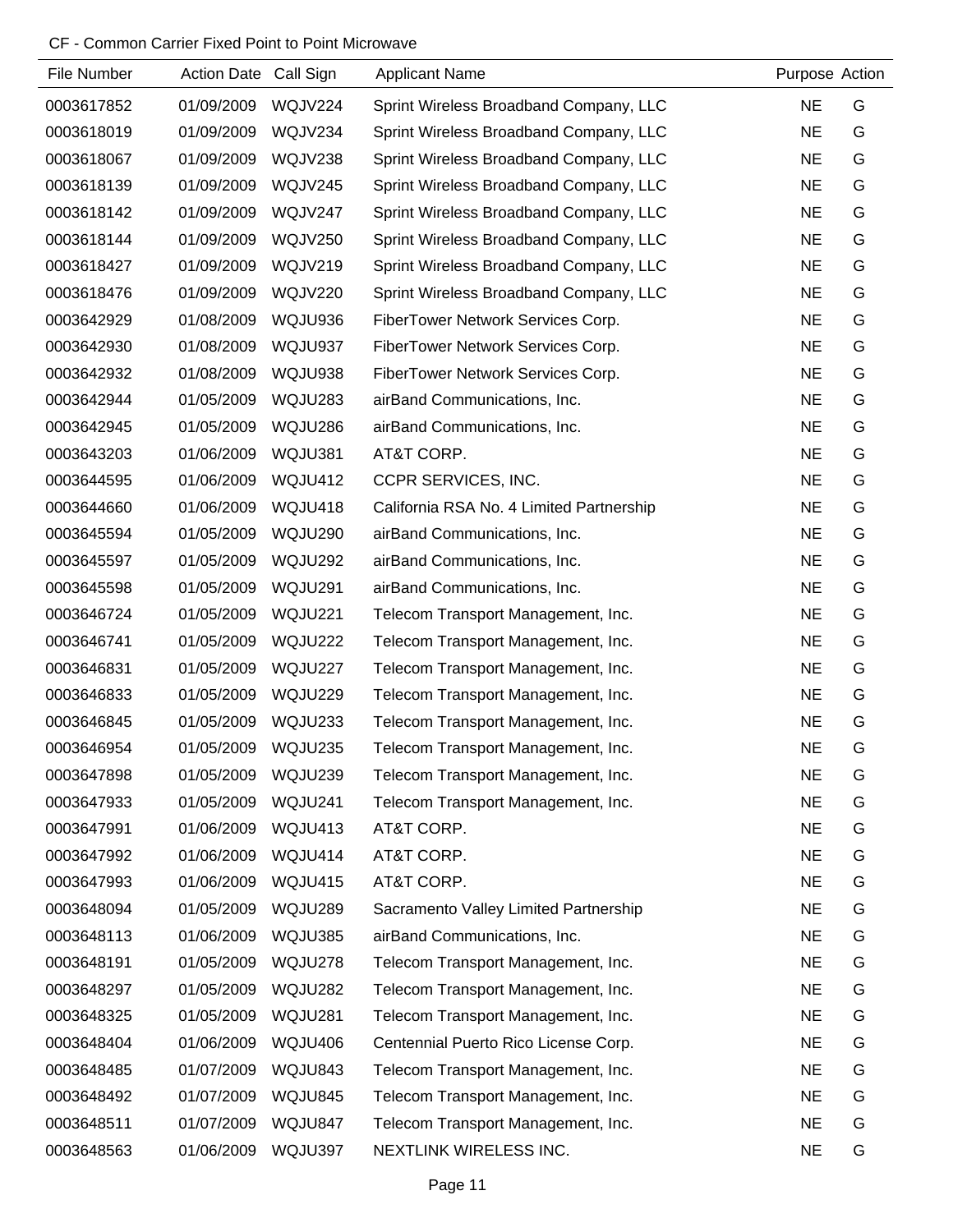| File Number | Action Date Call Sign |                | <b>Applicant Name</b>                           | Purpose Action |   |
|-------------|-----------------------|----------------|-------------------------------------------------|----------------|---|
| 0003648565  | 01/06/2009            | WQJU398        | NEXTLINK WIRELESS INC.                          | <b>NE</b>      | G |
| 0003648574  | 01/06/2009            | <b>WQJU400</b> | TRILLION PARTNERS, INC.                         | <b>NE</b>      | G |
| 0003648575  | 01/06/2009            | <b>WQJU401</b> | TRILLION PARTNERS, INC.                         | <b>NE</b>      | G |
| 0003648576  | 01/06/2009            | WQJU405        | TRILLION PARTNERS, INC.                         | <b>NE</b>      | G |
| 0003648577  | 01/06/2009            | <b>WQJU403</b> | TRILLION PARTNERS, INC.                         | <b>NE</b>      | G |
| 0003648668  | 01/06/2009            | WQJU745        | <b>Cellco Partnership</b>                       | <b>NE</b>      | G |
| 0003648729  | 01/07/2009            | WQJU856        | Telecom Transport Management, Inc.              | <b>NE</b>      | G |
| 0003648795  | 01/07/2009            | WQJU857        | Telecom Transport Management, Inc.              | <b>NE</b>      | G |
| 0003648811  | 01/07/2009            | WQJU858        | Telecom Transport Management, Inc.              | <b>NE</b>      | G |
| 0003648886  | 01/06/2009            | WQJU733        | <b>Commnet Four Corners, LLC</b>                | <b>NE</b>      | G |
| 0003648893  | 01/06/2009            | WQJU734        | <b>Commnet Four Corners, LLC</b>                | <b>NE</b>      | G |
| 0003648898  | 01/06/2009            | WQJU741        | NEW CINGULAR WIRELESS PCS, LLC                  | <b>NE</b>      | G |
| 0003648909  | 01/06/2009            | WQJU740        | NEW CINGULAR WIRELESS PCS, LLC                  | <b>NE</b>      | G |
| 0003649125  | 01/07/2009            | WQJU827        | NEW CINGULAR WIRELESS PCS, LLC                  | <b>NE</b>      | G |
| 0003649146  | 01/07/2009            | WQJU828        | NEW CINGULAR WIRELESS PCS, LLC                  | <b>NE</b>      | G |
| 0003649264  | 01/07/2009            | WQJU831        | <b>CCPR SERVICES INC.</b>                       | <b>NE</b>      | G |
| 0003649369  | 01/07/2009            | WQJU846        | UNITED STATES CELLULAR OPERATING COMPANY LLC NE |                | G |
| 0003649399  | 01/06/2009            | WQJU711        | Telecom Transport Management, Inc.              | <b>NE</b>      | G |
| 0003649426  | 01/06/2009            | WQJU713        | Telecom Transport Management, Inc.              | <b>NE</b>      | G |
| 0003649578  | 01/07/2009            | WQJU825        | <b>CCPR SERVICES INC.</b>                       | <b>NE</b>      | G |
| 0003649674  | 01/08/2009            | WQJU970        | CCPR SERVICES, INC.                             | <b>NE</b>      | G |
| 0003650360  | 01/07/2009            | WQJU817        | Conterra Ultra Broadband, LLC.                  | <b>NE</b>      | G |
| 0003650365  | 01/07/2009            | WQJU818        | Conterra Ultra Broadband, LLC.                  | <b>NE</b>      | G |
| 0003650407  | 01/07/2009            | WQJU819        | Conterra Ultra Broadband, LLC.                  | <b>NE</b>      | G |
| 0003650410  | 01/07/2009            | WQJU823        | Conterra Ultra Broadband, LLC.                  | <b>NE</b>      | G |
| 0003650420  | 01/07/2009            | WQJU826        | Conterra Ultra Broadband, LLC.                  | <b>NE</b>      | G |
| 0003650422  | 01/07/2009            | <b>WQJU830</b> | Conterra Ultra Broadband, LLC.                  | <b>NE</b>      | G |
| 0003650425  | 01/07/2009            | <b>WQJU821</b> | Conterra Ultra Broadband, LLC.                  | <b>NE</b>      | G |
| 0003650426  | 01/07/2009            | <b>WQJU820</b> | Conterra Ultra Broadband, LLC.                  | <b>NE</b>      | G |
| 0003650511  | 01/07/2009            | WQJU816        | SPARKPLUG CHICAGO, INC.                         | <b>NE</b>      | G |
| 0003651106  | 01/08/2009            | WQJU981        | Wes-Tex Telephone Cooperative, Inc.             | <b>NE</b>      | G |
| 0003651109  | 01/08/2009            | WQJU993        | Wes-Tex Telephone Cooperative, Inc.             | <b>NE</b>      | G |
| 0003651112  | 01/08/2009            | WQJU992        | Wes-Tex Telephone Cooperative, Inc.             | <b>NE</b>      | G |
| 0003652305  | 01/08/2009            | WQJU995        | Los Angeles SMSA Limited Partnership            | <b>NE</b>      | G |
| 0003652891  | 01/09/2009            | <b>WQJV256</b> | NEW CINGULAR WIRELESS PCS, LLC                  | <b>NE</b>      | G |
| 0003653034  | 01/07/2009            | WQJU872        | FiberTower Network Services Corp.               | <b>NE</b>      | G |
| 0003653116  | 01/09/2009            | WQJV257        | <b>Bel Air Internet</b>                         | <b>NE</b>      | G |
| 0003653117  | 01/09/2009            | WQJV258        | <b>Bel Air Internet</b>                         | <b>NE</b>      | G |
| 0003653594  | 01/09/2009            | WQJV242        | CCPR SERVICES, INC.                             | <b>NE</b>      | G |
| 0003654695  | 01/08/2009            | WQJU971        | USCOC OF ILLINOIS RSA #4, LLC                   | <b>NE</b>      | G |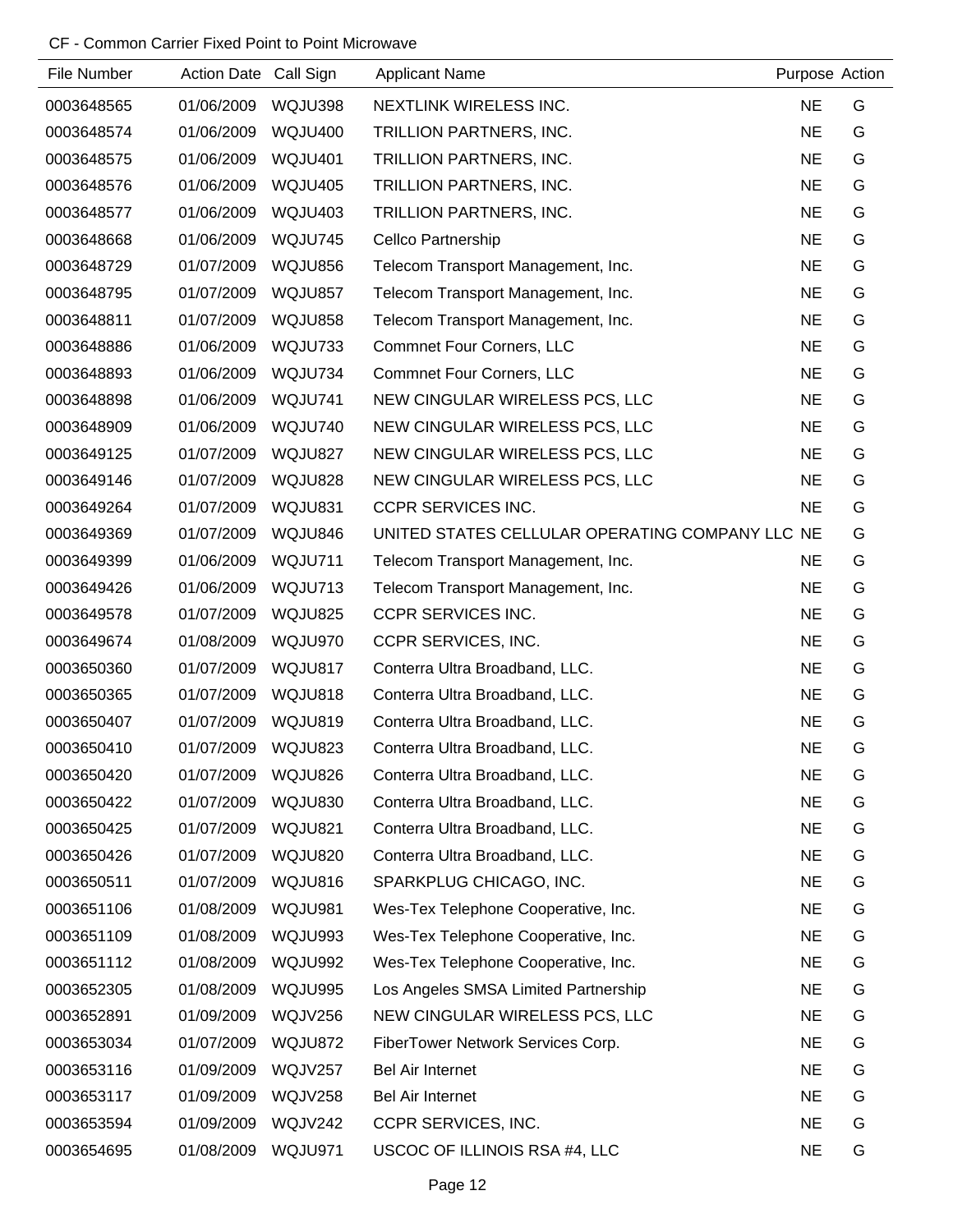| File Number | <b>Action Date</b> | Call Sign           | <b>Applicant Name</b>                      | Purpose Action |   |
|-------------|--------------------|---------------------|--------------------------------------------|----------------|---|
| 0003654843  | 01/08/2009         | WQJU978             | USCOC OF ILLINOIS RSA #4, LLC              | NE             | G |
| 0003654967  | 01/08/2009         | WQJU979             | USCOC OF ILLINOIS RSA #4, LLC              | NE             | G |
| 0003653228  | 01/08/2009         | WPOR632             | LOS ANGELES SMSA LIMITED PARTNERSHIP       | <b>RM</b>      | G |
| 0003659040  | 01/06/2009         | WPOR <sub>652</sub> | Northern Indiana Public Service Company    | RO.            | G |
| 0003659766  | 01/06/2009         | WPOR <sub>243</sub> | HARDY CELLULAR TELEPHONE COMPANY           | RO.            | G |
| 0003659848  | 01/06/2009         | WPOR638             | VERMONT RSA NO. 2-B2, INC.                 | RO.            | G |
| 0003659862  | 01/06/2009         | WPOS297             | USCOC OF VIRGINIA RSA #3, INC.             | <b>RO</b>      | G |
| 0003659874  | 01/06/2009         | WPOR662             | NH #1 RURAL CELLULAR, INC.                 | <b>RO</b>      | G |
| 0003660530  | 01/06/2009         | WPOR653             | Northern Indiana Public Service Company    | <b>RO</b>      | G |
| 0003660543  | 01/06/2009         | WPOR654             | Northern Indiana Public Service Company    | <b>RO</b>      | G |
| 0003661935  | 01/06/2009         | WPOQ788             | St. Cloud Cellular Telephone Company, Inc. | RO.            | G |
| 0003661936  | 01/06/2009         | WPOQ789             | St. Cloud Cellular Telephone Company, Inc. | <b>RO</b>      | G |
| 0003661940  | 01/06/2009         | WPOS363             | CCPR Services, Inc.                        | <b>RO</b>      | G |
| 0003653747  | 01/10/2009         | WQR67               | <b>Stratos Offshore Services Company</b>   | WD             | W |

# CG - General Aviation Air-ground Radiotelephone

| File Number | Action Date Call Sign |        | Applicant Name                        | Purpose Action |   |
|-------------|-----------------------|--------|---------------------------------------|----------------|---|
| 0003698260  | 01/10/2009            | KUD222 | SIERRA COMMUNICATIONS SOUTHWEST, INC. | CА             | G |

## CL - Cellular

| File Number | Action Date Call Sign |         | <b>Applicant Name</b>              | Purpose Action |   |
|-------------|-----------------------|---------|------------------------------------|----------------|---|
| 0003567637  | 01/06/2009            | KNKR289 | CABLE & COMMUNICATIONS CORPORATION | AM.            | G |
| 0003640063  | 01/05/2009            | KNKA632 | RACINE CELLULAR TELEPHONE COMPANY  | RO.            | G |
| 0003656088  | 01/10/2009 KNKN739    |         | Easter Mountain, LLC               | WD.            | W |

### CT - Local Television Transmission

| File Number | Action Date Call Sign | Applicant Name  | Purpose Action |  |
|-------------|-----------------------|-----------------|----------------|--|
| 0003612990  | 01/09/2009 KC26374    | BORGESON, TOM R | RO             |  |

## GS - Private Carrier Paging, 929-930 MHz

| File Number | Action Date Call Sign | Applicant Name  | Purpose Action |  |
|-------------|-----------------------|-----------------|----------------|--|
| 0003696218  | 01/10/2009<br>WPQA848 | ATALLAH, MOUSSA | CА             |  |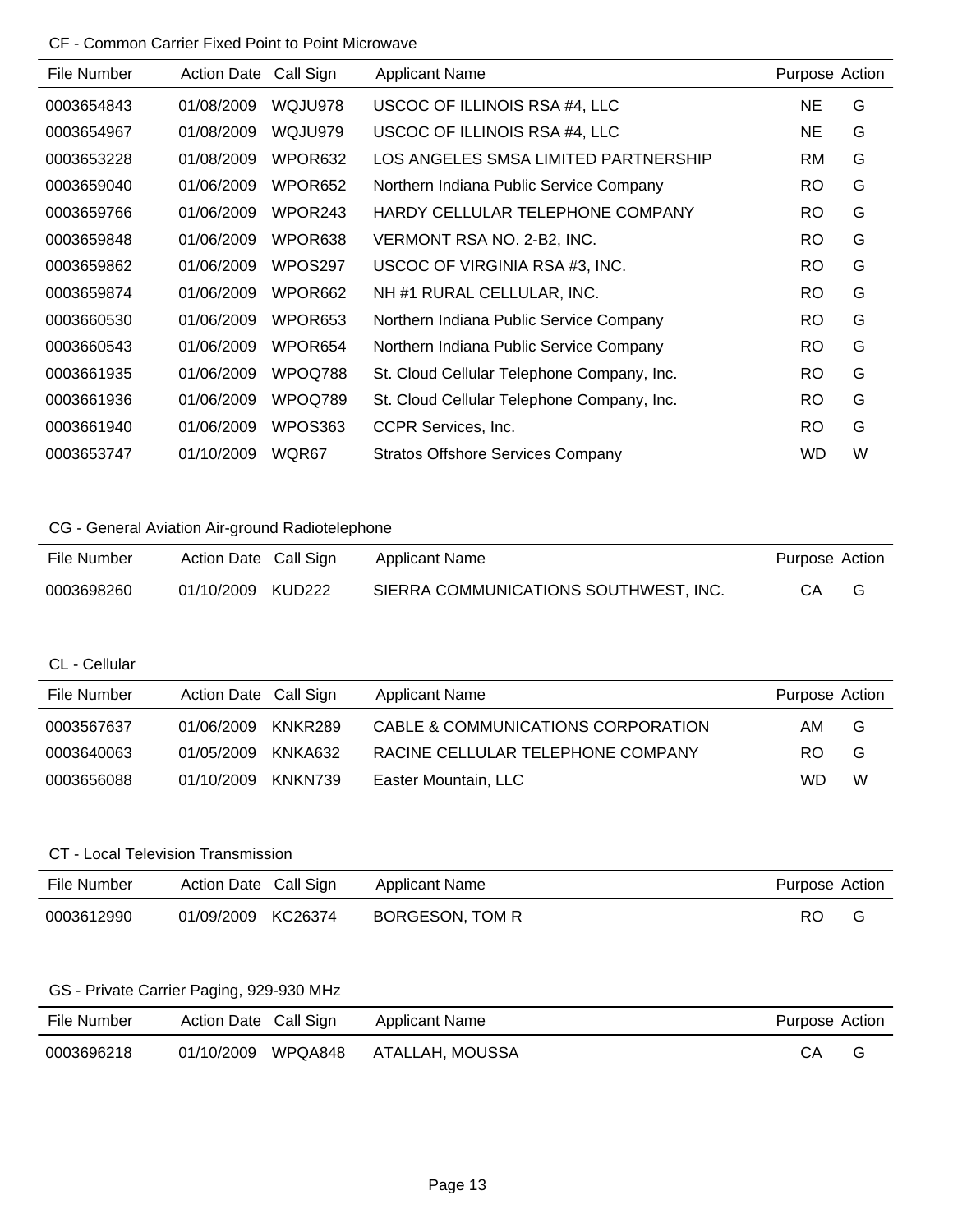### GX - SMR, 806-821/851-866 MHz, Conventional

| File Number | Action Date Call Sign |                | <b>Applicant Name</b>                             | Purpose Action |   |
|-------------|-----------------------|----------------|---------------------------------------------------|----------------|---|
| 0003599180  | 01/06/2009            | WPRL462        | <b>NMDL Enterprises, LLC</b>                      | AM             | G |
| 0003693971  | 01/07/2009            | WPEU717        | NEXTEL LICENSE HOLDINGS 4, INC.                   | CА             | G |
| 0003693973  | 01/07/2009            | WNUX574        | NEXTEL LICENSE HOLDINGS 1 INC                     | CА             | G |
| 0003693978  | 01/07/2009            | WNPP289        | NEXTEL LICENSE HOLDINGS 1, INC.                   | CА             | G |
| 0003693980  | 01/07/2009            | WPFY478        | NEXTEL LICENSE HOLDINGS 1 INC DBA NEXTEL COMMI CA |                | G |
| 0003694192  | 01/07/2009            | <b>WQCI481</b> | NEXTEL LICENSE HOLDINGS 1, INC.                   | CА             | G |
| 0003694834  | 01/08/2009            | <b>KRR619</b>  | NEXTEL OF CALIFORNIA INC.                         | СA             | G |
| 0003694835  | 01/08/2009            | <b>KJX952</b>  | NEXTEL OF CALIFORNIA, INC.                        | CA             | G |
| 0003696654  | 01/10/2009            | WPEK645        | NEXTEL LICENSE HOLDINGS 4, INC.                   | RO.            | G |
| 0003696716  | 01/10/2009            | WPEQ858        | NEXTEL LICENSE HOLDINGS 4, INC.                   | <b>RO</b>      | G |

### IK - Industrial/Business Pool - Commercial, Conventional

| File Number | Action Date Call Sign |                | <b>Applicant Name</b>      | Purpose Action |   |
|-------------|-----------------------|----------------|----------------------------|----------------|---|
| 0003662017  | 01/06/2009            | WQJU371        | WT6945913, LLC             | AM             | G |
| 0003693919  | 01/07/2009            | WPHS898        | TWO WAY COMMUNICATIONS     | CА             | G |
| 0003693920  | 01/07/2009            | <b>WPIB859</b> | TWO WAY COMMUNICATIONS     | СA             | G |
| 0003693921  | 01/07/2009            | WPIC593        | TWO WAY COMMUNICATIONS     | CА             | G |
| 0003693922  | 01/07/2009            | WPIW539        | TWO WAY COMMUNICATIONS INC | CА             | G |
| 0003657515  | 01/06/2009            | <b>WPDS505</b> | MILLER, Judith & Wayne A   | <b>RO</b>      | G |
| 0003657568  | 01/06/2009            | <b>KNBW527</b> | Gilbert, Jerry C           | <b>RO</b>      | G |
| 0003658691  | 01/06/2009            | WPCS724        | SMITH, GILES               | <b>RO</b>      | G |
| 0003692216  | 01/06/2009            | WNVG251        | L & L COMMUNICATIONS       | RO             | D |

# LN - 902-928 MHz Location Narrowband (Non-multilateration)

| File Number | Action Date Call Sign | Applicant Name                                 | Purpose Action |  |
|-------------|-----------------------|------------------------------------------------|----------------|--|
| 0003611748  | 01/07/2009 WQJU834    | Texas, State of; Texas Dept. of Transportation | NE.            |  |

### LP - Broadcast Auxiliary Low Power

| File Number | Action Date Call Sign |         | Applicant Name          | Purpose Action |   |
|-------------|-----------------------|---------|-------------------------|----------------|---|
| 0003642578  | 01/09/2009            | WQJV207 | CENTRAL WYOMING COLLEGE | AM             | G |

#### MC - Coastal Group

| File Number | Action Date Call Sign |        | Applicant Name                   | Purpose Action |   |
|-------------|-----------------------|--------|----------------------------------|----------------|---|
| 0003695727  | 01/08/2009            | KGA229 | TEAS, JOHN A: HOLMGREN, MELVIN H | CA.            | G |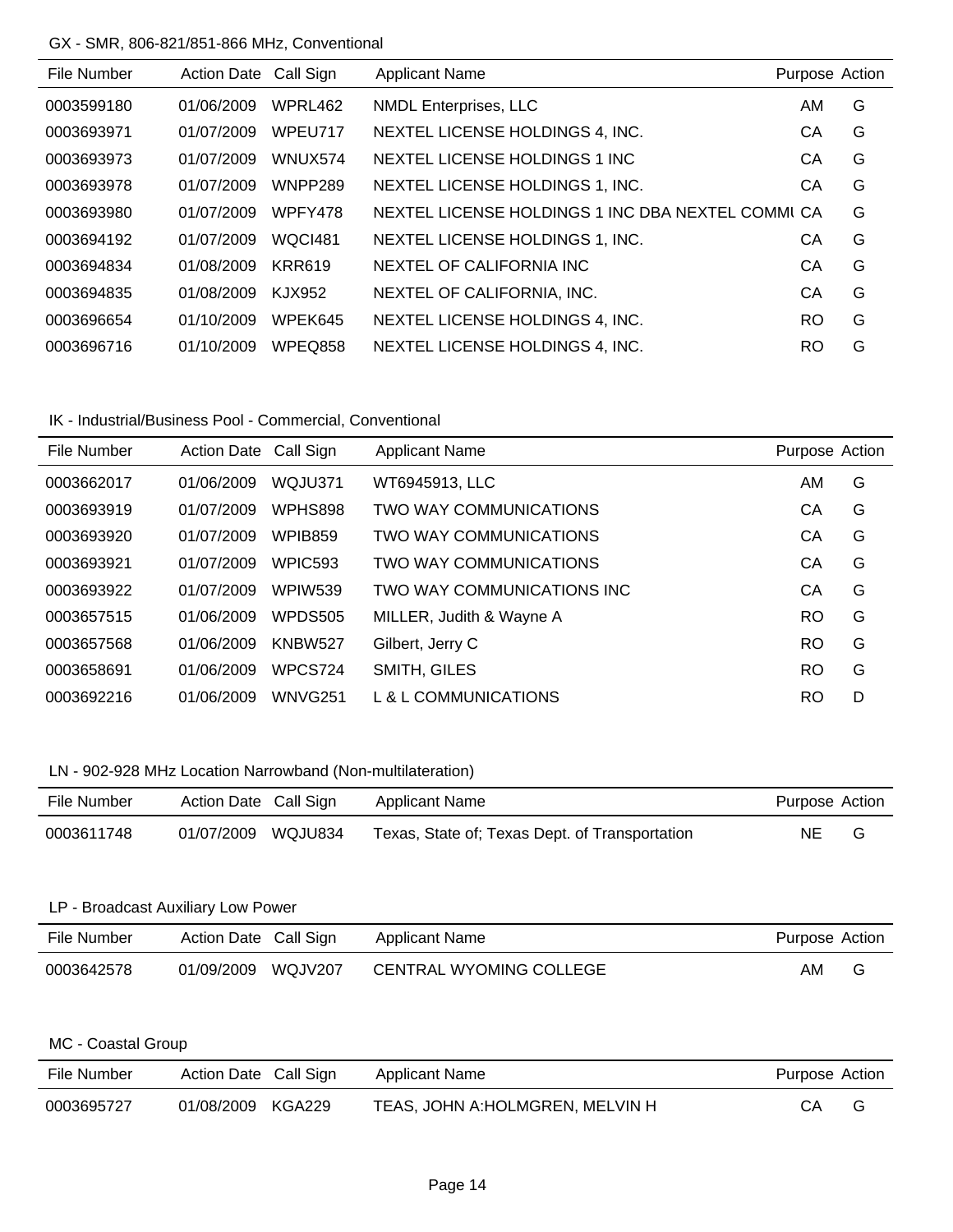| File Number | <b>Action Date</b> | Call Sign      | <b>Applicant Name</b>                     | Purpose Action |   |
|-------------|--------------------|----------------|-------------------------------------------|----------------|---|
| 0002402389  | 01/10/2009         | WPZU798        | KUKATA Group Inc.                         | AM             | D |
| 0003607999  | 01/05/2009         | WQIF898        | Franklin Group Inc.                       | AM             | G |
| 0003609352  | 01/05/2009         | <b>WNTM741</b> | Puget Sound Energy, Inc.                  | AM             | G |
| 0003620201  | 01/06/2009         | <b>WNTM295</b> | NEWARK, CITY OF                           | AM             | G |
| 0003625823  | 01/08/2009         | WQJU917        | CITY OF NORTH SALT LAKE                   | AM             | G |
| 0003639859  | 01/07/2009         | WQJU862        | COOPERATIVE TV ASSN OF SOUTHERN MINN.     | AM             | G |
| 0003642771  | 01/07/2009         | WNEJ946        | Louisiana Generating, LLC                 | AM             | G |
| 0003649136  | 01/07/2009         | WPNE478        | APPALACHIAN ELECTRIC COOPERATIVE          | AM             | G |
| 0003649555  | 01/06/2009         | <b>WBM635</b>  | NORTHERN INDIANA PUBLIC SERVICE COMPANY   | AM             | G |
| 0003649558  | 01/06/2009         | <b>WED429</b>  | NORTHERN INDIANA PUBLIC SERVICE COMPANY   | AM             | G |
| 0003649559  | 01/06/2009         | <b>WHJ971</b>  | NORTHERN INDIANA PUBLIC SERVICE COMPANY   | AM             | G |
| 0003649562  | 01/06/2009         | <b>WED819</b>  | NORTHERN INDIANA PUBLIC SERVICE COMPANY   | AM             | G |
| 0003649563  | 01/06/2009         | WBA64          | NORTHERN INDIANA PUBLIC SERVICE COMPANY   | AM             | G |
| 0003649800  | 01/08/2009         | <b>WQHY811</b> | <b>Brainstorm Internet</b>                | AM             | G |
| 0003680603  | 01/06/2009         |                | Fox Valley Internet, Inc.                 | AM             | D |
| 0003692151  | 01/06/2009         | WQHE855        | CLEARWIRE SPECTRUM HOLDINGS II LLC        | CA             | G |
| 0003692152  | 01/06/2009         | WQHE877        | <b>CLEARWIRE SPECTRUM HOLDINGS II LLC</b> | CA             | G |
| 0003692153  | 01/06/2009         | WQHE878        | CLEARWIRE SPECTRUM HOLDINGS II LLC        | CA             | G |
| 0003692154  | 01/06/2009         | WQHE879        | CLEARWIRE SPECTRUM HOLDINGS II LLC        | CA             | G |
| 0003692155  | 01/06/2009         | WQHE882        | CLEARWIRE SPECTRUM HOLDINGS II LLC        | CA             | G |
| 0003692156  | 01/06/2009         | <b>WQHE890</b> | CLEARWIRE SPECTRUM HOLDINGS II LLC        | CA             | G |
| 0003692157  | 01/06/2009         | WQHE892        | CLEARWIRE SPECTRUM HOLDINGS II LLC        | CA             | G |
| 0003692158  | 01/06/2009         | WQHE893        | CLEARWIRE SPECTRUM HOLDINGS II LLC        | CA             | G |
| 0003692159  | 01/06/2009         | WQHE894        | CLEARWIRE SPECTRUM HOLDINGS II LLC        | СA             | G |
| 0003692160  | 01/06/2009         | WQHE895        | CLEARWIRE SPECTRUM HOLDINGS II LLC        | CA             | G |
| 0003692161  | 01/06/2009         | WQHE897        | CLEARWIRE SPECTRUM HOLDINGS II LLC        | CA             | G |
| 0003692162  | 01/06/2009         | WQHE913        | CLEARWIRE SPECTRUM HOLDINGS II LLC        | CA             | G |
| 0003692163  | 01/06/2009         | WQHE939        | <b>CLEARWIRE SPECTRUM HOLDINGS II LLC</b> | CA             | G |
| 0003692164  | 01/06/2009         | WQHF313        | CLEARWIRE SPECTRUM HOLDINGS II LLC        | CA             | G |
| 0003692165  | 01/06/2009         | WQHF314        | <b>CLEARWIRE SPECTRUM HOLDINGS II LLC</b> | CA             | G |
| 0003692166  | 01/06/2009         | WQHF315        | CLEARWIRE SPECTRUM HOLDINGS II LLC        | CA             | G |
| 0003692167  | 01/06/2009         | WQHF319        | CLEARWIRE SPECTRUM HOLDINGS II LLC        | CA             | G |
| 0003692168  | 01/06/2009         | WQHF351        | CLEARWIRE SPECTRUM HOLDINGS II LLC        | CA             | G |
| 0003692169  | 01/06/2009         | WQHF354        | CLEARWIRE SPECTRUM HOLDINGS II LLC        | CA             | G |
| 0003692170  | 01/06/2009         | WQHF379        | CLEARWIRE SPECTRUM HOLDINGS II LLC        | CA             | G |
| 0003692171  | 01/06/2009         | WQHF380        | CLEARWIRE SPECTRUM HOLDINGS II LLC        | CA             | G |
| 0003692172  | 01/06/2009         | WQHE896        | CLEARWIRE SPECTRUM HOLDINGS II LLC        | CA             | G |
| 0003692173  | 01/06/2009         | WQHF316        | CLEARWIRE SPECTRUM HOLDINGS II LLC        | CA             | G |
| 0003692174  | 01/06/2009         | WQHE851        | <b>CLEARWIRE SPECTRUM HOLDINGS II LLC</b> | CA             | G |
| 0003692175  | 01/06/2009         | WQHE891        | CLEARWIRE SPECTRUM HOLDINGS II LLC        | CA             | G |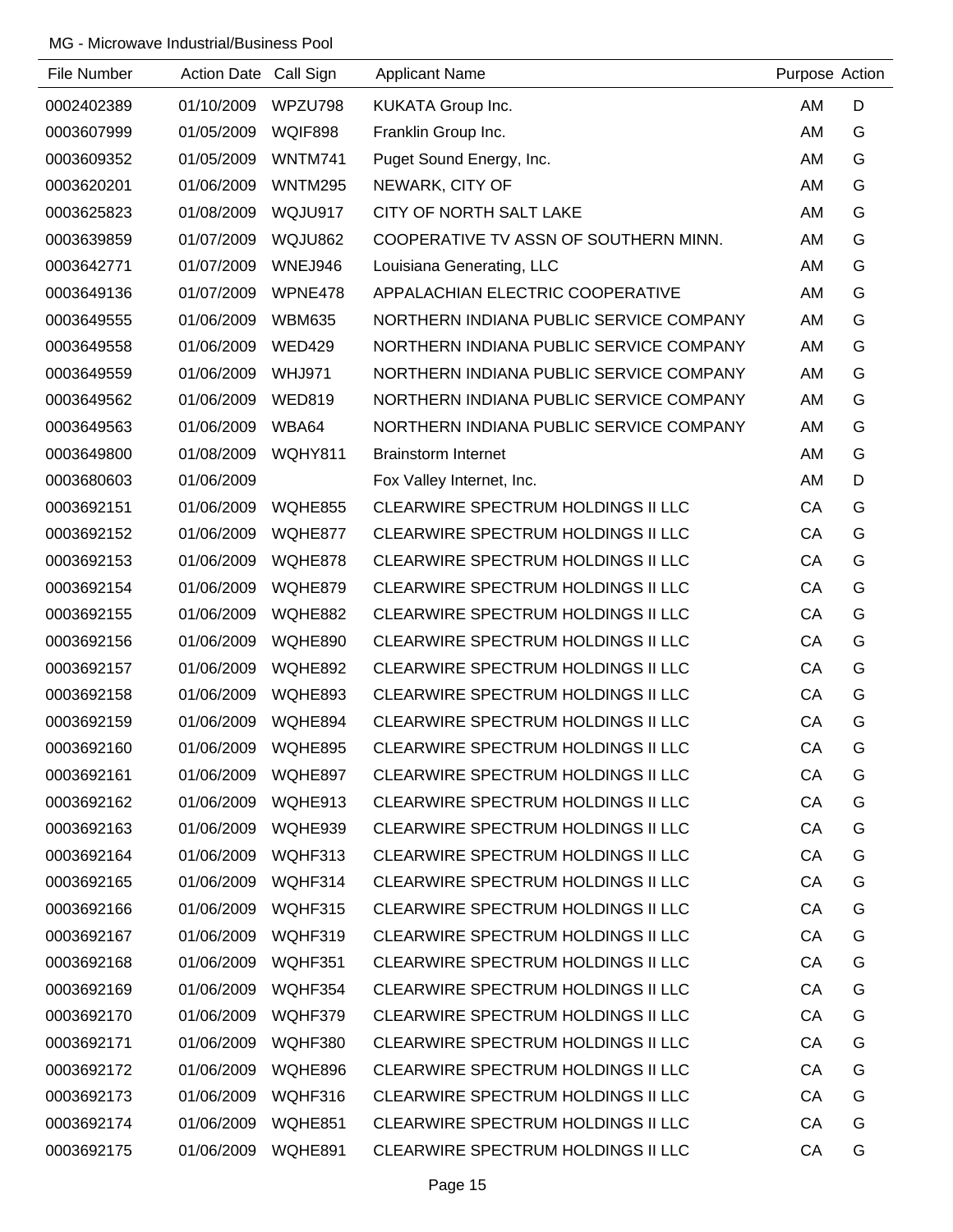| File Number | Action Date Call Sign |                | <b>Applicant Name</b>                            | Purpose Action |   |
|-------------|-----------------------|----------------|--------------------------------------------------|----------------|---|
| 0003692176  | 01/06/2009            | WQHF312        | CLEARWIRE SPECTRUM HOLDINGS II LLC               | CA             | G |
| 0003692177  | 01/06/2009            | WQHF385        | CLEARWIRE SPECTRUM HOLDINGS II LLC               | CA             | G |
| 0003692178  | 01/06/2009            | WQHE825        | CLEARWIRE SPECTRUM HOLDINGS II LLC               | CA             | G |
| 0003692179  | 01/06/2009            | WQHE854        | CLEARWIRE SPECTRUM HOLDINGS II LLC               | CA             | G |
| 0003692782  | 01/06/2009            | <b>WAA580</b>  | NEW YORK STATE ELECTRIC & GAS CORPORATION        | CA             | G |
| 0003692783  | 01/06/2009            | <b>WAA581</b>  | NEW YORK STATE ELECTRIC & GAS CORPORATION        | CA             | G |
| 0003693035  | 01/07/2009            | WNEE435        | WESTERN FARMERS ELECTRIC COOPERATIVE             | CA             | G |
| 0003693036  | 01/07/2009            | KQV79          | WESTERN FARMERS ELECTRIC COOPERATIVE             | CA             | G |
| 0003693037  | 01/07/2009            | <b>WGY859</b>  | WESTERN FARMERS ELECTRIC COOPERATIVE             | CA             | G |
| 0003693231  | 01/07/2009            | WNTL368        | Aquila, Inc.                                     | CA             | G |
| 0003693232  | 01/07/2009            | WNTL369        | Aquila, Inc.                                     | CA             | G |
| 0003693447  | 01/07/2009            | WNEM421        | SOUTH CAROLINA PUBLIC SERVICE AUTHORITY          | CA             | G |
| 0003693454  | 01/07/2009            | WQHH546        | CLEARWIRE SPECTRUM HOLDINGS II LLC               | CA             | G |
| 0003694959  | 01/08/2009            | KLB93          | El Paso Electric Company                         | CA             | G |
| 0003694960  | 01/08/2009            | <b>WGX891</b>  | El Paso Electric Company                         | CA             | G |
| 0003696323  | 01/10/2009            | <b>WEF321</b>  | Public Service Company of New Mexico             | CA             | G |
| 0003696527  | 01/10/2009            | WPOS217        | <b>KENNEWICK. CITY OF</b>                        | CA             | G |
| 0003696541  | 01/10/2009            | WPOS218        | KENNEWICK, CITY OF                               | CA             | G |
| 0003698197  | 01/10/2009            | WPOR890        | SANGRE DE CRISTO COMMUNICATIONS INC              | CA             | G |
| 0003641521  | 01/05/2009            | <b>WPTN595</b> | VENTURA COUNTY COMMUNITY COLLEGE DISTRICT        | <b>MD</b>      | G |
| 0003641939  | 01/08/2009            | WQEZ266        | Duke Energy Carolinas, LLC                       | MD             | G |
| 0003641976  | 01/05/2009            | WQIR373        | CLEARWIRE SPECTRUM HOLDINGS II LLC               | <b>MD</b>      | G |
| 0003644508  | 01/07/2009            | WNEU229        | <b>MIDAMERICAN ENERGY CO</b>                     | MD             | G |
| 0003645446  | 01/07/2009            | WNTR294        | <b>MIDAMERICAN ENERGY CO</b>                     | MD             | G |
| 0003646712  | 01/05/2009            | <b>WED818</b>  | CITY OF LOS ANGELES DEPARTMENT OF WATER & POV MD |                | G |
| 0003648036  | 01/05/2009            | WQEQ419        | Nextweb Inc.                                     | <b>MD</b>      | G |
| 0003648120  | 01/06/2009            | WQDU642        | Airband Communications Inc.                      | MD             | G |
| 0003648160  | 01/06/2009            | WQGW703        | CLEARWIRE SPECTRUM HOLDINGS II LLC               | MD             | G |
| 0003648161  | 01/06/2009            | WQHD377        | CLEARWIRE SPECTRUM HOLDINGS II LLC               | MD             | G |
| 0003648578  | 01/06/2009            | WQCY649        | Fixed Wireless Holdings, LLC                     | MD             | G |
| 0003649397  | 01/07/2009            | <b>WED442</b>  | TEXAS EASTERN COMMUNICATIONS INC                 | <b>MD</b>      | G |
| 0003649619  | 01/08/2009            | WQGY935        | SPARKPLUG CHICAGO, INC.                          | MD             | G |
| 0003649719  | 01/08/2009            | <b>WBM636</b>  | NORTHERN INDIANA PUBLIC SERVICE COMPANY          | MD             | G |
| 0003650433  | 01/06/2009            | WJZ54          | UNION PACIFIC RAILROAD                           | MD             | G |
| 0003650529  | 01/06/2009            | WQHQ458        | Last Mile Inc. dba Sting Communications          | MD             | G |
| 0003650533  | 01/06/2009            | WQHQ457        | Last Mile Inc. dba Sting Communications          | MD             | G |
| 0003650557  | 01/06/2009            | WQEX429        | BUSINESS INFORMATION GROUP, INC.                 | MD             | G |
| 0003650558  | 01/06/2009            | WQFY743        | BUSINESS INFORMATION GROUP, INC.                 | MD             | G |
| 0003650802  | 01/08/2009            | <b>WHI977</b>  | UNION PACIFIC RAILROAD                           | <b>MD</b>      | G |
| 0003651066  | 01/08/2009            | WPNJ869        | American Electric Power Service Corporation      | <b>MD</b>      | G |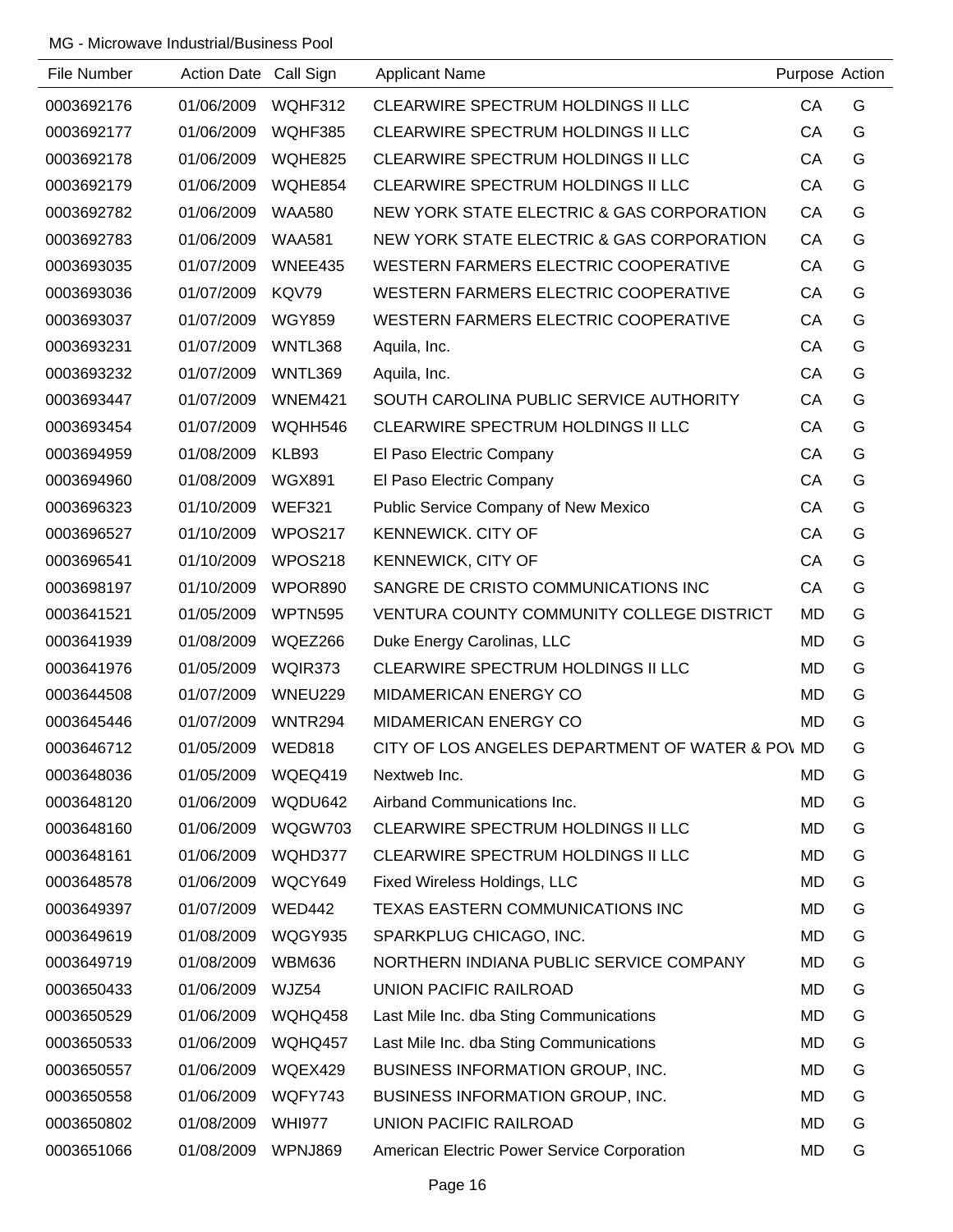| File Number | Action Date Call Sign |                   | <b>Applicant Name</b>                                            | Purpose Action |   |
|-------------|-----------------------|-------------------|------------------------------------------------------------------|----------------|---|
| 0003652973  | 01/08/2009            | <b>WHH618</b>     | <b>PACIFICORP</b>                                                | <b>MD</b>      | G |
| 0003653664  | 01/08/2009            | WPTH345           | MONROE CITY OF                                                   | <b>MD</b>      | G |
| 0003654107  | 01/08/2009            | <b>WAY502</b>     | EAST OHIO GAS COMPANY                                            | <b>MD</b>      | G |
| 0003654488  | 01/08/2009            | WNEG776           | EAST OHIO GAS COMPANY                                            | <b>MD</b>      | G |
| 0003655051  | 01/08/2009            | WPS60             | Salt River Project Agricultural Improvement & Power District( MD |                | G |
| 0003655122  | 01/09/2009            | KFU <sub>51</sub> | Salt River Project Agricultural Improvement & Power District( MD |                | G |
| 0003655151  | 01/08/2009            | <b>KUV52</b>      | SALT RIVER PROJECT AGRICULTURAL IMPROVEMENT (MD                  |                | G |
| 0003655178  | 01/08/2009            | <b>WGX944</b>     | <b>EAST OHIO GAS COMPANY</b>                                     | MD             | G |
| 0003655653  | 01/09/2009            | WQDH204           | <b>OXY USA INC</b>                                               | <b>MD</b>      | G |
| 0003655666  | 01/09/2009            | WQJC337           | Oxy USA Inc.                                                     | <b>MD</b>      | G |
| 0003655668  | 01/09/2009            | WQJC338           | Oxy USA Inc.                                                     | <b>MD</b>      | G |
| 0003680357  | 01/06/2009            | WQIF787           | Fox Valley Internet, Inc.                                        | <b>MD</b>      | D |
| 0003680434  | 01/06/2009            | WQEC857           | Fox Valley Internet, Inc.                                        | <b>MD</b>      | D |
| 0003684997  | 01/10/2009            | <b>WQJR207</b>    | Aeronet Wireless Broadband Corp.                                 | <b>MD</b>      | D |
| 0003637310  | 01/07/2009            | WQJU797           | UNION PACIFIC RAILROAD COMPANY                                   | <b>NE</b>      | G |
| 0003637371  | 01/06/2009            | WQJU709           | UNION_PACIFIC_RAILROAD_COMPANY                                   | <b>NE</b>      | G |
| 0003637392  | 01/06/2009            | WQJU710           | UNION_PACIFIC_RAILROAD_COMPANY                                   | <b>NE</b>      | G |
| 0003640165  | 01/05/2009            | WQJU236           | HJ LLC                                                           | <b>NE</b>      | G |
| 0003640169  | 01/05/2009            | WQJU232           | HJ LLC                                                           | <b>NE</b>      | G |
| 0003640171  | 01/05/2009            | WQJU238           | HJ LLC                                                           | <b>NE</b>      | G |
| 0003640174  | 01/05/2009            | WQJU234           | HJ LLC                                                           | <b>NE</b>      | G |
| 0003640177  | 01/05/2009            | WQJU231           | HJ LLC                                                           | <b>NE</b>      | G |
| 0003641536  | 01/05/2009            | WQJU230           | Ventura County Community College District                        | <b>NE</b>      | G |
| 0003641978  | 01/05/2009            | WQJU228           | CLEARWIRE SPECTRUM HOLDINGS II LLC                               | <b>NE</b>      | G |
| 0003642915  | 01/07/2009            | WQJU838           | STAGECOACH GENERAL IMPROVEMENT DISTRICT                          | <b>NE</b>      | G |
| 0003642922  | 01/07/2009            | WQJU837           | <b>SCOTTS VALLEY WATER DISTRICT</b>                              | <b>NE</b>      | G |
| 0003648039  | 01/05/2009            | WQJU294           | <b>WEB PERCEPTION LLC</b>                                        | <b>NE</b>      | G |
| 0003648047  | 01/05/2009            | WQJU293           | <b>WEB PERCEPTION LLC</b>                                        | <b>NE</b>      | G |
| 0003648093  | 01/06/2009            | WQJU735           | CLEARWIRE SPECTRUM HOLDINGS II LLC                               | <b>NE</b>      | G |
| 0003648579  | 01/06/2009            | WQJU736           | CLEARWIRE SPECTRUM HOLDINGS II LLC                               | <b>NE</b>      | G |
| 0003649767  | 01/07/2009            |                   | <b>COLUMBIA GAS OF VIRGINIA</b>                                  | <b>NE</b>      | D |
| 0003649770  | 01/07/2009            | WQJU807           | <b>COLUMBIA GAS OF VIRGINIA</b>                                  | <b>NE</b>      | G |
| 0003649787  | 01/07/2009            | WQJU808           | <b>COLUMBIA GAS OF VIRGINIA</b>                                  | <b>NE</b>      | G |
| 0003649795  | 01/07/2009            | WQJU809           | <b>COLUMBIA GAS OF VIRGINIA</b>                                  | <b>NE</b>      | G |
| 0003649802  | 01/07/2009            | WQJU810           | <b>COLUMBIA GAS OF VIRGINIA</b>                                  | <b>NE</b>      | G |
| 0003649852  | 01/07/2009            | WQJU813           | <b>COLUMBIA GAS OF VIRGINIA</b>                                  | <b>NE</b>      | G |
| 0003649853  | 01/07/2009            | WQJU815           | <b>COLUMBIA GAS OF VIRGINIA</b>                                  | <b>NE</b>      | G |
| 0003650691  | 01/08/2009            | WQJU947           | BUSINESS INFORMATION GROUP, INC.                                 | <b>NE</b>      | G |
| 0003651424  | 01/08/2009            | WQJU954           | Dynamic Broadband                                                | <b>NE</b>      | G |
| 0003651479  | 01/08/2009            | WQJU956           | Dynamic Broadband                                                | <b>NE</b>      | G |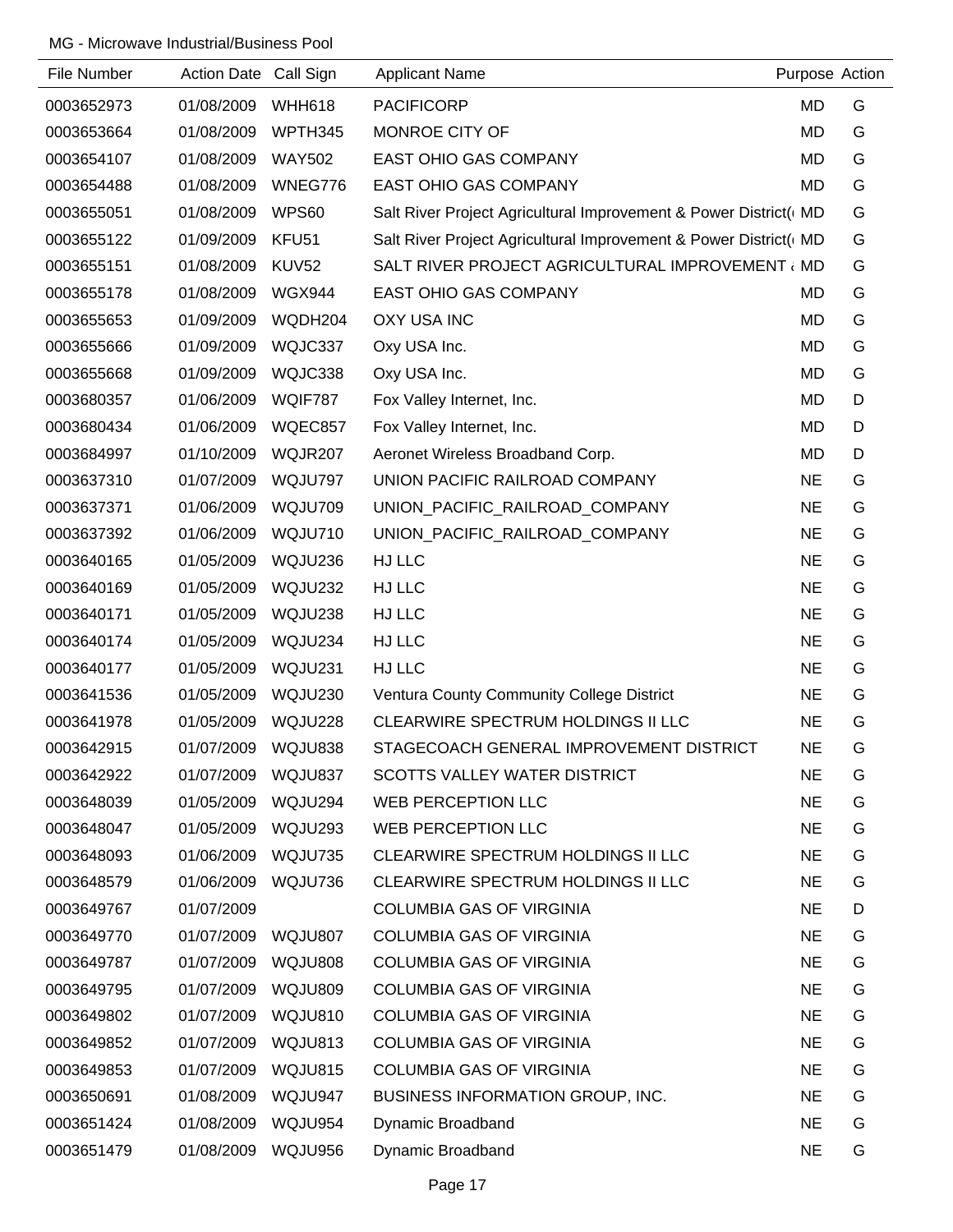| File Number | Action Date Call Sign |                   | <b>Applicant Name</b>                          | Purpose Action |   |
|-------------|-----------------------|-------------------|------------------------------------------------|----------------|---|
| 0003651566  | 01/08/2009            | WQJU957           | Dynamic Broadband                              | <b>NE</b>      | G |
| 0003651686  | 01/08/2009            | WQJU962           | <b>COLUMBIA GAS OF VIRGINIA</b>                | <b>NE</b>      | G |
| 0003651732  | 01/08/2009            | WQJU963           | <b>COLUMBIA GAS OF VIRGINIA</b>                | <b>NE</b>      | G |
| 0003652614  | 01/05/2009            | WQJU264           | Duke Energy Carolinas, LLC                     | <b>NE</b>      | G |
| 0003652895  | 01/08/2009            | WQJU958           | <b>VILLAGE OF MARKHAM</b>                      | <b>NE</b>      | G |
| 0003652963  | 01/08/2009            | WQJU952           | PacifiCorp                                     | <b>NE</b>      | G |
| 0003652968  | 01/08/2009            | WQJU961           | WALKER TOWNSHIP MUNICIPAL AUTHORITY            | <b>NE</b>      | G |
| 0003652981  | 01/08/2009            | WQJU988           | DEMOPOLIS WATER AND SEWER                      | <b>NE</b>      | G |
| 0003652994  | 01/08/2009            | WQJU989           | <b>TOWN OF ROLLING HILLS</b>                   | <b>NE</b>      | G |
| 0003654413  | 01/08/2009            | WQJU991           | <b>Brainstorm Internet</b>                     | <b>NE</b>      | G |
| 0003654732  | 01/08/2009            | WQJU990           | DOUGLASVILLE-DOUGLAS COUNTY WATER AND SEWEI NE |                | G |
| 0003655012  | 01/08/2009            | WQJU996           | Indiana Michigan Power Company                 | <b>NE</b>      | G |
| 0003655063  | 01/08/2009            | WQJU998           | Indiana Michigan Power Company                 | <b>NE</b>      | G |
| 0003680603  | 01/06/2009            |                   | Fox Valley Internet, Inc.                      | <b>NE</b>      | D |
| 0003684999  | 01/10/2009            |                   | Aeronet Wireless Broadband Corp                | <b>NE</b>      | D |
| 0003639890  | 01/05/2009            | KMN <sub>29</sub> | <b>BNSF Railway Co.</b>                        | <b>RM</b>      | G |
| 0003648604  | 01/06/2009            | WNEW232           | ARIZONA STATE UNIVERSITY                       | <b>RM</b>      | G |
| 0003650644  | 01/07/2009            | WPOQ633           | CITIZENS GAS AND COKE UTILITY                  | <b>RO</b>      | G |
| 0003650739  | 01/07/2009            | <b>WNTT886</b>    | BRAZOS ELECTRIC POWER COOPERATIVE INC          | <b>RO</b>      | G |
| 0003650797  | 01/07/2009            | <b>WNTT884</b>    | BRAZOS ELECTRIC POWER COOPERATIVE INC          | <b>RO</b>      | G |
| 0003654457  | 01/08/2009            | WPOQ556           | SMITHVILLE, CITY OF                            | <b>RO</b>      | G |
| 0003679929  | 01/06/2009            | WPOR896           | OWEN ELECTRIC COOPERATIVE INC                  | <b>RO</b>      | D |
| 0003687746  | 01/10/2009            | <b>WIA724</b>     | <b>INEOS USA, LLC</b>                          | <b>RO</b>      | G |
| 0003688778  | 01/06/2009            | WSP77             | <b>KENTUCKY UTILITIES COMPANY</b>              | <b>RO</b>      | G |
| 0003688779  | 01/06/2009            | KIP32             | <b>KENTUCKY UTILITIES COMPANY</b>              | <b>RO</b>      | G |
| 0003689120  | 01/06/2009            | <b>WNEI791</b>    | SODA MOUNTAIN BROADCASTING INC                 | <b>RO</b>      | G |
| 0003691694  | 01/06/2009            | KLK99             | LOUISIANA, STATE OF                            | <b>RO</b>      | G |
| 0003691695  | 01/06/2009            | <b>WBM352</b>     | LOUISIANA, STATE OF                            | <b>RO</b>      | G |
| 0003691696  | 01/06/2009            | <b>WBX313</b>     | LOUISIANA, STATE OF                            | <b>RO</b>      | G |
| 0003691774  | 01/06/2009            | WNTU637           | AUTHORITY OF THE BOROUGH OF CHARLEROI          | <b>RO</b>      | G |
| 0003691882  | 01/06/2009            | <b>WNTU722</b>    | SOUTHERN CALIFORNIA GAS COMPANY                | <b>RO</b>      | G |
| 0003691928  | 01/08/2009            | WNEE659           | BERKELEY ELECTRIC COOPERATIVE, INC.            | <b>RO</b>      | G |
| 0003691975  | 01/08/2009            | WNEE658           | BERKELEY ELECTRIC COOPERATIVE, INC.            | <b>RO</b>      | G |
| 0003691980  | 01/06/2009            | WPNL996           | <b>Basin Electric Power Cooperative</b>        | <b>RO</b>      | G |
| 0003691996  | 01/08/2009            | WNEE657           | BERKELEY ELECTRIC COOPERATIVE, INC.            | <b>RO</b>      | G |
| 0003692006  | 01/06/2009            | WPNL997           | <b>Basin Electric Power Cooperative</b>        | <b>RO</b>      | G |
| 0003692037  | 01/06/2009            | WPNL998           | BASIN ELECTRIC POWER COOPERATIVE               | <b>RO</b>      | G |
| 0003692047  | 01/06/2009            | WPNL999           | <b>Basin Electric Power Cooperative</b>        | <b>RO</b>      | G |
| 0003692197  | 01/06/2009            | WPOR440           | <b>Basin Electric Power Cooperative</b>        | <b>RO</b>      | G |
| 0003692575  | 01/06/2009            | WNTU392           | Southern Union Gas Services, Ltd               | <b>RO</b>      | G |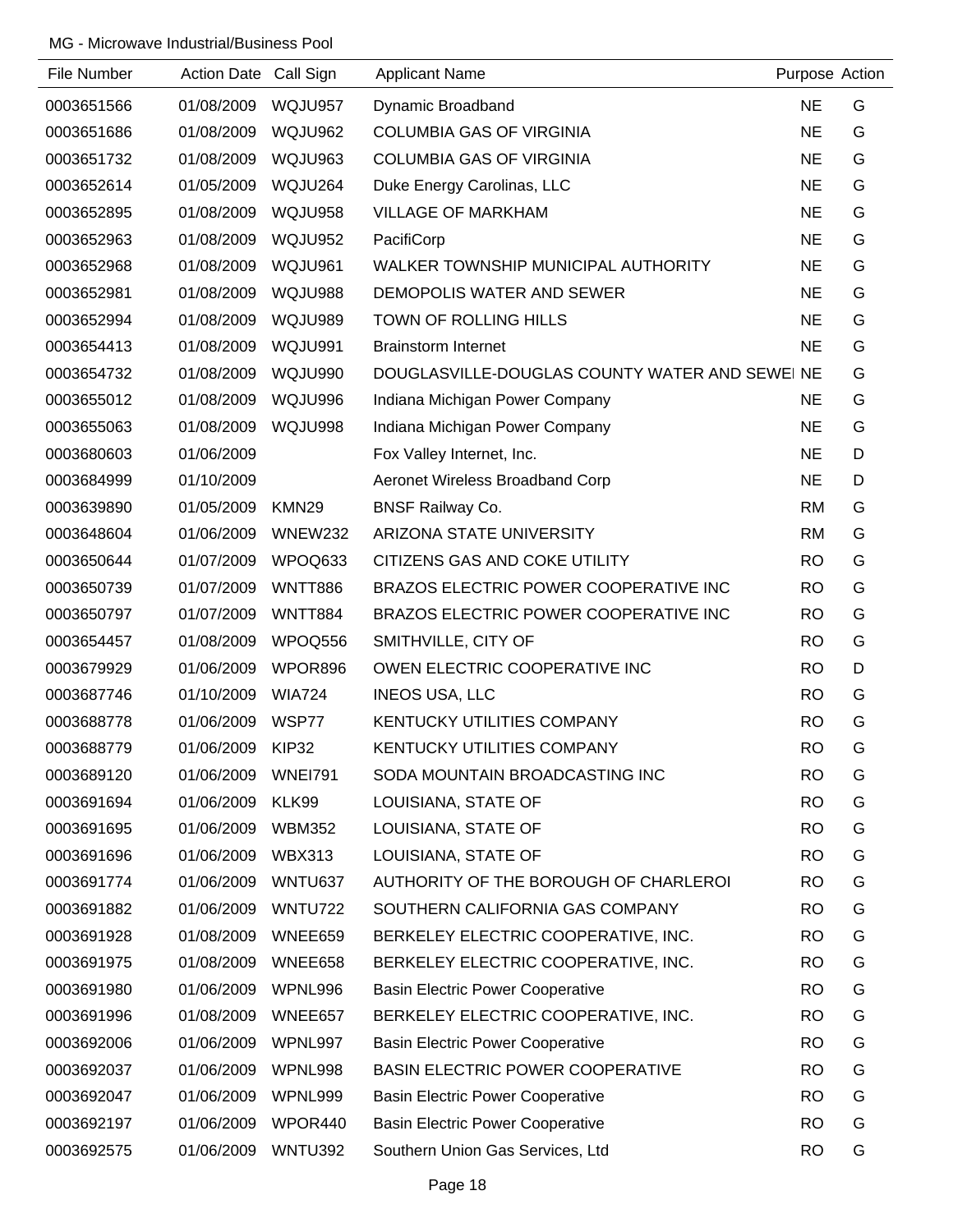| File Number | Action Date Call Sign |                | <b>Applicant Name</b>                     | Purpose Action |   |
|-------------|-----------------------|----------------|-------------------------------------------|----------------|---|
| 0003693122  | 01/07/2009            | WPOR441        | <b>Basin Electric Power Cooperative</b>   | <b>RO</b>      | G |
| 0003693276  | 01/07/2009            | WPOR442        | <b>Basin Electric Power Cooperative</b>   | <b>RO</b>      | G |
| 0003693289  | 01/07/2009            | WPOR443        | <b>Basin Electric Power Cooperative</b>   | <b>RO</b>      | G |
| 0003693301  | 01/07/2009            | WPOR444        | <b>Basin Electric Power Cooperative</b>   | <b>RO</b>      | G |
| 0003693315  | 01/07/2009            | WNEX527        | <b>BNSF Railway Co.</b>                   | <b>RO</b>      | G |
| 0003693316  | 01/07/2009            | <b>WNTU433</b> | LEXINGTON, CITY OF                        | <b>RO</b>      | G |
| 0003693428  | 01/07/2009            | WPOR445        | <b>BASIN ELECTRIC POWER COOPERATIVE</b>   | <b>RO</b>      | G |
| 0003693443  | 01/07/2009            | WPOR446        | <b>Basin Electric Power Cooperative</b>   | <b>RO</b>      | G |
| 0003693468  | 01/07/2009            | WPOR447        | <b>Basin Electric Power Cooperative</b>   | <b>RO</b>      | G |
| 0003693516  | 01/07/2009            | <b>WNTT938</b> | <b>Portland General Electric</b>          | <b>RO</b>      | G |
| 0003693517  | 01/07/2009            | <b>WNTT939</b> | <b>Portland General Electric</b>          | <b>RO</b>      | G |
| 0003693518  | 01/07/2009            | WPOS467        | <b>Portland General Electric</b>          | <b>RO</b>      | G |
| 0003693519  | 01/07/2009            | WQU35          | <b>Portland General Electric</b>          | <b>RO</b>      | G |
| 0003693520  | 01/07/2009            | WQU36          | <b>Portland General Electric</b>          | <b>RO</b>      | G |
| 0003693539  | 01/07/2009            | <b>WED928</b>  | <b>BNSF Railway Co.</b>                   | <b>RO</b>      | G |
| 0003693544  | 01/07/2009            | WPOR451        | <b>Basin Electric Power Cooperative</b>   | <b>RO</b>      | G |
| 0003693593  | 01/07/2009            | <b>WNTT711</b> | PFEIFFER, TERRY                           | <b>RO</b>      | G |
| 0003693904  | 01/07/2009            | WPOS240        | EL PASO NATURAL GAS COMPANY               | <b>RO</b>      | G |
| 0003693926  | 01/07/2009            | WNEQ802        | EL PASO NATURAL GAS COMPANY               | <b>RO</b>      | G |
| 0003693939  | 01/07/2009            | WNEQ805        | EL PASO NATURAL GAS COMPANY               | <b>RO</b>      | G |
| 0003693964  | 01/07/2009            | <b>WED925</b>  | <b>BNSF Railway Co.</b>                   | <b>RO</b>      | G |
| 0003694150  | 01/07/2009            | WPOS697        | CARBON, COUNTY OF                         | <b>RO</b>      | G |
| 0003694202  | 01/07/2009            | WPOR914        | Arizona Public Service Company            | <b>RO</b>      | G |
| 0003694422  | 01/07/2009            | WNTU676        | News 12 Company                           | <b>RO</b>      | G |
| 0003694469  | 01/07/2009            | WPOS242        | Community Television of Utah License, LLC | <b>RO</b>      | G |
| 0003694479  | 01/07/2009            | WPOS241        | Community Television of Utah License, LLC | <b>RO</b>      | G |
| 0003694504  | 01/07/2009            | WNEK493        | REGENTS OF THE UNIVERSITY OF CALIFORNIA   | <b>RO</b>      | G |
| 0003694505  | 01/07/2009            | WNEK494        | REGENTS OF THE UNIVERSITY OF CALIFORNIA   | <b>RO</b>      | G |
| 0003694803  | 01/08/2009            | WPOS698        | SACRAMENTO, CITY OF                       | <b>RO</b>      | G |
| 0003694838  | 01/08/2009            | <b>WNTU509</b> | FLINT ELECTRIC MEMBERSHIP CORPORATION     | <b>RO</b>      | G |
| 0003694839  | 01/08/2009            | <b>WNTU510</b> | FLINT ELECTRIC MEMBERSHIP CORPORATION     | <b>RO</b>      | G |
| 0003694876  | 01/08/2009            | WNTR373        | Vastar Resources Inc.                     | <b>RO</b>      | G |
| 0003694877  | 01/08/2009            | WNTU646        | Vastar Resources Inc.                     | <b>RO</b>      | G |
| 0003694920  | 01/10/2009            | WPOR850        | <b>CBS Communications Services</b>        | <b>RO</b>      | G |
| 0003694921  | 01/10/2009            | WPOR851        | <b>CBS Communications Services</b>        | <b>RO</b>      | G |
| 0003695004  | 01/08/2009            | WPOQ808        | KERN RIVER GAS TRANSMISSION COMPANY       | <b>RO</b>      | G |
| 0003695018  | 01/08/2009            | WNTN777        | Kern River Gas Transmission               | <b>RO</b>      | G |
| 0003695104  | 01/08/2009            | WPOR834        | PEACE RIVER ELECTRIC                      | <b>RO</b>      | G |
| 0003695105  | 01/08/2009            | WPOR835        | PEACE RIVER ELECTRIC                      | <b>RO</b>      | G |
| 0003695106  | 01/08/2009            | WPOR836        | PEACE RIVER ELECTRIC                      | <b>RO</b>      | G |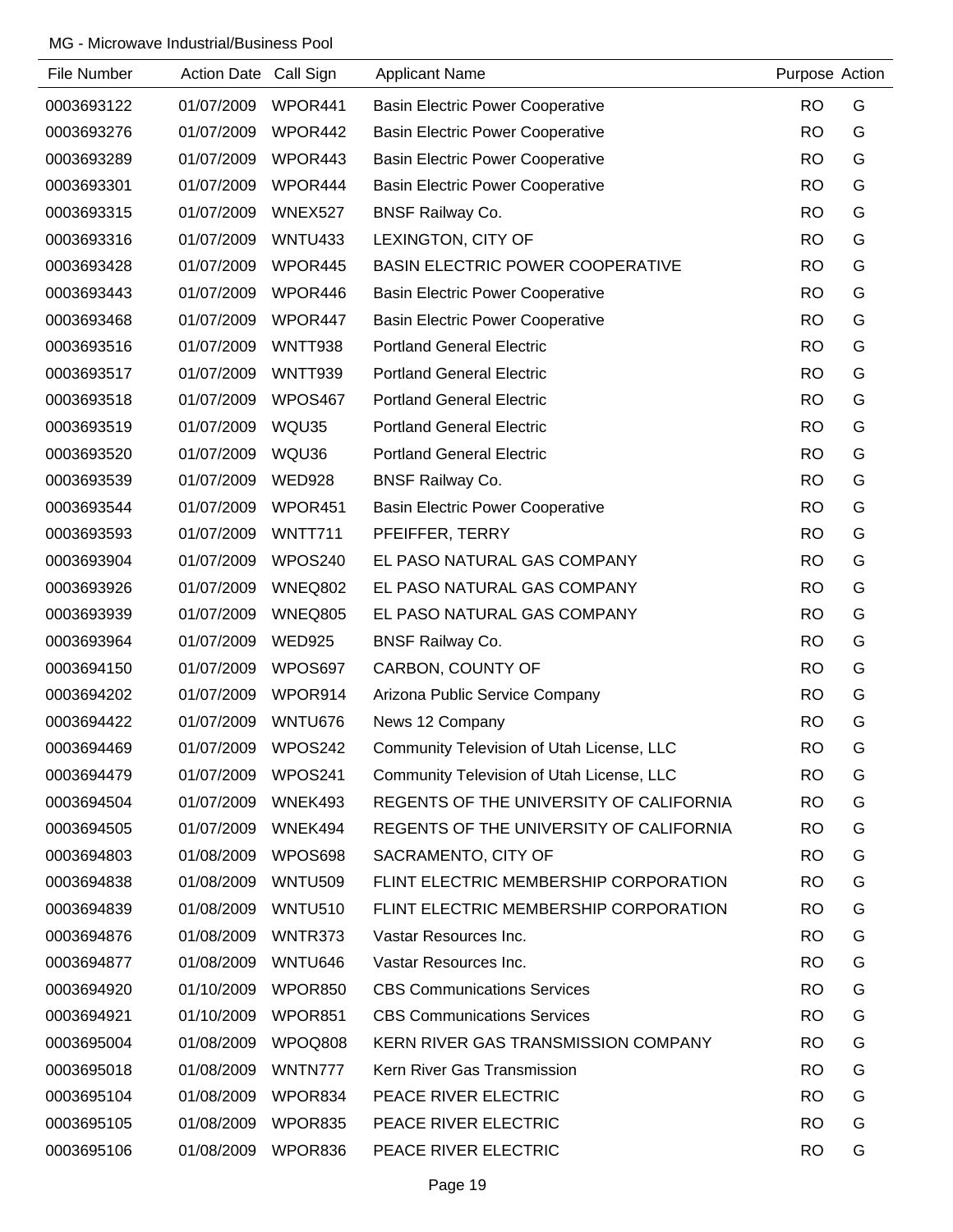| File Number | Action Date Call Sign |                | <b>Applicant Name</b>                          | Purpose Action |   |
|-------------|-----------------------|----------------|------------------------------------------------|----------------|---|
| 0003695285  | 01/08/2009            | WNTT747        | West Virginia Media Holdings, LLC              | <b>RO</b>      | G |
| 0003695286  | 01/08/2009            | KQF81          | American Electric Power Service Corporation    | <b>RO</b>      | G |
| 0003695287  | 01/08/2009            | KQK95          | American Electric Power Service Corporation    | <b>RO</b>      | G |
| 0003695288  | 01/08/2009            | KQK98          | American Electric Power Service Corporation    | <b>RO</b>      | G |
| 0003695289  | 01/10/2009            | WIZ70          | American Electric Power Service Corporation    | <b>RO</b>      | G |
| 0003695290  | 01/10/2009            | WNEX413        | American Electric Power Service Corporation    | <b>RO</b>      | G |
| 0003695291  | 01/10/2009            | WNTU464        | American Electric Power Service Corporation    | <b>RO</b>      | G |
| 0003695292  | 01/10/2009            | <b>WNTU469</b> | American Electric Power Service Corporation    | <b>RO</b>      | G |
| 0003695293  | 01/10/2009            | WNTU687        | American Electric Power Service Corporation    | <b>RO</b>      | G |
| 0003695461  | 01/08/2009            | WNTT748        | West Virginia Media Holdings, LLC              | <b>RO</b>      | G |
| 0003695478  | 01/08/2009            | WNEX433        | WELLS RURAL ELECTRIC COMPANY                   | <b>RO</b>      | G |
| 0003695479  | 01/08/2009            | WNEX434        | WELLS RURAL ELECTRIC COMPANY                   | <b>RO</b>      | G |
| 0003695511  | 01/08/2009            | WNET980        | Puget Sound Energy, Inc.                       | <b>RO</b>      | G |
| 0003695512  | 01/08/2009            | WNET981        | Puget Sound Energy, Inc.                       | <b>RO</b>      | G |
| 0003695513  | 01/08/2009            | <b>WNTT931</b> | Puget Sound Energy, Inc.                       | <b>RO</b>      | G |
| 0003695517  | 01/08/2009            | <b>WHK650</b>  | INTERMOUNTAIN RURAL ELECTRIC ASSOCIATION       | <b>RO</b>      | G |
| 0003695594  | 01/08/2009            | <b>WHK656</b>  | INTERMOUNTAIN RURAL ELECTRIC ASSOCIATION       | <b>RO</b>      | G |
| 0003695814  | 01/10/2009            | WPOR431        | JANESVILLE, CITY OF                            | <b>RO</b>      | G |
| 0003695849  | 01/10/2009            | WNEX668        | HORRY ELECTRIC COOP INC                        | <b>RO</b>      | G |
| 0003695956  | 01/10/2009            | WNTT412        | DESERET GENERATION AND TRANSMISSION COOPERA RO |                | G |
| 0003696204  | 01/10/2009            | WNEW487        | Public Service Company of Oklahoma             | <b>RO</b>      | G |
| 0003696205  | 01/10/2009            | WQV22          | Public Service Company of Oklahoma             | <b>RO</b>      | G |
| 0003696206  | 01/10/2009            | WQV23          | Public Service Company of Oklahoma             | <b>RO</b>      | G |
| 0003696226  | 01/10/2009            | WPOS451        | State of Colorado                              | <b>RO</b>      | G |
| 0003696227  | 01/10/2009            | WPOS450        | State of Colorado                              | <b>RO</b>      | G |
| 0003696291  | 01/10/2009            | <b>WEF322</b>  | Public Service Company of New Mexico           | <b>RO</b>      | G |
| 0003696292  | 01/10/2009            | <b>WEF323</b>  | Public Service Company of New Mexico           | <b>RO</b>      | G |
| 0003696293  | 01/10/2009            | <b>WEF324</b>  | Public Service Company of New Mexico           | <b>RO</b>      | G |
| 0003696294  | 01/10/2009            | <b>WEF325</b>  | Public Service Company of New Mexico           | <b>RO</b>      | G |
| 0003696295  | 01/10/2009            | <b>WGX733</b>  | Public Service Company of New Mexico           | <b>RO</b>      | G |
| 0003696296  | 01/10/2009            | <b>WNEI663</b> | Public Service Company of New Mexico           | <b>RO</b>      | G |
| 0003696297  | 01/10/2009            | WNEW812        | Public Service Company of New Mexico           | <b>RO</b>      | G |
| 0003696492  | 01/10/2009            | WPOS273        | DOUGLAS, COUNTY OF                             | <b>RO</b>      | G |
| 0003696494  | 01/10/2009            | WNTU813        | Questar InfoComm Inc.                          | <b>RO</b>      | G |
| 0003696797  | 01/10/2009            | WPOS731        | <b>WLEX Communications LLC</b>                 | <b>RO</b>      | G |
| 0003696806  | 01/10/2009            | WPOS732        | <b>WLEX Communications LLC</b>                 | <b>RO</b>      | G |
| 0003697354  | 01/10/2009            | WNEV591        | <b>GUADALUPE BLANCO RIVER AUTHORITY</b>        | <b>RO</b>      | G |
| 0003697355  | 01/10/2009            | <b>WNEV592</b> | GUADALUPE BLANCO RIVER AUTHORITY               | <b>RO</b>      | G |
| 0003698102  | 01/10/2009            | WPS94          | <b>TUCSON ELECTRIC POWER</b>                   | <b>RO</b>      | G |
| 0003698115  | 01/10/2009            | <b>WSW96</b>   | <b>TUCSON ELECTRIC POWER</b>                   | <b>RO</b>      | G |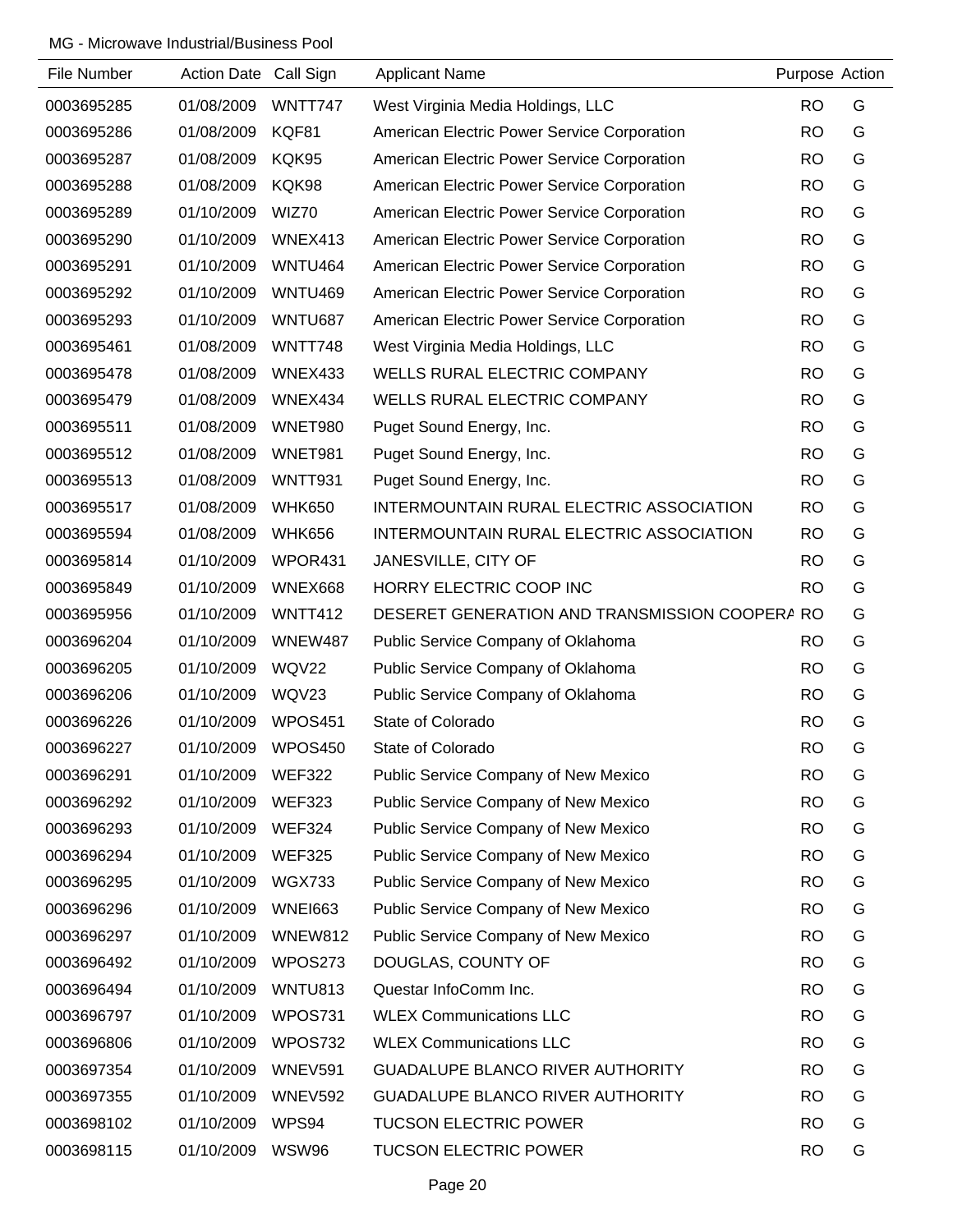| File Number | Action Date Call Sign | <b>Applicant Name</b>                         | Purpose Action |
|-------------|-----------------------|-----------------------------------------------|----------------|
| 0003545359  | 01/07/2009            | Northrop Grumman Information Technology, Inc. | W<br><b>WD</b> |
| 0003638148  | WPSE645<br>01/10/2009 | MidAmerican Energy Company                    | W<br><b>WD</b> |
| 0003639695  | 01/10/2009            | Digis, LLC                                    | W<br>WD        |

### MM - Millimeter Wave 70/80/90 GHz Service

| File Number | Action Date Call Sign | Applicant Name              | Purpose Action |
|-------------|-----------------------|-----------------------------|----------------|
| 0003660953  | WQJU367<br>01/06/2009 | SprintCom, Inc.             | NE<br>G        |
| 0003680698  | 01/06/2009            | Silverleaf Interconnect Inc | NΕ<br>D        |

### NN - 3650-3700 MHz

| File Number | <b>Action Date</b> | Call Sign      | <b>Applicant Name</b>               | Purpose Action |   |
|-------------|--------------------|----------------|-------------------------------------|----------------|---|
| 0003635436  | 01/05/2009         | WQJU262        | Caterpillar of Delaware, Inc.       | <b>NE</b>      | G |
| 0003658522  | 01/09/2009         | WQJV236        | Ponderosa Communications, Inc.      | NE.            | G |
| 0003660473  | 01/06/2009         | WQJU368        | Wireless Broadband of OKlahoma, LLC | <b>NE</b>      | G |
| 0003661341  | 01/06/2009         | WQJU369        | Intelligent Integrations, LLC       | <b>NE</b>      | G |
| 0003661470  | 01/05/2009         | WQJU261        | Delmarva Power and Light Company    | NE.            | G |
| 0003661547  | 01/06/2009         | WQJU372        | Emery Computer of MSLA Inc          | <b>NE</b>      | G |
| 0003661833  | 01/06/2009         | WQJU364        | Malone, Larry J                     | <b>NE</b>      | G |
| 0003661909  | 01/06/2009         | WQJU370        | Conxxus, LLC                        | NE.            | G |
| 0003679113  | 01/06/2009         |                | Wisconsin & Southern Railroad Co.   | NE.            | D |
| 0003684221  | 01/10/2009         |                | Megasurf                            | <b>NE</b>      | D |
| 0003688070  | 01/07/2009         | WQJU771        | E-vergent.com, LLC                  | <b>NE</b>      | G |
| 0003691538  | 01/06/2009         | WQJU320        | Clarity Connect, Inc.               | <b>NE</b>      | G |
| 0003692082  | 01/06/2009         | WQJU339        | Pavlov Media, Inc.                  | NE.            | G |
| 0003692539  | 01/08/2009         | WQJU906        | CAMTECH, LLC                        | <b>NE</b>      | G |
| 0003695032  | 01/08/2009         | WQJU886        | WIFI45                              | <b>NE</b>      | G |
| 0003697572  | 01/10/2009         | <b>WQJV300</b> | Wi Beam Communications, Inc.        | <b>NE</b>      | G |

# RP - Broadcast Auxiliary Remote Pickup

| File Number | Action Date Call Sign |         | <b>Applicant Name</b> | Purpose Action |   |
|-------------|-----------------------|---------|-----------------------|----------------|---|
| 0003698205  | 01/10/2009            | KFB600  | OREGON EAGLE, INC.    | CA             | G |
| 0003698206  | 01/10/2009            | KH5843  | OREGON EAGLE, INC.    | CA.            | G |
| 0003649732  | 01/09/2009            | WQJV208 | NRG LICENSE SUB, LLC  | NE.            | G |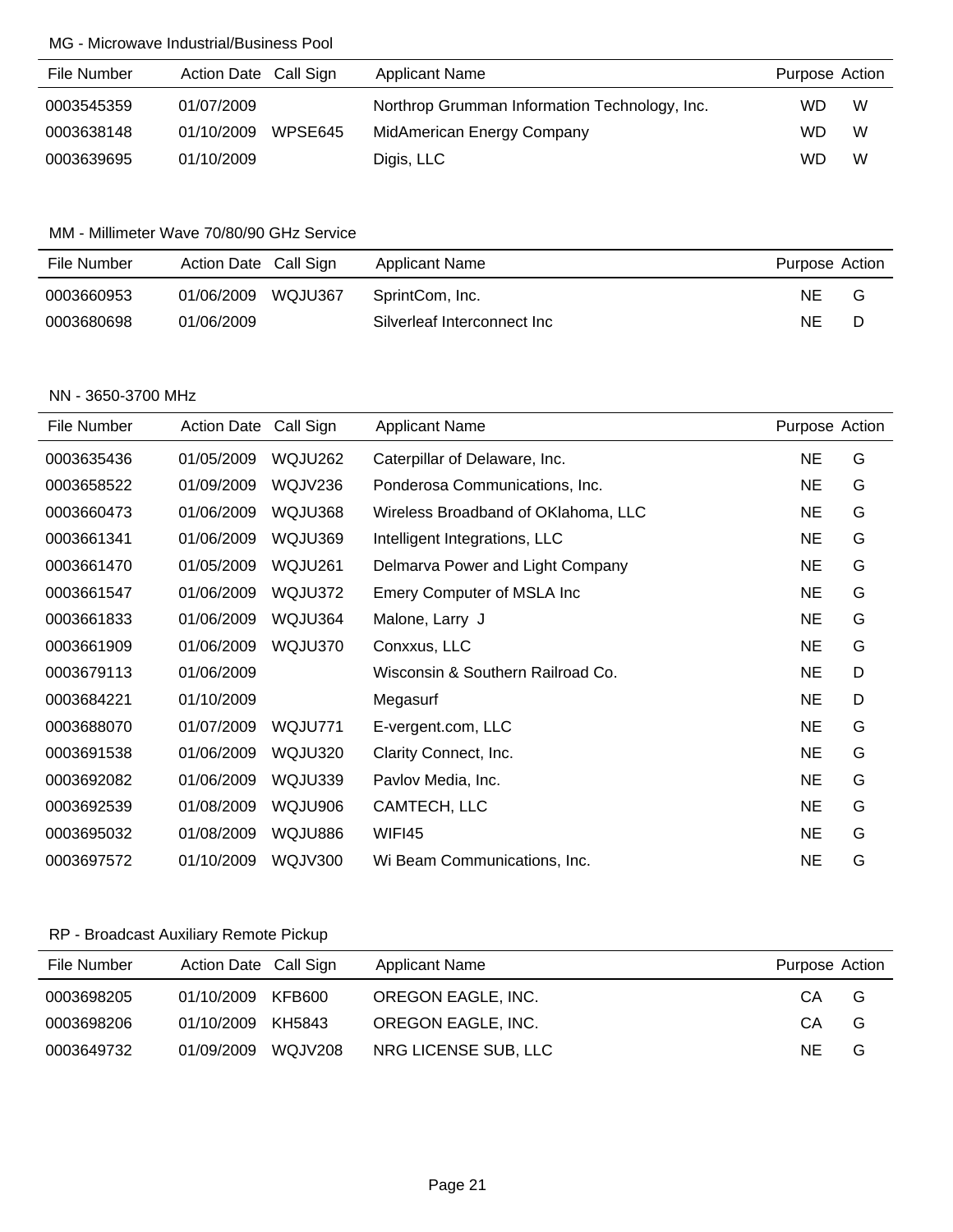TI - TV Intercity Relay

| File Number | <b>Action Date</b> | Call Sign      | <b>Applicant Name</b>           | Purpose Action |   |
|-------------|--------------------|----------------|---------------------------------|----------------|---|
| 0003639105  | 01/05/2009         | <b>WMF482</b>  | BLUESTONE LICENSE HOLDINGS INC. | AM             | G |
| 0003648798  | 01/07/2009         | <b>KVO20</b>   | BLUESTONE LICENSE HOLDINGS INC. | AM             | G |
| 0003648806  | 01/08/2009         | <b>WHN286</b>  | BLUESTONE LICENSE HOLDINGS INC. | AM             | G |
| 0003648808  | 01/08/2009         | <b>WMF364</b>  | BLUESTONE LICENSE HOLDINGS INC. | AM             | G |
| 0003648812  | 01/08/2009         | <b>WLP225</b>  | BLUESTONE LICENSE HOLDINGS INC. | AM             | G |
| 0003648862  | 01/08/2009         | <b>WHN287</b>  | BLUESTONE LICENSE HOLDINGS INC. | AM             | G |
| 0003648881  | 01/08/2009         | <b>WHN288</b>  | BLUESTONE LICENSE HOLDINGS INC. | AM             | G |
| 0003639101  | 01/05/2009         | <b>WMG942</b>  | BLUESTONE LICENSE HOLDINGS INC. | MD             | G |
| 0003639233  | 01/05/2009         | <b>WLO539</b>  | BLUESTONE LICENSE HOLDINGS INC. | <b>MD</b>      | G |
| 0003639251  | 01/05/2009         | <b>WHS288</b>  | BLUESTONE LICENSE HOLDINGS INC. | MD             | G |
| 0003640032  | 01/08/2009         | WGZ514         | CHANNEL 7 OF DETROIT, INC.      | MD             | G |
| 0003640036  | 01/08/2009         | <b>WGZ603</b>  | CHANNEL 7 OF DETROIT, INC.      | MD             | G |
| 0003640047  | 01/08/2009         | <b>WLD493</b>  | CHANNEL 7 OF DETROIT, INC.      | MD             | G |
| 0003640055  | 01/08/2009         | <b>WHS454</b>  | CHANNEL 7 OF DETROIT, INC.      | MD             | G |
| 0003640229  | 01/05/2009         | WHS20          | FOX TELEVISION STATIONS, INC.   | MD             | G |
| 0003640257  | 01/05/2009         | WPUY654        | FOX TELEVISION STATIONS, INC.   | MD             | G |
| 0003648768  | 01/06/2009         | <b>WQJU402</b> | BROADCASTING LICENSES, L.P.     | NE.            | G |

TP - TV Pickup

| File Number | <b>Action Date</b> | Call Sign     | <b>Applicant Name</b>           | Purpose Action |   |
|-------------|--------------------|---------------|---------------------------------|----------------|---|
| 0003563396  | 01/08/2009         | WQJU924       | ENTRAVISION HOLDINGS, LLC       | AM             | G |
| 0003695745  | 01/08/2009         | <b>KS2111</b> | JOURNAL BROADCAST CORPORATION   | СA             | G |
| 0003695746  | 01/08/2009         | KA25343       | JOURNAL BROADCAST CORPORATION   | CА             | G |
| 0003695747  | 01/08/2009         | KK7849        | JOURNAL BROADCAST CORPORATION   | СA             | G |
| 0003639267  | 01/08/2009         | KB96725       | BLUESTONE LICENSE HOLDINGS INC. | MD             | G |
| 0003648314  | 01/06/2009         | KB55275       | WHDH-TV                         | MD             | G |
| 0003649255  | 01/08/2009         | KC26267       | CITADEL COMMUNICATIONS, LLC     | MD             | G |
| 0003653113  | 01/07/2009         | KX8052        | BONNEVILLE HOLDING COMPANY      | MD             | G |
| 0003653120  | 01/07/2009         | <b>KS2228</b> | BONNEVILLE HOLDING COMPANY      | MD             | G |
| 0003653121  | 01/07/2009         | <b>KS2188</b> | BONNEVILLE HOLDING COMPANY      | MD.            | G |
| 0003653124  | 01/09/2009         | KQ6874        | BONNEVILLE HOLDING COMPANY      | MD             | G |
| 0003653126  | 01/09/2009         | KK4511        | BONNEVILLE HOLDING COMPANY      | MD             | G |
| 0003653128  | 01/09/2009         | KE5685        | BONNEVILLE HOLDING COMPANY      | MD             | G |

### TS - TV Studio Transmitter Link

| File Number | Action Date Call Sign |          | Applicant Name                  | Purpose Action |   |
|-------------|-----------------------|----------|---------------------------------|----------------|---|
| 0003648501  | 01/06/2009            | WQ.JU744 | BROADCASTING LICENSES. L.P.     | AM.            | G |
| 0003648877  | 01/08/2009            | WLG514   | BLUESTONE LICENSE HOLDINGS INC. | AM.            | G |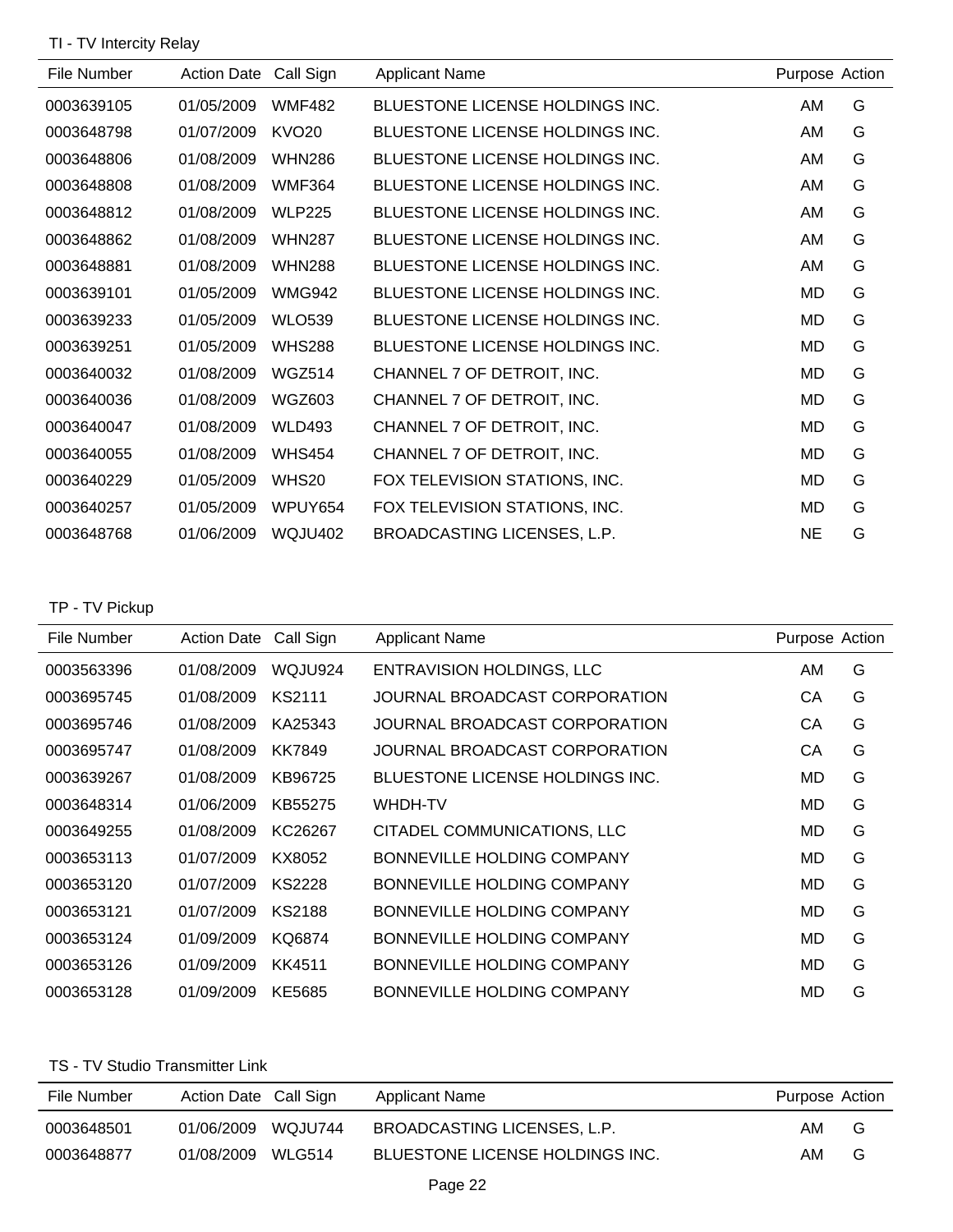### TS - TV Studio Transmitter Link

| File Number | Action Date Call Sign |               | <b>Applicant Name</b>                     | Purpose Action |   |
|-------------|-----------------------|---------------|-------------------------------------------|----------------|---|
| 0003639262  | 01/05/2009            | WCQ511        | BLUESTONE LICENSE HOLDINGS INC.           | MD             | G |
| 0003640238  | 01/05/2009            | <b>WLO335</b> | FOX TELEVISION STATIONS, INC.             | MD             | G |
| 0003640250  | 01/05/2009            | WPUY650       | FOX TELEVISION STATIONS, INC.             | MD             | G |
| 0003649131  | 01/05/2009            | KRN41         | <b>IDEASTREAM</b>                         | MD             | G |
| 0003648307  | 01/06/2009            | WQJU407       | PAXSON KANSAS CITY LICENSE, INC.          | <b>NE</b>      | G |
| 0003659004  | 01/10/2009            |               | MARCIA T. TURNER D/B/A TURNER ENTERPRISES | <b>NE</b>      | D |

# YK - Industrial/Business Pool - Commercial, Trunked

| File Number | Action Date Call Sign |         | Applicant Name             | Purpose Action |  |
|-------------|-----------------------|---------|----------------------------|----------------|--|
| 0003693918  | 01/07/2009            | WPOC604 | TWO-WAY COMMUNICATIONS INC | CА             |  |

## YM - 800 MHz Trunked SMR (SMR, Site-specific)

| File Number | Action Date Call Sign |         | Applicant Name                      | Purpose Action |   |
|-------------|-----------------------|---------|-------------------------------------|----------------|---|
| 0003659235  | 01/06/2009            | WNKS379 | C&S COMMUNICATIONS INC              | RO.            | G |
| 0003691904  | 01/07/2009 WPEN242    |         | Illinois Cooperative dba Clear Talk | RO.            | G |

## YX - SMR, 806-821/851-866 MHz, Trunked

| File Number | Action Date Call Sign | <b>Applicant Name</b>                               | Purpose Action |   |
|-------------|-----------------------|-----------------------------------------------------|----------------|---|
| 0003695726  | 01/08/2009 WNNH850    | TEAS, JOHN A: HOLMGREN, MELVIN H DBA SITKA ELECT CA |                | G |
| 0003659748  | 01/06/2009 WPDW442    | MODERN COMMUNICATIONS OF GREENVILLE MISSISSI RO     |                | G |
| 0003660480  | 01/06/2009 WPEF386    | MOHRE ELECTRONICS CO                                | RO.            | G |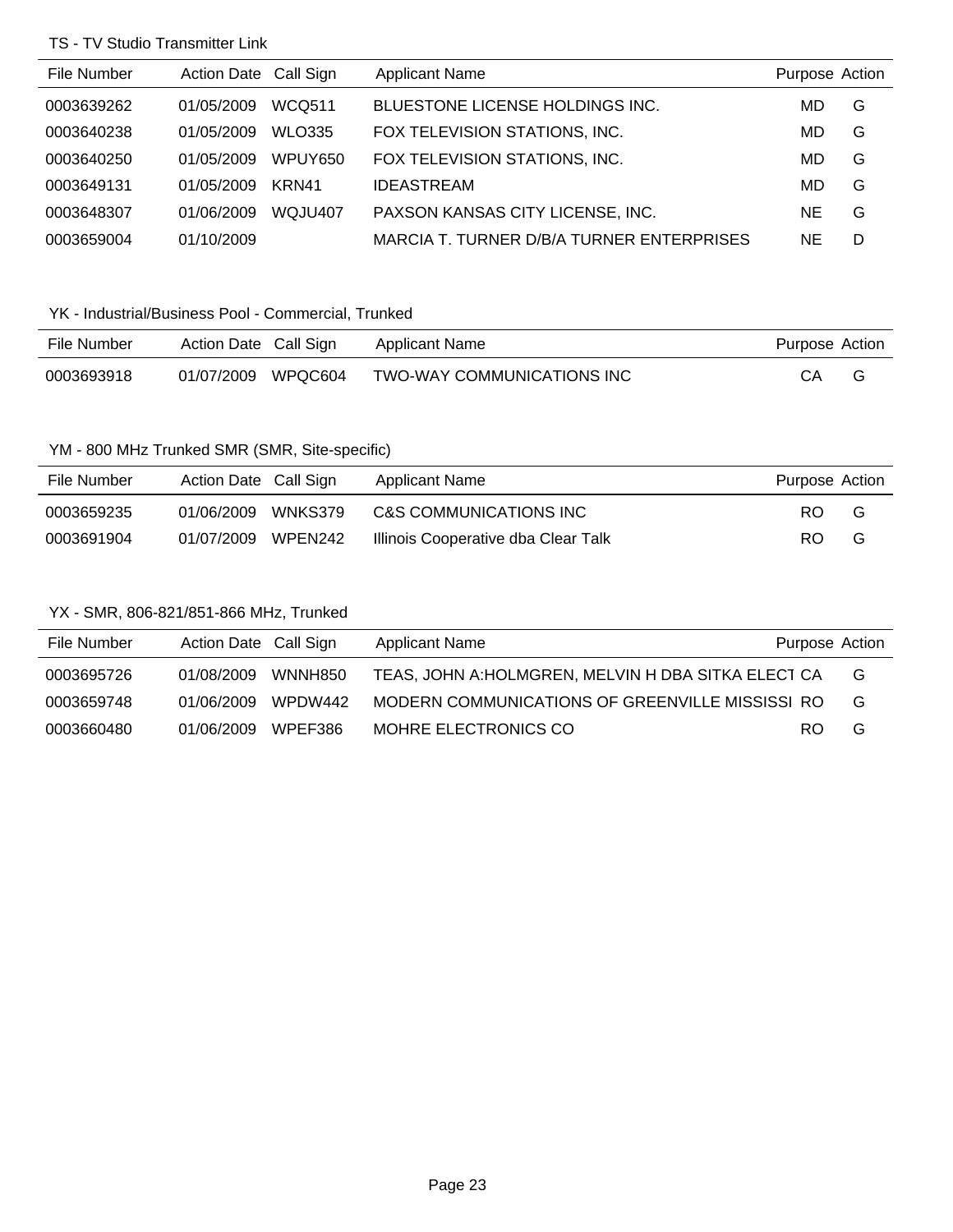### **Below is a listing of licenses that have been acted upon by the Commission.**

AI - Aural Intercity Relay

| Licensee Name           | <b>Action Date</b> | Call Sign     | Act. |
|-------------------------|--------------------|---------------|------|
| SUSQUEHANNA RADIO CORP. | 01/07/2009         | <b>WLG691</b> | м    |
| SUSQUEHANNA RADIO CORP. | 01/07/2009         | WLG689        | M    |

### AS - Aural Studio Transmitter Link

| Licensee Name                            | <b>Action Date</b> | Call Sign      | Act. |
|------------------------------------------|--------------------|----------------|------|
| CAPSTAR TX LIMITED PARTNERSHIP           | 01/06/2009         | WQFL704        | M    |
| CAPSTAR TX LIMITED PARTNERSHIP           | 01/06/2009         | <b>WQGI406</b> | M    |
| COLCHESTER RADIO, INC.                   | 01/10/2009         | <b>WLE402</b>  | M    |
| COLCHESTER RADIO, INC.                   | 01/10/2009         | <b>WLE409</b>  | M    |
| COLCHESTER RADIO, INC.                   | 01/10/2009         | <b>WLJ966</b>  | M    |
| DENVER EDUCATIONAL BROADCASTING          | 01/10/2009         | WPYR248        | M    |
| DOS COSTAS COMMUNICATIONS CORPORATION    | 01/07/2009         | <b>WLL430</b>  | М    |
| DOS COSTAS COMMUNICATIONS CORPORATION    | 01/07/2009         | <b>WLJ873</b>  | М    |
| FIRST BROADCASTING CAPITAL PARTNERS, LLC | 01/06/2009         | <b>WHQ391</b>  | M    |
| FIRST BROADCASTING CAPITAL PARTNERS, LLC | 01/06/2009         | WPNJ979        | М    |
| FM IDAHO CO., LLC                        | 01/07/2009         | WQHR411        | М    |
| FM IDAHO CO., LLC                        | 01/07/2009         | WPOR941        | М    |
| FM IDAHO CO., LLC                        | 01/07/2009         | <b>WLD740</b>  | M    |
| FM IDAHO CO., LLC                        | 01/07/2009         | WPOR943        | M    |
| FM IDAHO CO., LLC                        | 01/07/2009         | WQJR819        | М    |
| FM IDAHO CO., LLC                        | 01/07/2009         | WPOR942        | М    |
| FM IDAHO CO., LLC                        | 01/07/2009         | <b>WCQ448</b>  | M    |
| <b>GRANT KATH</b>                        | 01/10/2009         | <b>WLG728</b>  | M    |
| MSG RADIO, INC.                          | 01/10/2009         | <b>WLO936</b>  | М    |
| SEA-COMM, INC.                           | 01/10/2009         | <b>WLJ454</b>  | M    |
| SEQUIM COMMUNITY BROADCASTING            | 01/10/2009         | WQJQ414        | M    |
| SUSQUEHANNA RADIO CORP.                  | 01/07/2009         | WPTB433        | M    |
| SUSQUEHANNA RADIO CORP.                  | 01/07/2009         | <b>WLE736</b>  | M    |
| SUSQUEHANNA RADIO CORP.                  | 01/07/2009         | WPNN741        | M    |
| SUSQUEHANNA RADIO CORP.                  | 01/07/2009         | WPWR697        | M    |
| SUSQUEHANNA RADIO CORP.                  | 01/07/2009         | <b>WLI603</b>  | M    |
| SUSQUEHANNA RADIO CORP.                  | 01/07/2009         | <b>WGI297</b>  | M    |
| SUSQUEHANNA RADIO CORP.                  | 01/07/2009         | <b>WGI298</b>  | M    |
| SUSQUEHANNA RADIO CORP.                  | 01/07/2009         | <b>WGZ500</b>  | M    |
| SUSQUEHANNA RADIO CORP.                  | 01/07/2009         | <b>WMG545</b>  | M    |
| SUSQUEHANNA RADIO CORP.                  | 01/07/2009         | <b>WHQ353</b>  | M    |
| SUSQUEHANNA RADIO CORP.                  | 01/07/2009         | <b>WLG392</b>  | M    |
| SUSQUEHANNA RADIO CORP.                  | 01/07/2009         | WPWR694        | M    |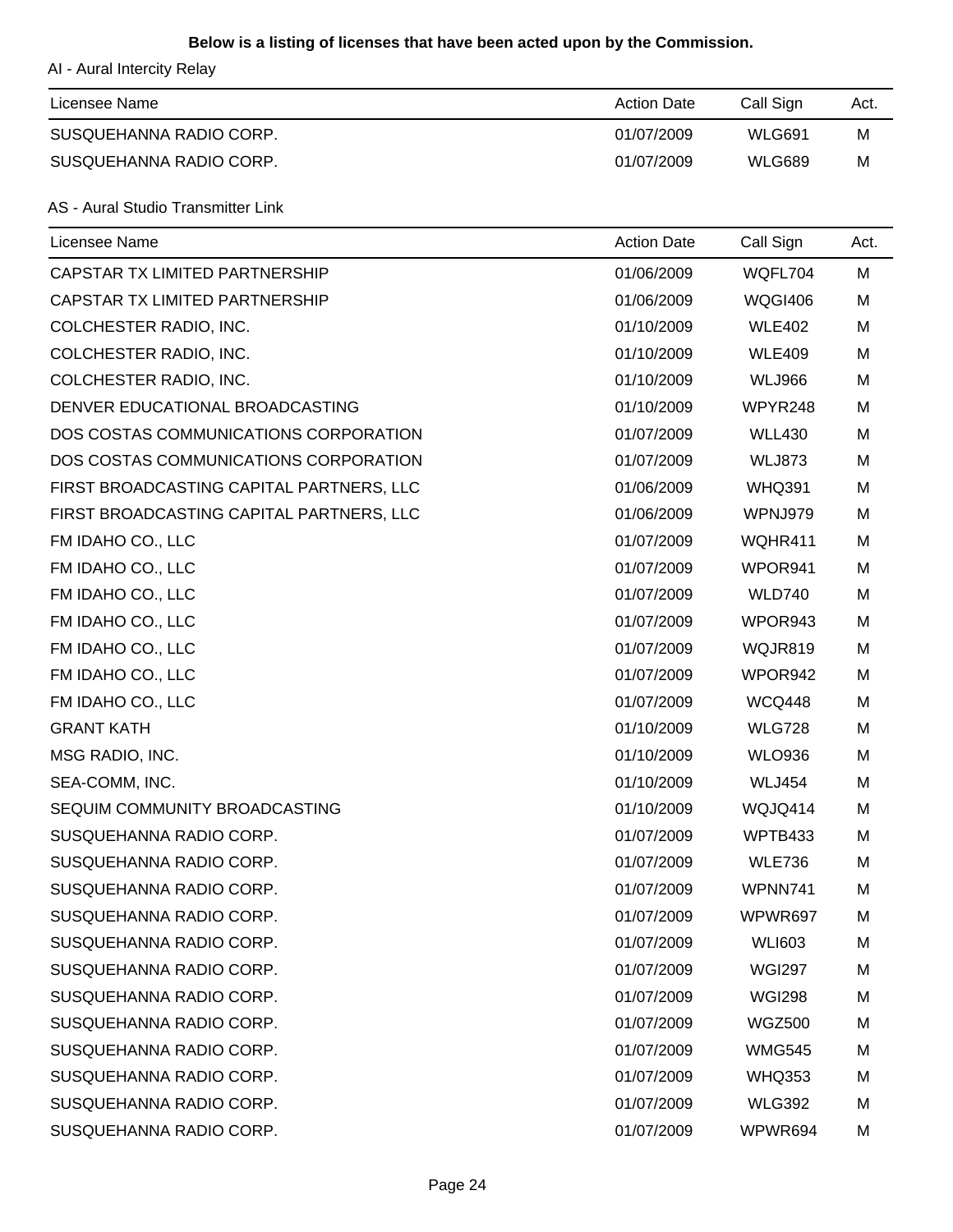## **Below is a listing of licenses that have been acted upon by the Commission.**

AS - Aural Studio Transmitter Link

| Licensee Name                              | <b>Action Date</b> | Call Sign       | Act. |
|--------------------------------------------|--------------------|-----------------|------|
| SUSQUEHANNA RADIO CORP.                    | 01/07/2009         | WPOQ876         | M    |
| SUSQUEHANNA RADIO CORP.                    | 01/07/2009         | <b>WLP901</b>   | M    |
| SUSQUEHANNA RADIO CORP.                    | 01/07/2009         | <b>WGR814</b>   | М    |
| SUSQUEHANNA RADIO CORP.                    | 01/07/2009         | <b>WGZ620</b>   | M    |
| SUSQUEHANNA RADIO CORP.                    | 01/07/2009         | KMB46           | M    |
| SUSQUEHANNA RADIO CORP.                    | 01/07/2009         | WPSL490         | M    |
| SUSQUEHANNA RADIO CORP.                    | 01/07/2009         | WDD736          | M    |
| SUSQUEHANNA RADIO CORP.                    | 01/07/2009         | <b>WMU246</b>   | M    |
| SUSQUEHANNA RADIO CORP.                    | 01/07/2009         | WPNM971         | M    |
| SUSQUEHANNA RADIO CORP.                    | 01/07/2009         | WJN29           | M    |
| SUSQUEHANNA RADIO CORP.                    | 01/07/2009         | <b>WLI288</b>   | M    |
| SUSQUEHANNA RADIO CORP.                    | 01/07/2009         | <b>WLI282</b>   | M    |
| SUSQUEHANNA RADIO CORP.                    | 01/07/2009         | WPOQ465         | M    |
| SUSQUEHANNA RADIO CORP.                    | 01/07/2009         | <b>WLI604</b>   | M    |
| SUSQUEHANNA RADIO CORP.                    | 01/07/2009         | <b>WPNI816</b>  | M    |
| SUSQUEHANNA RADIO CORP.                    | 01/07/2009         | <b>WGR813</b>   | M    |
| SUSQUEHANNA RADIO CORP.                    | 01/07/2009         | <b>WCX429</b>   | M    |
| SUSQUEHANNA RADIO CORP.                    | 01/07/2009         | <b>WFD463</b>   | M    |
| URBAN RADIO I, L.L.C.                      | 01/08/2009         | <b>WCD962</b>   | N    |
| URBAN RADIO I, L.L.C.                      | 01/06/2009         | <b>WCD962</b>   | N    |
| WS COMMUNICATIONS, LLC                     | 01/06/2009         | <b>WME620</b>   | N    |
| WS COMMUNICATIONS, LLC                     | 01/06/2009         | <b>WMV729</b>   | N    |
| WS COMMUNICATIONS, LLC                     | 01/06/2009         | WQJL679         | N    |
| WS COMMUNICATIONS, LLC                     | 01/06/2009         | WQJC250         | N    |
| LP - Broadcast Auxiliary Low Power         |                    |                 |      |
| Licensee Name                              | <b>Action Date</b> | Call Sign       | Act. |
| SUSQUEHANNA RADIO CORP.                    | 01/07/2009         | <b>BLP00935</b> | M    |
| RP - Broadcast Auxiliary Remote Pickup     |                    |                 |      |
| Licensee Name                              | <b>Action Date</b> | Call Sign       | Act. |
| ARKANSAS EDUCATIONAL TELEVISION COMMISSION | 01/08/2009         | WPSE616         | M    |
| ARKANSAS EDUCATIONAL TELEVISION COMMISSION | 01/08/2009         | <b>KPH753</b>   | М    |
| CAPSTAR TX LIMITED PARTNERSHIP             | 01/06/2009         | <b>KE5947</b>   | М    |
| CAPSTAR TX LIMITED PARTNERSHIP             | 01/06/2009         | <b>KPJ467</b>   | М    |
| CAPSTAR TX LIMITED PARTNERSHIP             | 01/06/2009         | <b>KK4587</b>   | M    |
| COLCHESTER RADIO, INC.                     | 01/10/2009         | KB97167         | M    |
| COLCHESTER RADIO, INC.                     | 01/10/2009         | KB55422         | M    |
|                                            |                    |                 |      |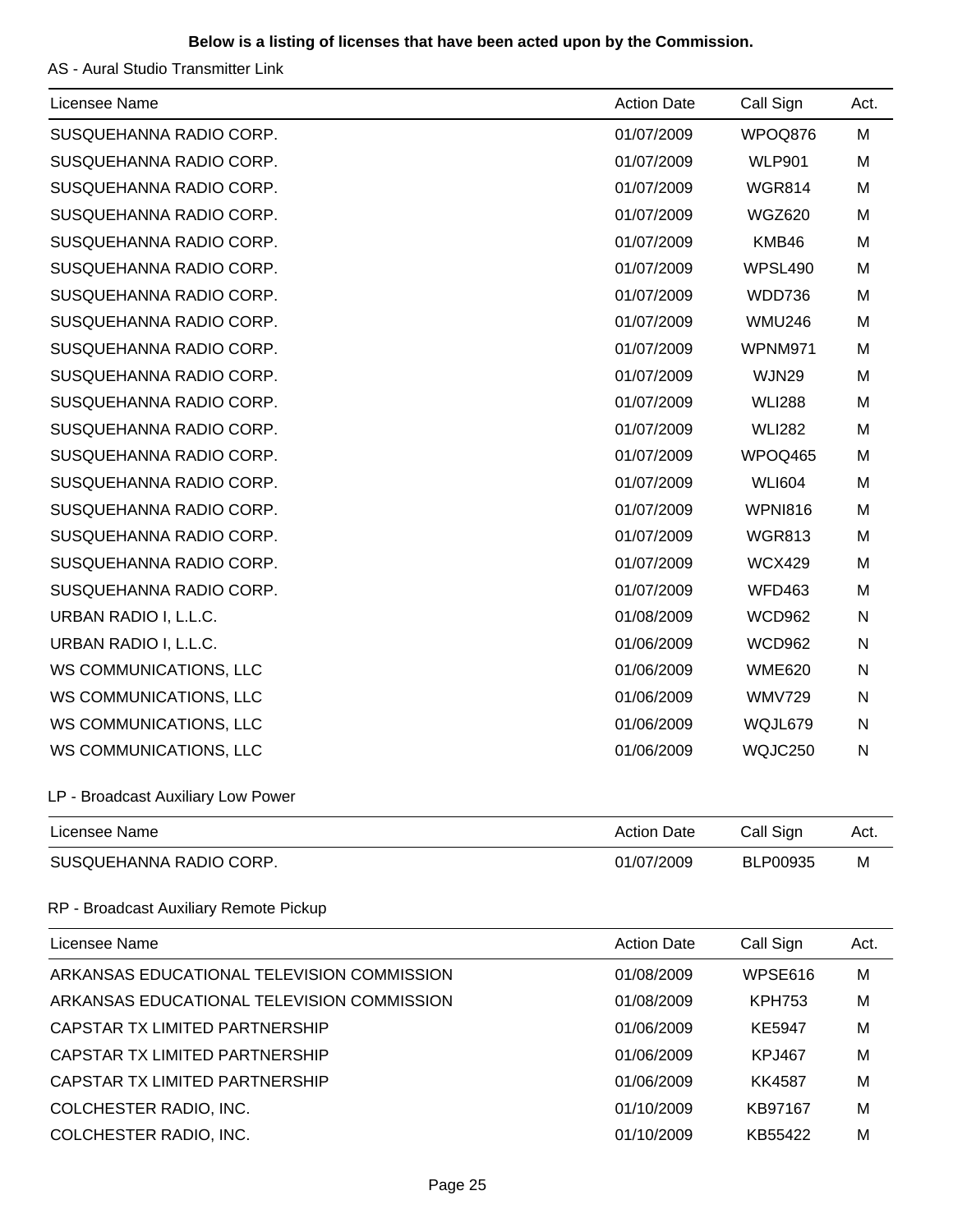RP - Broadcast Auxiliary Remote Pickup

| Licensee Name                               | <b>Action Date</b> | Call Sign     | Act. |
|---------------------------------------------|--------------------|---------------|------|
| DOS COSTAS COMMUNICATIONS CORPORATION       | 01/07/2009         | <b>KFN307</b> | M    |
| DOS COSTAS COMMUNICATIONS CORPORATION       | 01/07/2009         | <b>KFN306</b> | M    |
| FIRST BROADCASTING CAPITAL PARTNERS, LLC    | 01/06/2009         | KB97374       | M    |
| FM IDAHO CO., LLC                           | 01/07/2009         | KP7645        | M    |
| FM IDAHO CO., LLC                           | 01/07/2009         | KG8813        | M    |
| FM IDAHO CO., LLC                           | 01/07/2009         | KC24227       | M    |
| FM IDAHO CO., LLC                           | 01/07/2009         | <b>KOM823</b> | M    |
| <b>GRANT KATH</b>                           | 01/10/2009         | KM5062        | M    |
| MSG RADIO, INC.                             | 01/10/2009         | <b>KPK990</b> | M    |
| MSG RADIO, INC.                             | 01/10/2009         | KF2213        | M    |
| PUERTO RICO PUBLIC BROADCASTING CORPORATION | 01/08/2009         | KE4133        | N    |
| SEA-COMM, INC.                              | 01/10/2009         | WPKX937       | M    |
| SEA-COMM, INC.                              | 01/10/2009         | KL9089        | M    |
| SUSQUEHANNA RADIO CORP.                     | 01/07/2009         | KB96945       | M    |
| SUSQUEHANNA RADIO CORP.                     | 01/07/2009         | KC25208       | M    |
| SUSQUEHANNA RADIO CORP.                     | 01/07/2009         | <b>KPL735</b> | M    |
| SUSQUEHANNA RADIO CORP.                     | 01/07/2009         | <b>KPJ411</b> | M    |
| SUSQUEHANNA RADIO CORP.                     | 01/07/2009         | <b>KQB261</b> | M    |
| SUSQUEHANNA RADIO CORP.                     | 01/07/2009         | <b>KKN754</b> | M    |
| SUSQUEHANNA RADIO CORP.                     | 01/07/2009         | <b>KPG233</b> | M    |
| SUSQUEHANNA RADIO CORP.                     | 01/07/2009         | KB97268       | M    |
| SUSQUEHANNA RADIO CORP.                     | 01/07/2009         | KC62922       | M    |
| SUSQUEHANNA RADIO CORP.                     | 01/07/2009         | WZZ784        | M    |
| SUSQUEHANNA RADIO CORP.                     | 01/07/2009         | <b>WZB720</b> | M    |
| SUSQUEHANNA RADIO CORP.                     | 01/07/2009         | <b>KR9960</b> | M    |
| SUSQUEHANNA RADIO CORP.                     | 01/07/2009         | <b>WQB231</b> | M    |
| SUSQUEHANNA RADIO CORP.                     | 01/07/2009         | <b>WQA945</b> | M    |
| SUSQUEHANNA RADIO CORP.                     | 01/07/2009         | <b>KZH882</b> | M    |
| SUSQUEHANNA RADIO CORP.                     | 01/07/2009         | KZ2651        | M    |
| SUSQUEHANNA RADIO CORP.                     | 01/07/2009         | KY5540        | M    |
| SUSQUEHANNA RADIO CORP.                     | 01/07/2009         | <b>KJP861</b> | M    |
| SUSQUEHANNA RADIO CORP.                     | 01/07/2009         | <b>KJP860</b> | M    |
| SUSQUEHANNA RADIO CORP.                     | 01/07/2009         | KD6881        | M    |
| SUSQUEHANNA RADIO CORP.                     | 01/07/2009         | KB97289       | M    |
| SUSQUEHANNA RADIO CORP.                     | 01/07/2009         | KC27690       | M    |
| SUSQUEHANNA RADIO CORP.                     | 01/07/2009         | WPMQ234       | M    |
| SUSQUEHANNA RADIO CORP.                     | 01/07/2009         | WPMQ233       | M    |
| SUSQUEHANNA RADIO CORP.                     | 01/07/2009         | <b>KPM214</b> | M    |
| SUSQUEHANNA RADIO CORP.                     | 01/07/2009         | <b>WSK718</b> | M    |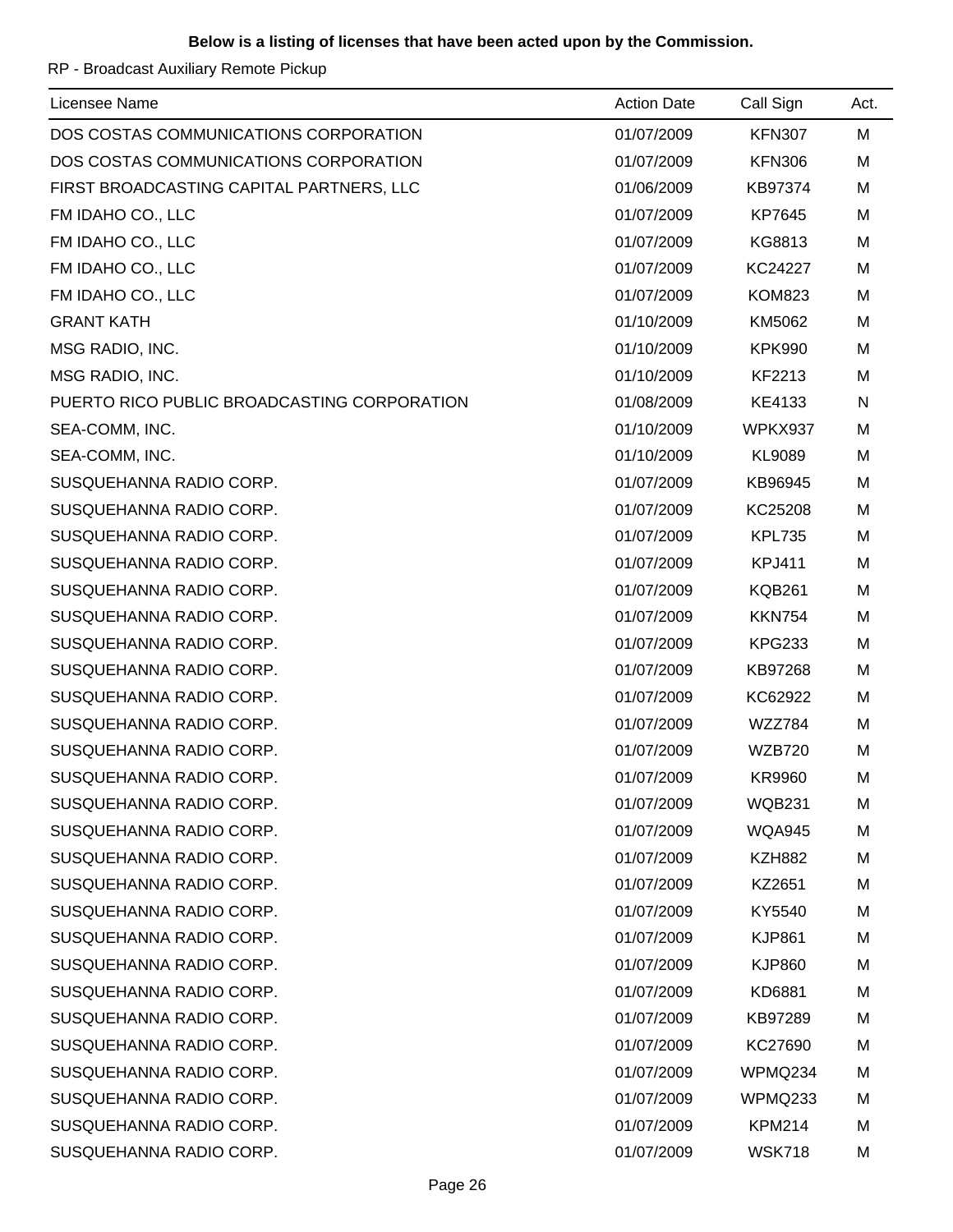### **Below is a listing of licenses that have been acted upon by the Commission.**

RP - Broadcast Auxiliary Remote Pickup

| Licensee Name              | <b>Action Date</b> | Call Sign     | Act. |
|----------------------------|--------------------|---------------|------|
| SUSQUEHANNA RADIO CORP.    | 01/07/2009         | <b>WQB299</b> | М    |
| SUSQUEHANNA RADIO CORP.    | 01/07/2009         | <b>KPF423</b> | M    |
| SUSQUEHANNA RADIO CORP.    | 01/07/2009         | <b>KIQ340</b> | M    |
| SUSQUEHANNA RADIO CORP.    | 01/07/2009         | <b>KPH633</b> | М    |
| SUSQUEHANNA RADIO CORP.    | 01/07/2009         | <b>KPH908</b> | M    |
| SUSQUEHANNA RADIO CORP.    | 01/07/2009         | <b>KGF670</b> | M    |
| SUSQUEHANNA RADIO CORP.    | 01/07/2009         | <b>KPF369</b> | М    |
| SUSQUEHANNA RADIO CORP.    | 01/07/2009         | <b>KLZ895</b> | M    |
| SUSQUEHANNA RADIO CORP.    | 01/07/2009         | KQ5580        | M    |
| SUSQUEHANNA RADIO CORP.    | 01/07/2009         | <b>KIA666</b> | M    |
| SUSQUEHANNA RADIO CORP.    | 01/07/2009         | <b>KKR900</b> | M    |
| SUSQUEHANNA RADIO CORP.    | 01/07/2009         | KC27669       | M    |
| SUSQUEHANNA RADIO CORP.    | 01/07/2009         | <b>KPL888</b> | M    |
| SUSQUEHANNA RADIO CORP.    | 01/07/2009         | <b>KIN501</b> | M    |
| THE L.R. RADIO GROUP, INC. | 01/06/2009         | KA88968       | M    |
| URBAN RADIO I, L.L.C.      | 01/06/2009         | <b>KR7750</b> | N    |
| URBAN RADIO I, L.L.C.      | 01/08/2009         | <b>KR7750</b> | N    |
| URBAN RADIO I, L.L.C.      | 01/08/2009         | <b>WSM728</b> | M    |
|                            |                    |               |      |

TI - TV Intercity Relay

| Licensee Name                               | <b>Action Date</b> | Call Sign     | Act.         |
|---------------------------------------------|--------------------|---------------|--------------|
| PUERTO RICO PUBLIC BROADCASTING CORPORATION | 01/08/2009         | <b>WMW634</b> | $\mathsf{N}$ |
| PUERTO RICO PUBLIC BROADCASTING CORPORATION | 01/08/2009         | <b>WMW633</b> | N            |
| PUERTO RICO PUBLIC BROADCASTING CORPORATION | 01/08/2009         | <b>WMW632</b> | N            |
| PUERTO RICO PUBLIC BROADCASTING CORPORATION | 01/08/2009         | <b>WMW631</b> | N            |
| PUERTO RICO PUBLIC BROADCASTING CORPORATION | 01/08/2009         | <b>WLQ395</b> | N            |
| PUERTO RICO PUBLIC BROADCASTING CORPORATION | 01/08/2009         | <b>WLQ394</b> | N            |
| PUERTO RICO PUBLIC BROADCASTING CORPORATION | 01/08/2009         | <b>WDD797</b> | N            |
| PUERTO RICO PUBLIC BROADCASTING CORPORATION | 01/08/2009         | WPXD537       | N            |
| PUERTO RICO PUBLIC BROADCASTING CORPORATION | 01/08/2009         | WPXD518       | N            |
| PUERTO RICO PUBLIC BROADCASTING CORPORATION | 01/08/2009         | WPXD327       | N            |
| PUERTO RICO PUBLIC BROADCASTING CORPORATION | 01/08/2009         | WPXC972       | N            |
| PUERTO RICO PUBLIC BROADCASTING CORPORATION | 01/08/2009         | <b>WMW630</b> | N            |
| PUERTO RICO PUBLIC BROADCASTING CORPORATION | 01/08/2009         | <b>WMW629</b> | N            |
| PUERTO RICO PUBLIC BROADCASTING CORPORATION | 01/08/2009         | <b>WMW628</b> | N            |
| PUERTO RICO PUBLIC BROADCASTING CORPORATION | 01/08/2009         | <b>WMW627</b> | N            |
| PUERTO RICO PUBLIC BROADCASTING CORPORATION | 01/08/2009         | <b>WMW626</b> | N            |
| PUERTO RICO PUBLIC BROADCASTING CORPORATION | 01/08/2009         | <b>WMW624</b> | N            |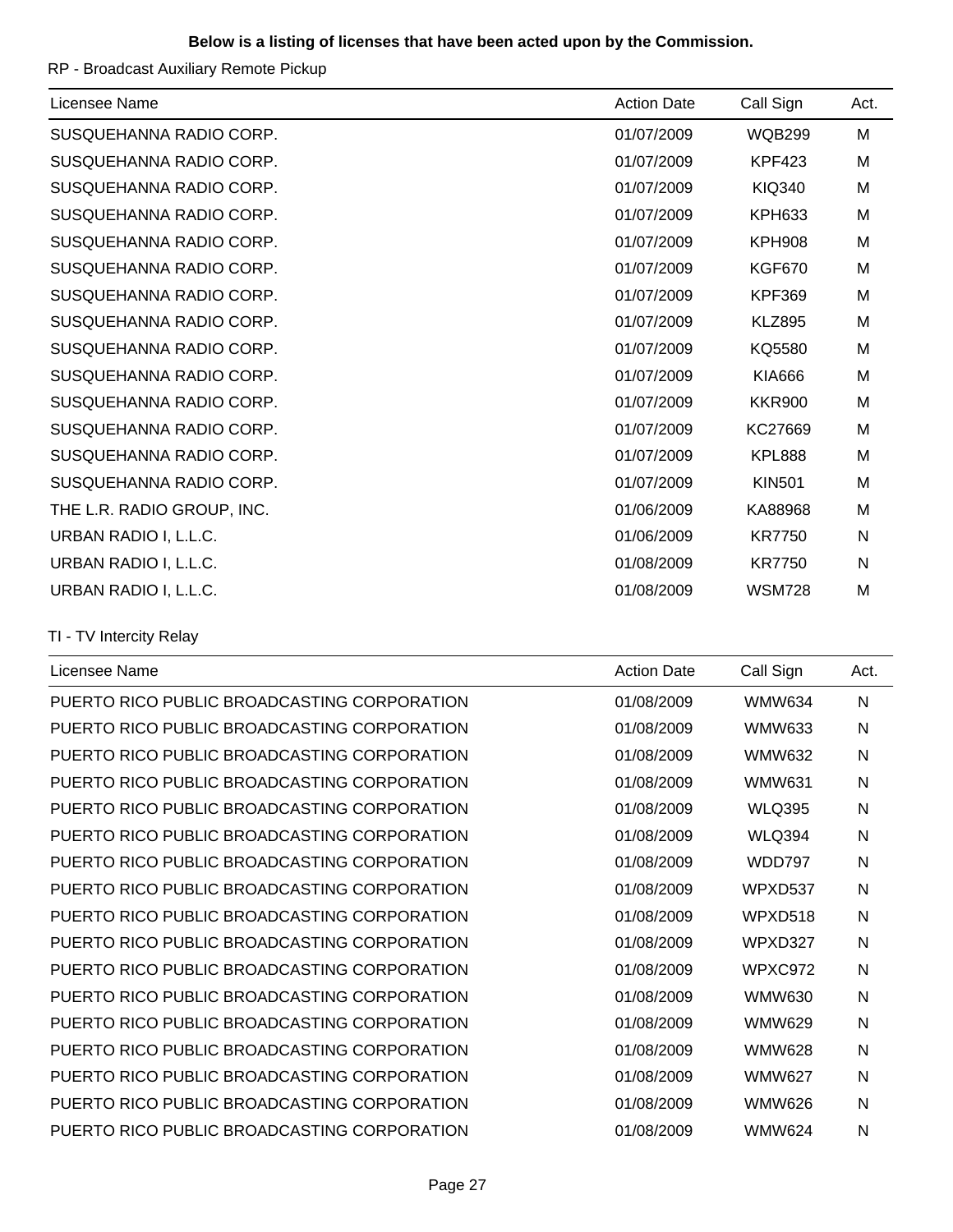TI - TV Intercity Relay

| Licensee Name                               | <b>Action Date</b> | Call Sign      | Act.      |
|---------------------------------------------|--------------------|----------------|-----------|
| PUERTO RICO PUBLIC BROADCASTING CORPORATION | 01/08/2009         | <b>WMW623</b>  | N         |
| PUERTO RICO PUBLIC BROADCASTING CORPORATION | 01/08/2009         | <b>WMW622</b>  | N         |
| PUERTO RICO PUBLIC BROADCASTING CORPORATION | 01/08/2009         | <b>WMW621</b>  | N         |
| PUERTO RICO PUBLIC BROADCASTING CORPORATION | 01/08/2009         | <b>WDD795</b>  | N         |
| PUERTO RICO PUBLIC BROADCASTING CORPORATION | 01/08/2009         | WWY70          | N         |
| PUERTO RICO PUBLIC BROADCASTING CORPORATION | 01/08/2009         | WWX95          | N         |
| PUERTO RICO PUBLIC BROADCASTING CORPORATION | 01/08/2009         | WWX97          | N         |
| PUERTO RICO PUBLIC BROADCASTING CORPORATION | 01/08/2009         | <b>WWX96</b>   | ${\sf N}$ |
| PUERTO RICO PUBLIC BROADCASTING CORPORATION | 01/08/2009         | <b>WPXE227</b> | N         |
| PUERTO RICO PUBLIC BROADCASTING CORPORATION | 01/08/2009         | WWX94          | N         |
| PUERTO RICO PUBLIC BROADCASTING CORPORATION | 01/08/2009         | WWX93          | N         |
| PUERTO RICO PUBLIC BROADCASTING CORPORATION | 01/08/2009         | <b>WMW639</b>  | N         |
| PUERTO RICO PUBLIC BROADCASTING CORPORATION | 01/08/2009         | <b>WMW638</b>  | N         |
| PUERTO RICO PUBLIC BROADCASTING CORPORATION | 01/08/2009         | <b>WMW637</b>  | N         |
| TP - TV Pickup                              |                    |                |           |
| Licensee Name                               | <b>Action Date</b> | Call Sign      | Act.      |
| PUERTO RICO PUBLIC BROADCASTING CORPORATION | 01/08/2009         | WQEU703        | N         |

### TS - TV Studio Transmitter Link

| Licensee Name                               | <b>Action Date</b> | Call Sign     | Act. |
|---------------------------------------------|--------------------|---------------|------|
| ARKANSAS EDUCATIONAL TELEVISION COMMISSION  | 01/08/2009         | <b>WBK209</b> | м    |
| ARKANSAS EDUCATIONAL TELEVISION COMMISSION  | 01/08/2009         | <b>WBK208</b> | M    |
| PUERTO RICO PUBLIC BROADCASTING CORPORATION | 01/08/2009         | WWT95         | N    |
| PUERTO RICO PUBLIC BROADCASTING CORPORATION | 01/08/2009         | WDD714        | N    |

PUERTO RICO PUBLIC BROADCASTING CORPORATION 01/08/2009 WQEU702 N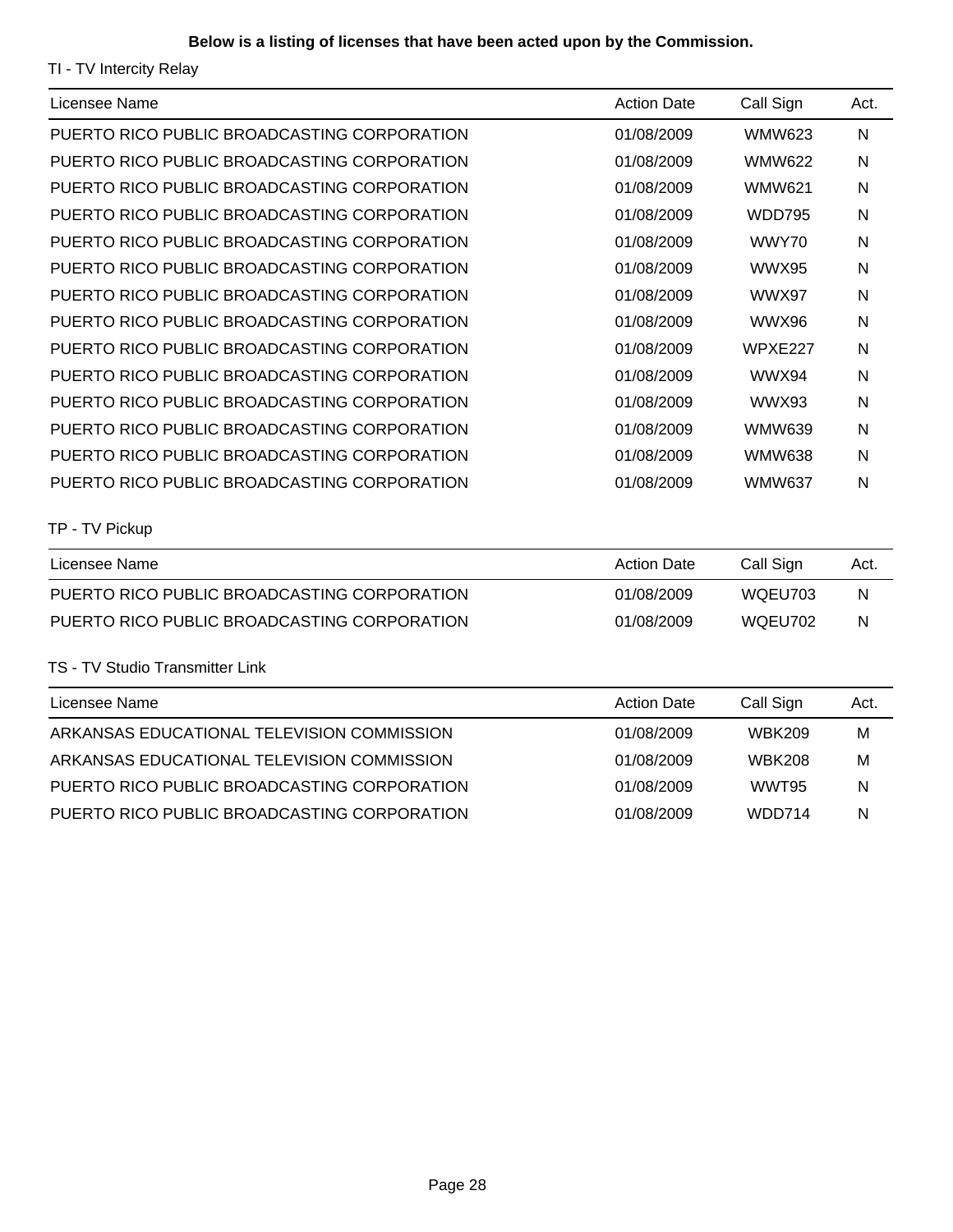Application file number 0003612990, Applicant Tom R Borgeson, listed on this PN, has been granted in part and dismissed in part. The portion of the application requesting renewal of 11.7- 12.2 GHz, 14.2-14.4 GHz, and 21.2-23.6 GHz bands is DISMISSED. Excluding the 11.7-12.2 GHz, 14.2-14.4 GHz, and 21.2-23.6 GHz bands the renewal of station KC26374 is GRANTED.